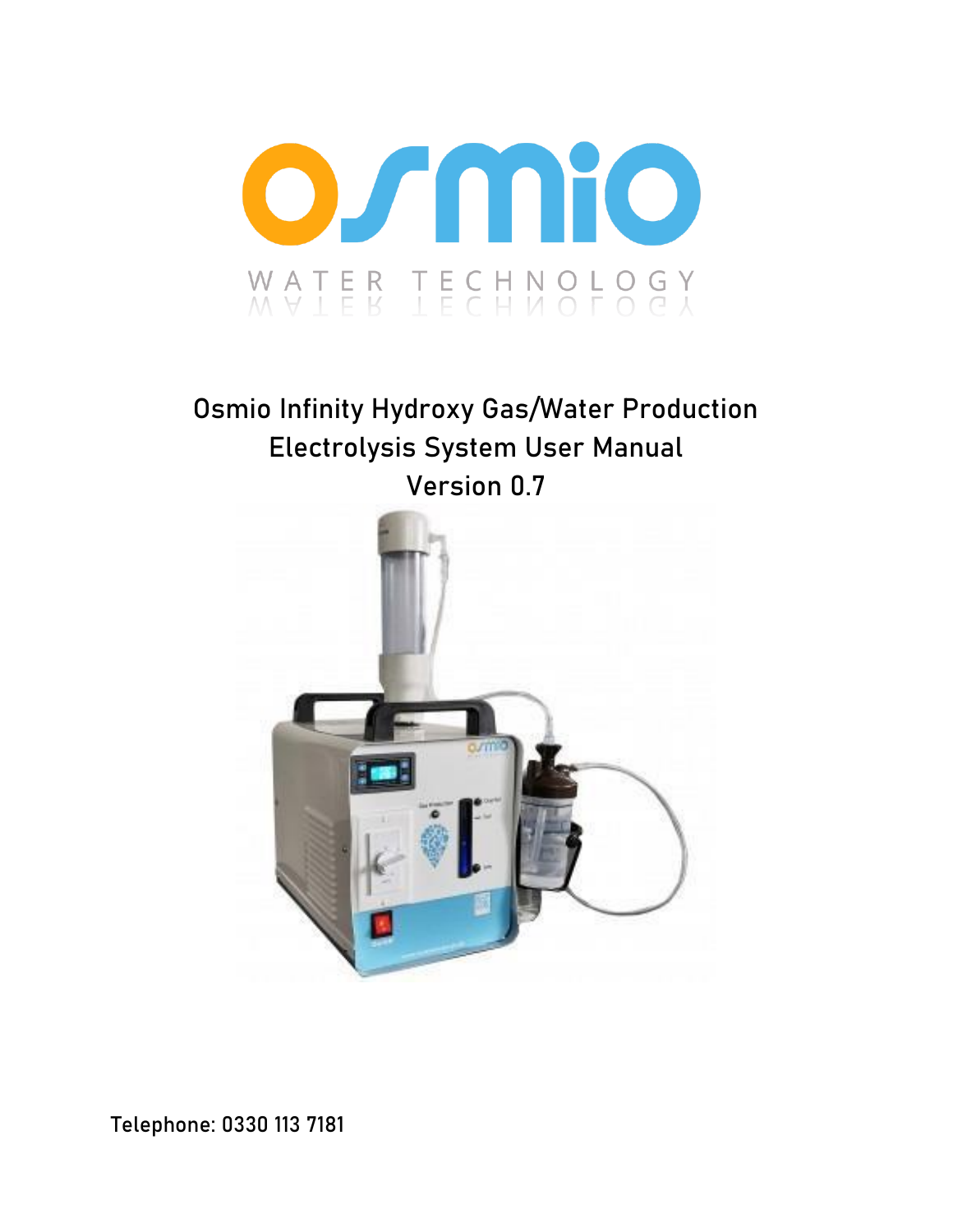#### **Email info@osmiowater.co.uk**

USER MANUAL FOR THE OSMIO INFINITY HYDROXY GAS/WATER PRODUCTION ELECTROLYSIS SYSTEM

© 2020 Osmio Solutions Ltd. All rights reserved. Reproduction of the accompanying user documentation in whole or in part is prohibited.

#### **Disclaimer**

Osmio Solutions Ltd reserves the right to change its products and services at any time to incorporate technological developments. This manual is subject to change without prior notice as part of continuous product development. Although this manual has been prepared with every precaution to ensure accuracy, Osmio Solutions Ltd assumes no liability for any errors or omissions, or for any damages resulting from the application or use of this information. This manual supersedes all previous versions.

#### **No liability for consequential damages**

Osmio Solutions Ltd shall not be liable for any indirect or consequential damages whatsoever arising out of the use or inability to use this product.

#### **Power failure**

The system requires uninterrupted power supply in order to operate correctly.

#### **Warranty**

The Osmio Infinity Hydroxy Gas/Water Production Electrolysis System is fully guaranteed for 3 years against defective parts and materials, including defects caused by poor workmanship. Osmio Solutions Ltd will repair or replace defective parts or materials during the term of the 3 year warranty at no extra charge providing that the system has been used and maintained in accordance with the following instructions. The warranty is invalid if products have been misused, used not in accordance with manual or abused.

For the 3 year warranty to be effective, the product must have been purchased directly from Osmio Solutions Ltd. The guarantee is not transferable to a third party without prior written approval from Osmio Solutions. It is strictly prohibited to modify or upgrade the system in any way. Failure to comply with this precaution will void the warranty of the system.

Osmio Solutions Ltd, Buckland Lake Reserve, Buckland Road, Cliffe Nr Rochester ME3 7RT. [www.osmiowater.co.uk](http://www.osmiowater.co.uk/)

**The following symbols and markings appear on the system or in this user manual.**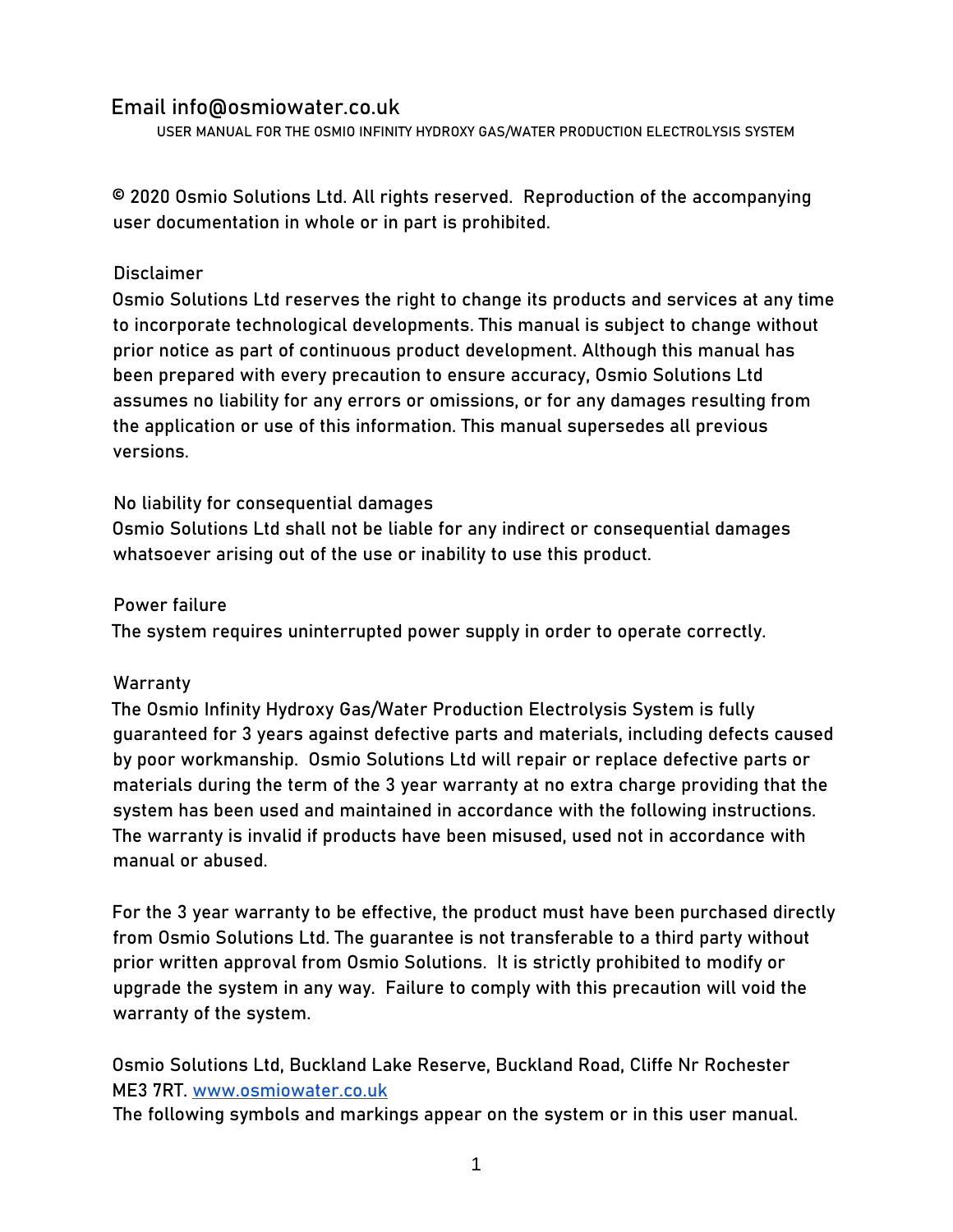

Warning always follow instructions as detailed in the manual wherever this symbol is shown. All instructions relating to routine maintenance and servicing must be observed as serious damage to health or the system may otherwise occur.



Do not open the Osmio Infinity without express written manufacturer consent. There are no user serviceable parts inside and there is danger of electrical shock. Only for use with a standard UK 220 – 240 V three pin plug in an earth bonded RCD protected circuit.



The Osmio Infinity uses a caustic lye solution as the catalyst for efficient electrolysis. Please ensure you handle this using appropriate safety equipment.



Highly Flammable keep away from any surfaces or equipment that generate heat or static electrical sparks e.g. electric radiators, tongs Keep away the Osmio Infinity away from open flames, never use near a gas fire, gas cooker, open fire, or candles



Combustible in air if Hydrogen gas concentration exceeds 4%



Never use the Osmio Infinity while smoking – danger of explosion, fire, and personal injury



Do not inhale air/Hydrogen mixture that exceeds 4% (by volume) and ensure HydrOxy gas has been adequately scrubbed (see manual for details) prior to inhalation



Ensure that the system is cleaned and maintained as per 6.0 of the manual to avoid build up of harmful bacteria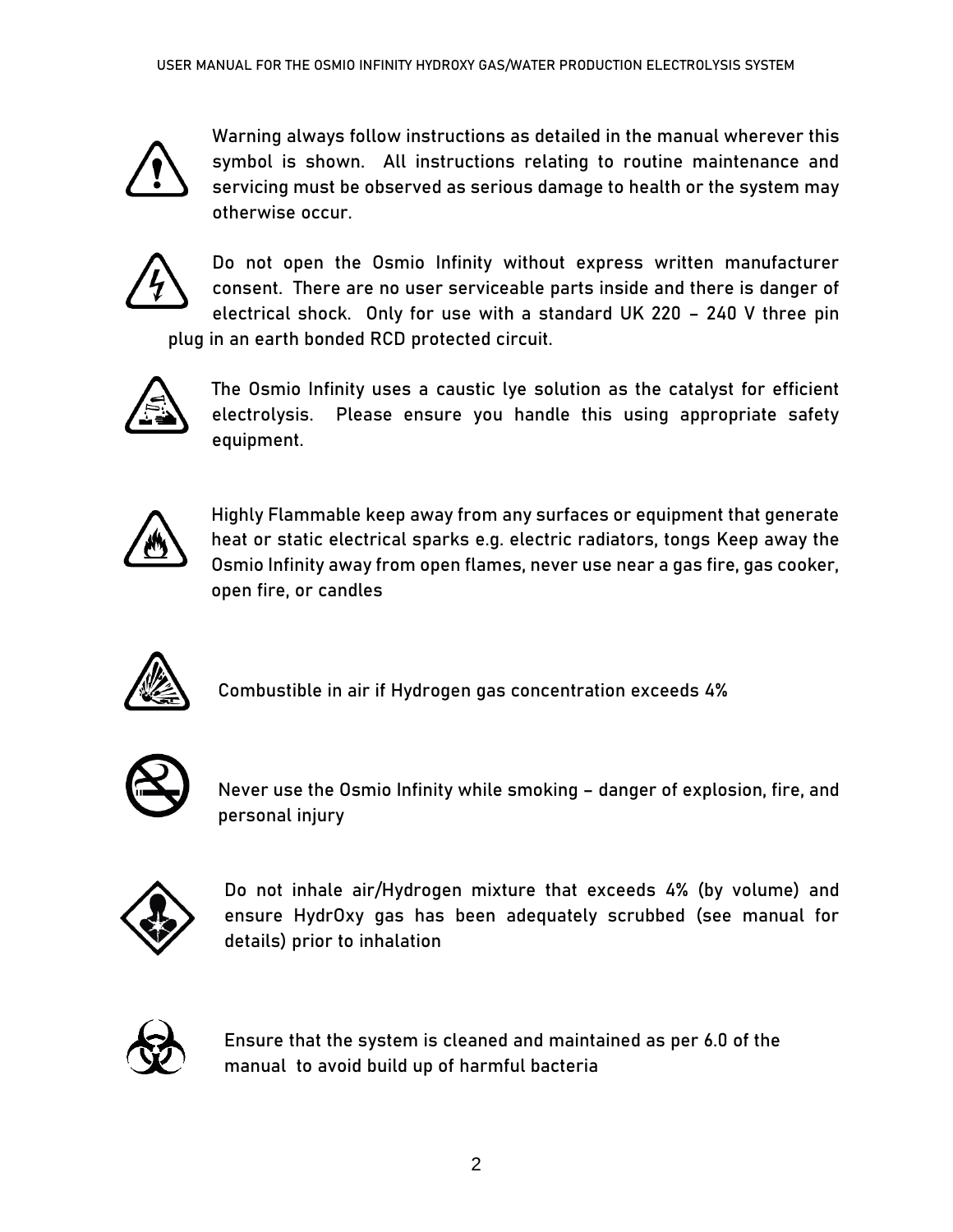| OSMIO INFINITY SYSTEM USER MANUAL |                       |  |  |  |  |  |
|-----------------------------------|-----------------------|--|--|--|--|--|
| <b>DATE</b>                       | <b>VERSION NUMBER</b> |  |  |  |  |  |
| 06/02/2021                        | 0.7                   |  |  |  |  |  |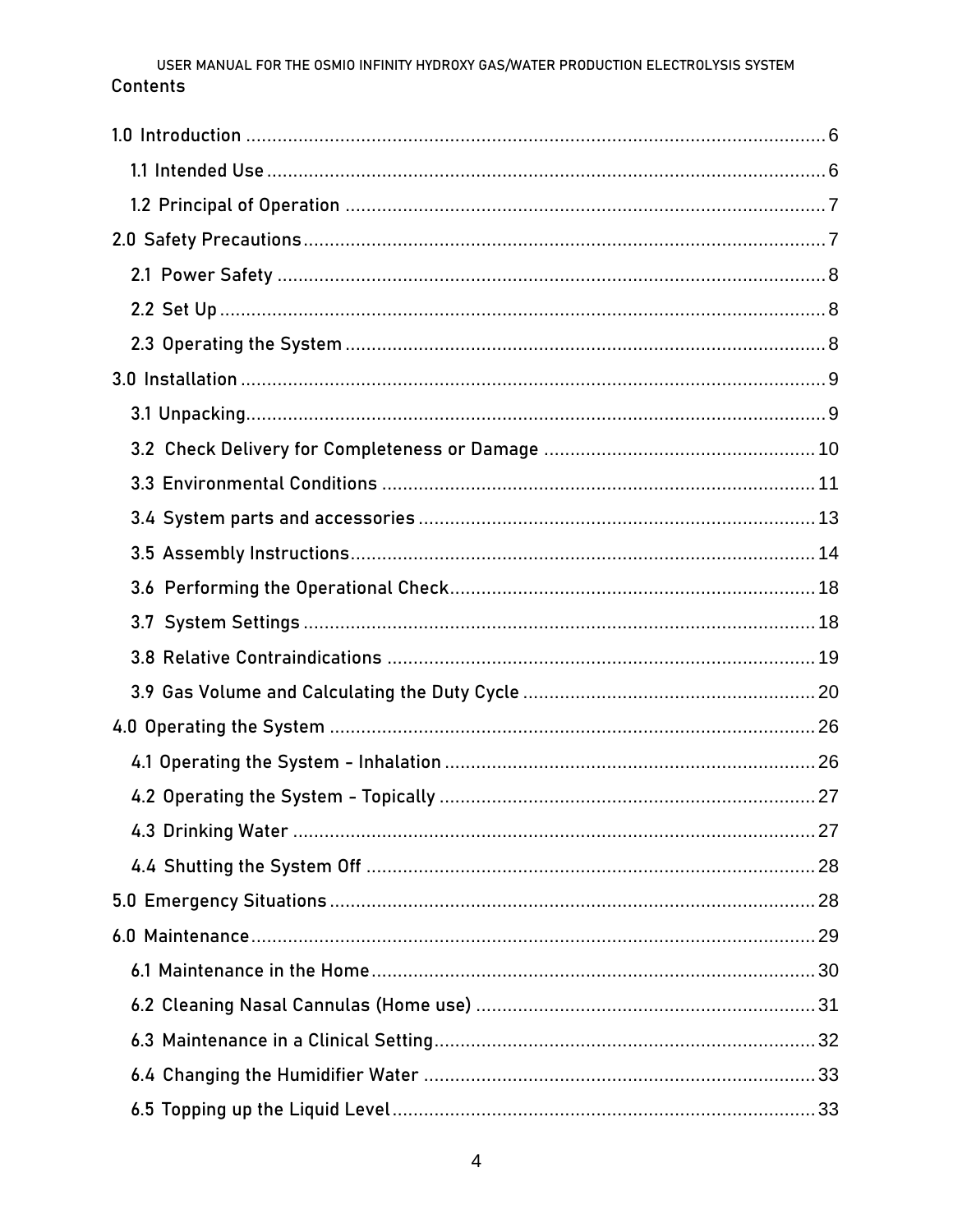| USER MANUAL FOR THE OSMIO INFINITY HYDROXY GAS/WATER PRODUCTION ELECTROLYSIS SYSTEM |  |
|-------------------------------------------------------------------------------------|--|
|                                                                                     |  |
|                                                                                     |  |
|                                                                                     |  |
|                                                                                     |  |
|                                                                                     |  |
|                                                                                     |  |
|                                                                                     |  |
|                                                                                     |  |
|                                                                                     |  |
|                                                                                     |  |
| Appendix C - System Operation Checklist  Error! Bookmark not defined.               |  |
|                                                                                     |  |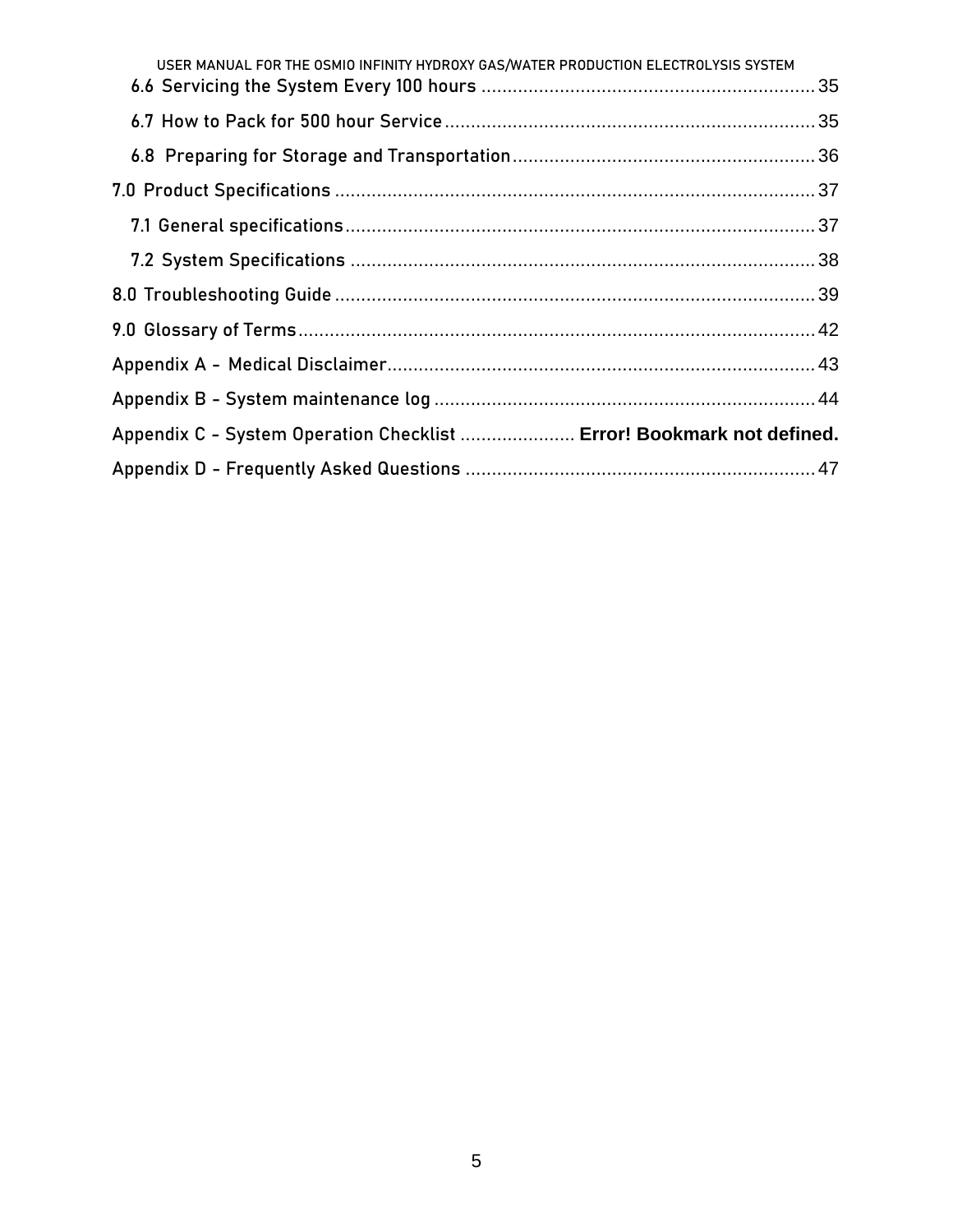<span id="page-6-0"></span>**1.0 Introduction** 

This manual has been developed to support practitioners, individuals and clinicians who are using the system in a practice, at home or in a clinical setting. Its purpose is to give a better understanding of the technical requirements regarding installation, use and maintenance of this system. The manual also aims to provide support to personnel responsible for technical management and maintenance.

The following information is included in this manual:

- Photographs or diagrams, or a combination of both to identify the different parts of the system and accessories
- A brief explanation on the main uses or applications of the equipment
- A basic description of the principles by which the equipment operates
- Installation requirements with emphasis on the electrical aspects and the requirements for safe installation and operation
- Basic routine maintenance classified according to the required frequency (daily, 100 hours, 500 hours).
- Troubleshooting table with the most frequent problems affecting the equipment with possible causes and actions that may resolve these problems.
- Glossary of terms used

This information, along with good use and care, helps to maintain the system in optimal condition.

You have received this manual on successful completion of the required safety training. Your certificate is valid for 2 years and ongoing recertification is required. Osmio Solutions will contact you prior to the expiry of your certification to arrange this.

#### <span id="page-6-1"></span>1.1 Intended Use

The Osmio Infinity Hydroxy Gas/Water Production Electrolysis System is designed to produce a gaseous mixture of hydrogen, oxygen, and electrically expanded water. It is a stand-alone system which can be used in research, in a clinical setting, or in the home to produce Hydroxy gas for inhalation. It is recommended to follow the instructions carefully to ensure safe use and practice.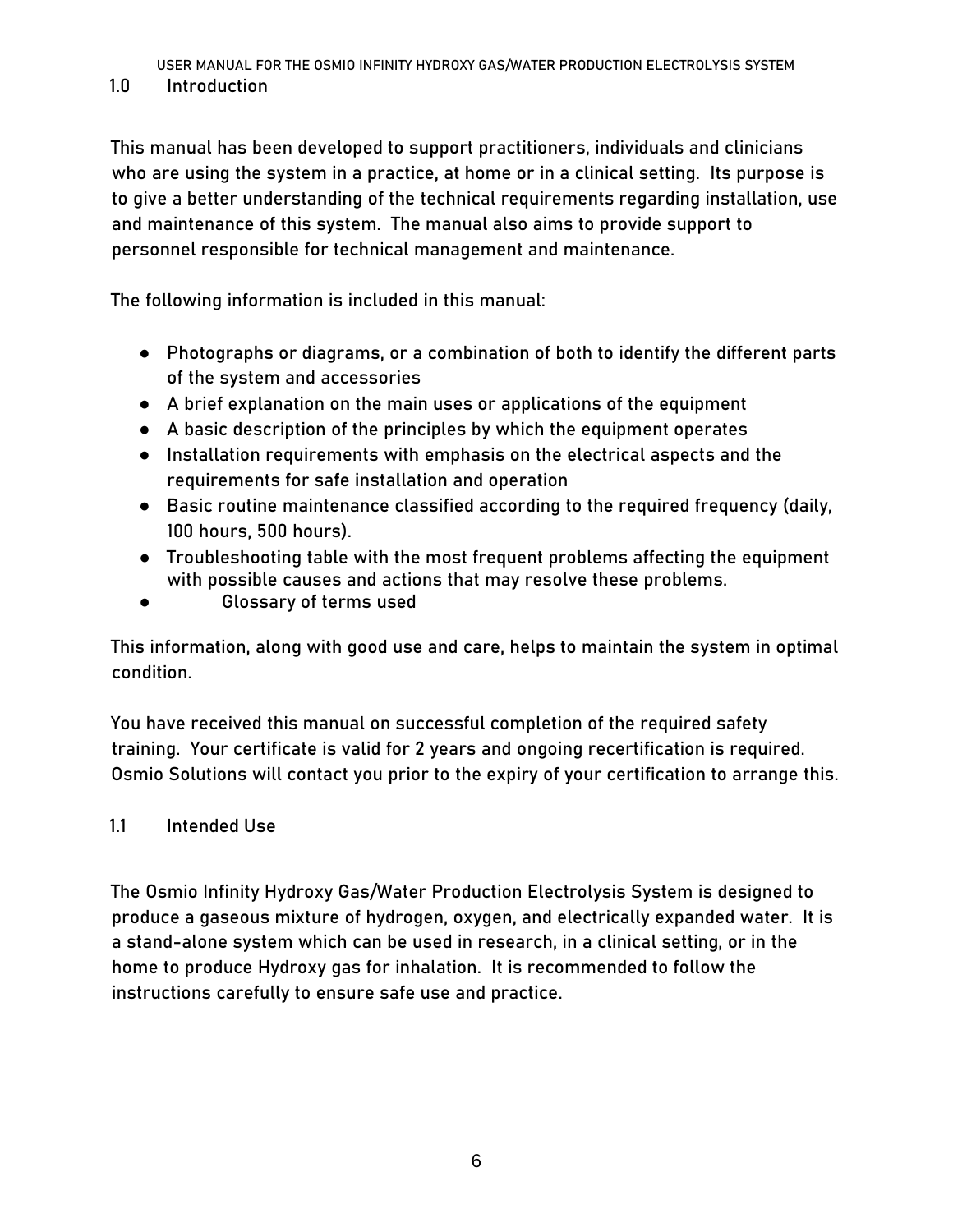<span id="page-7-0"></span>1.2 Principal of Operation

The system uses a catalyst and 0 total dissolved solid (TDS) water to produce gas by electrolysis. The catalyst is required to allow the electrical current to flow through the water and produce gas at the positive and negative electrodes. The gases are then bubbled through two humidifiers to remove any residual lye before either being inhaled by the individual using a nasal cannula or using the spot applicator to topically treat specific areas on the body.



Humidifier-1

Humidifier-2

## <span id="page-7-1"></span>**2.0 Safety Precautions**



The Osmio Infinity Hydroxy Gas/Water Production electrolysis system generates a mixture of hydrogen and oxygen gasses that are potentially combustible and explosive. As long as the percentage of hydrogen in the air is less than 4% then the gaseous mixture is non-combustible. A

static electrical spark striking the outside of one of the containers can ignite the gas inside. To ensure safe operation of the system the following safety precautions should be adhered to at all times.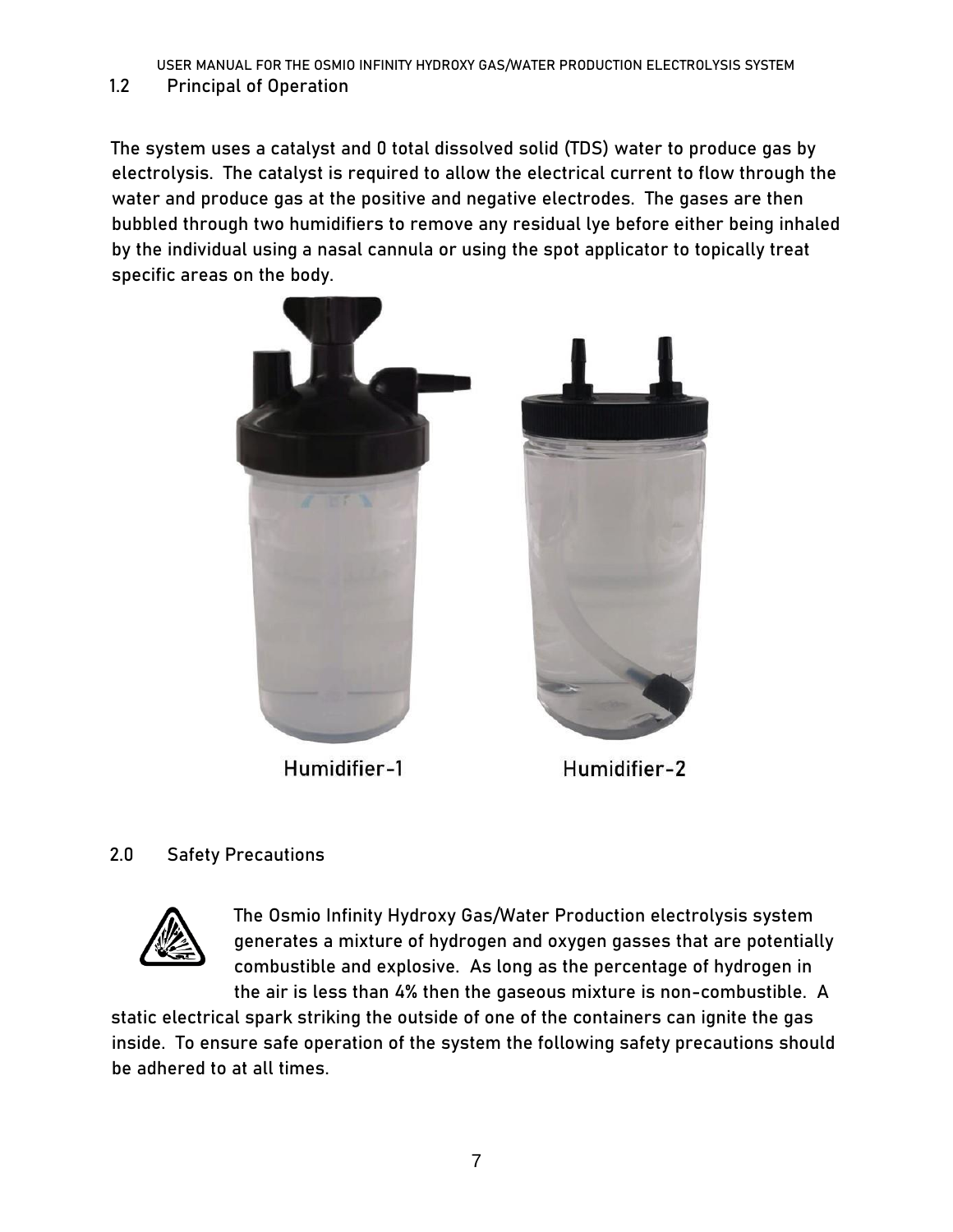#### <span id="page-8-0"></span>2.1 Power Safety

- For use only with a standard UK 220 240 Volt three pin plug
- Plug into an earth bonded, RCD (Residual Current Device) protected circuit
- Use in a grounding socket with rated current above 10 Amps
- Do not use if the power cord/plug is damaged, dirty or if the plug is loose
- Use a clean dry cloth to wipe the power plug clean of any dust, water or other foreign matter and ensure it is dry before plugging in to operate the system

The system has an internal pressure safety switch (electrical shutoff) set for a maximum of ~2 psi. If the internal pressure builds to over 2 psi the green light and the gas production will shut off.

When the pressure is below 2 psi, the green light will turn on and the gas production will re-start. For safety, the pressure is kept very low, and electrical shut off is used so gas production stops. There is a mechanical gas pressure relief as a final precaution.

#### <span id="page-8-1"></span>2.2 Set Up

- Position on a stable flat surface
- For indoor use only in a well ventilated room or area
- Do not use outdoors or in situations where the user or system could become wet
- Avoid direct sunlight and moisture
- Do not install near heating equipment, electrical heating products or in other high temperature places
- Do not install near combustible gases or near any flammable substances

#### <span id="page-8-2"></span>2.3 Operating the System

- Use personal protective equipment (PPE) when preparing the electrolyte solution
- Prepare electrolyte (sodium hydroxide/lye) as directed and always keep off the skin and out of the eyes
- Only use 0 TDS water in the system
- Replace the water in the humidifiers and system as directed
- Clean Tubing, cannula and humidifiers as directed
- Follow the system operation checklist prior to use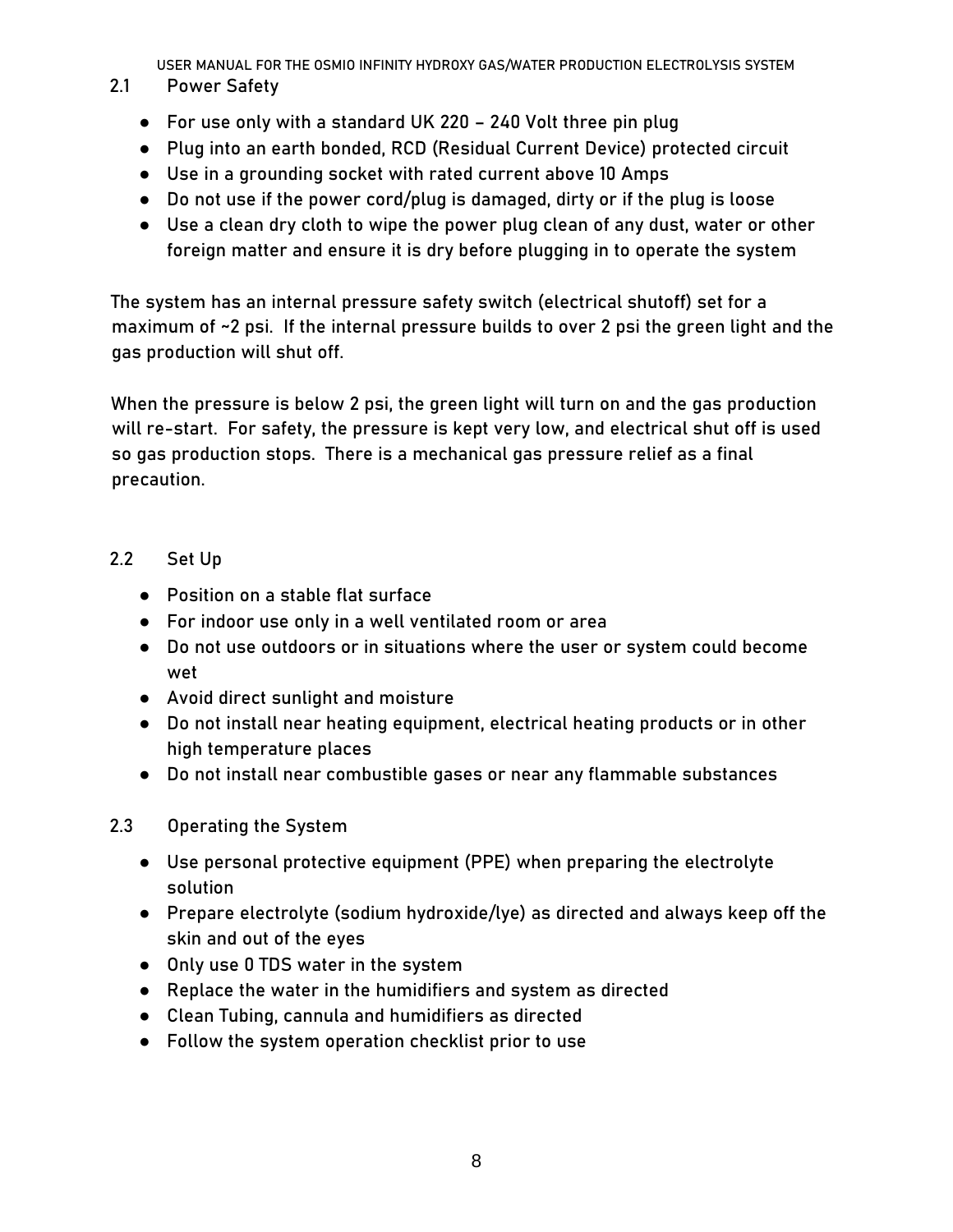- Avoid static electricity sparks igniting the gas by discharging any static charge prior to operation (touch the system case before touching any of the containers or tubes that contain Hydroxy gas).
- Never leave the machine running when not in use





Lye is corrosive and should only be handled using the appropriate PPE. If ingestion, inhalation, dermal and ocular exposure occurs, rinse thoroughly with cold water for 5 minutes. Seek immediate medical attention.

<span id="page-9-0"></span>**3.0 Installation**

The Osmio Infinity Hydroxy Gas/Water Production Electrolysis system weighs approximately 6 kg and care must be taken when lifting it.



The Hydrogen gas produced can be detected by some carbon monoxide detectors which may alarm when there is an Osmio Infinity operating in the same room. Please note the system does NOT produce carbon monoxide! Do not de-activate carbon monoxide alarm.

#### <span id="page-9-1"></span>3.1 Unpacking

- Move the packed system to its site of operation
- Unpack the Osmio Infinity Hydroxy Gas/Water Production Electrolysis system and accessories carefully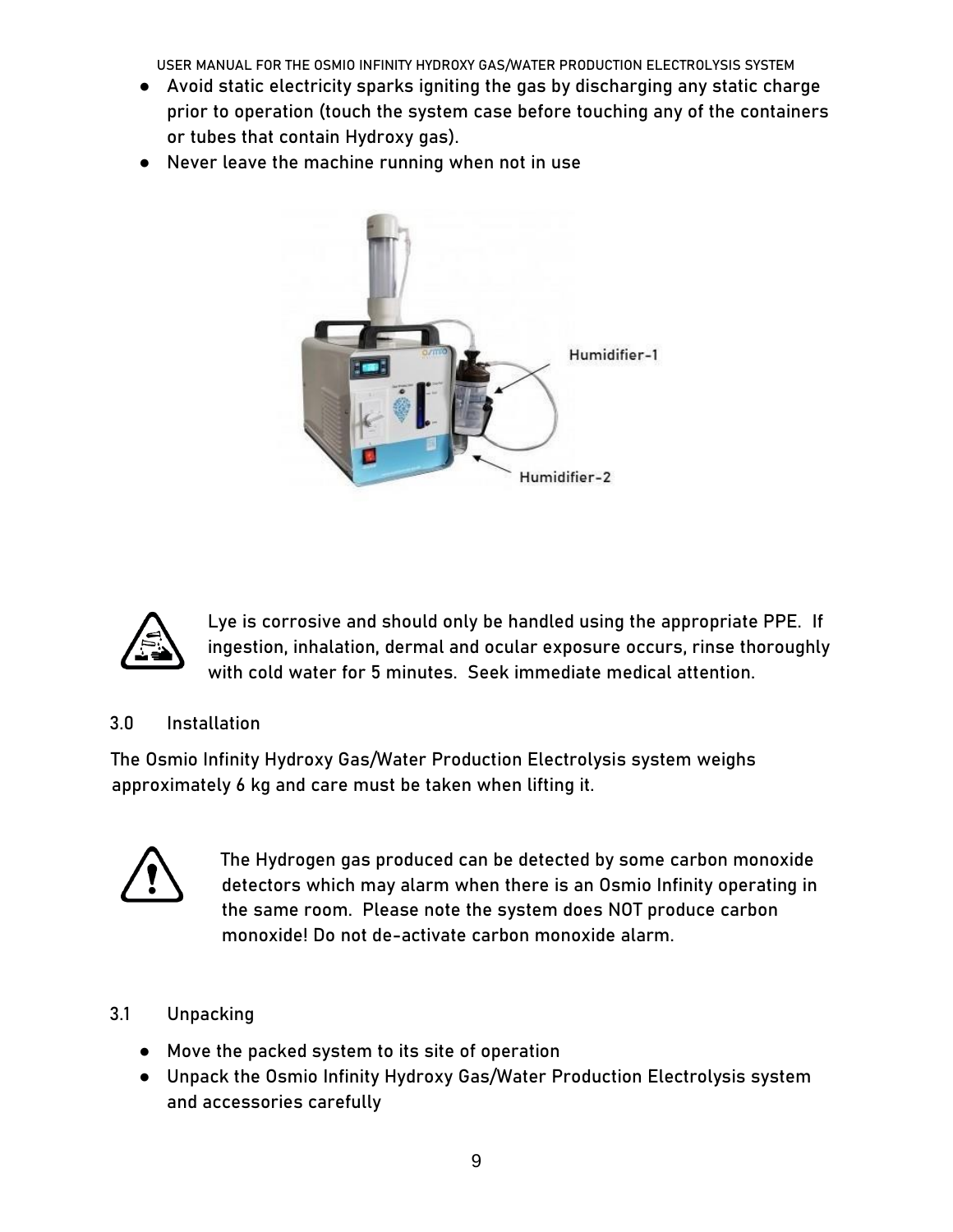- Place the system on a flat surface
- Retain the original packaging for future transportation the packaging is designed to assure safe transport and minimise transit damage
- Use of alternative packaging materials may invalidate the warranty
- If you relocate your instrument or ship it for service, refer to 'How to pack for 500 hour service' on page 32



Do not touch or loosen any screws or parts other than those specifically designated in the instructions. Doing so will void the system warranty.

#### <span id="page-10-0"></span>3.2 Check Delivery for Completeness or Damage

- Print off packing list and check against order
- Visually inspect the transport package, the system, and the accessories for any possible transport damage.
- If any parts are missing or damaged, contact Osmio Solutions Ltd within 48 hours



If the system has been damaged contact Osmio Solutions Ltd to arrange shipment for replacement/repair. Packing List

| Item                                                                                     | Quantity | Received |
|------------------------------------------------------------------------------------------|----------|----------|
| <b>Osmio Infinity Hydroxy Gas/Water Production</b><br>Electrolysis System with TDS meter |          |          |
| <b>Tower Cap and PTFE Tape</b>                                                           |          |          |
| <b>Humidifier Bracket</b>                                                                |          |          |
| Humidifier - 1                                                                           |          |          |
| Humidifier - 2                                                                           |          |          |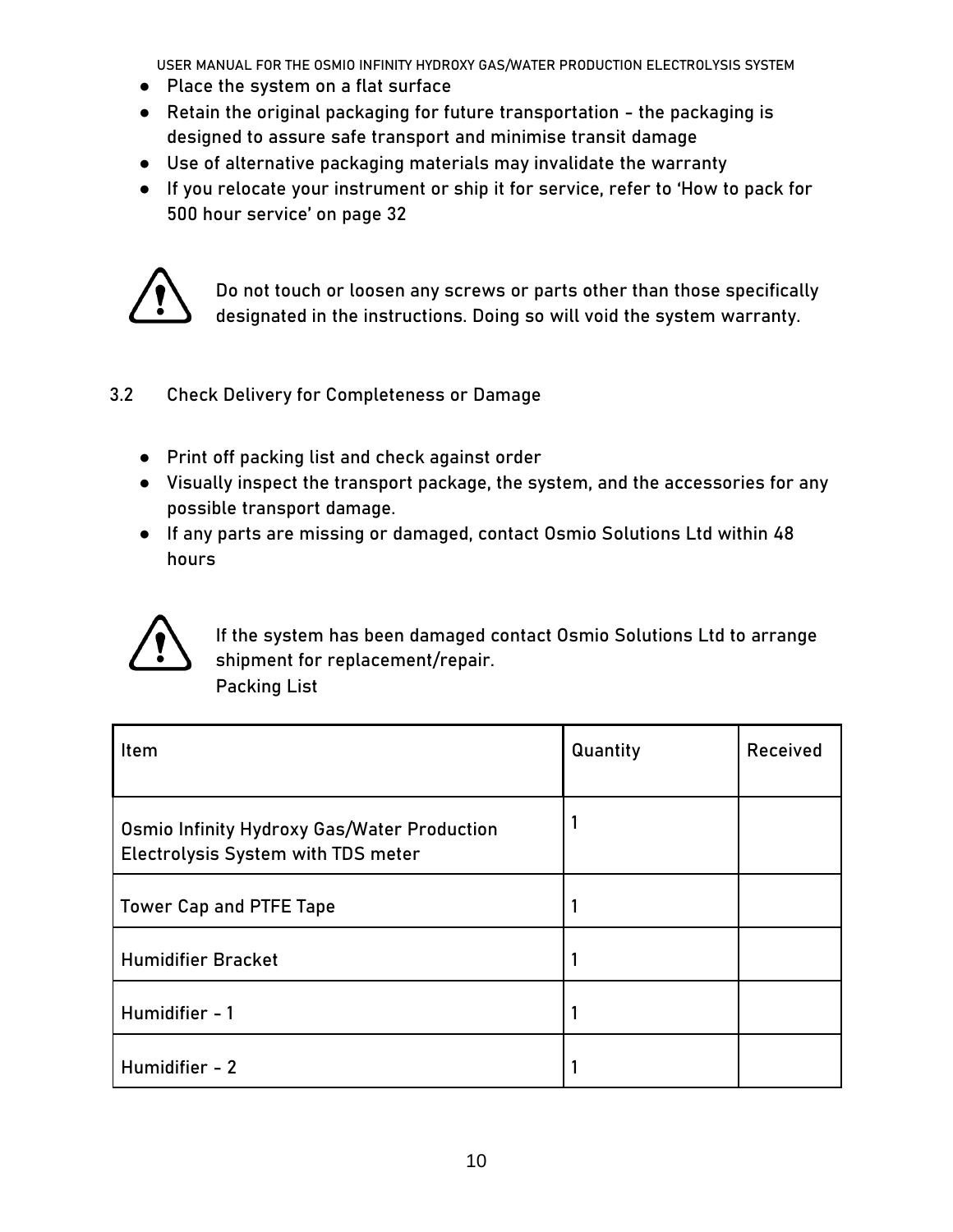| USER MANUAL FOR THE OSMIO INFINITY HYDROXY GAS/WATER PRODUCTION ELECTROLYSIS SYSTEM |                |  |
|-------------------------------------------------------------------------------------|----------------|--|
| Tower cap to Humidifier - 1 tube (SO-676)                                           | 1              |  |
| Humidifier 1 to Humidifier - 2 tube (2002-7 2.1m)                                   | 1              |  |
| Spot applicator                                                                     | 1              |  |
| Eye applicator (goggles)                                                            | 1              |  |
| <b>Nasal Cannulas</b>                                                               | $\overline{2}$ |  |
| <b>Plastic funnel</b>                                                               | 1              |  |
| Power cord                                                                          | 1              |  |
| 50 ml syringe                                                                       | 1              |  |
| <b>Bubbling stone</b>                                                               | 1              |  |
| Humidifier - 1 to spot applicator tube                                              | 1              |  |
| Lye                                                                                 | 1              |  |
| Gloves                                                                              | 1              |  |
| <b>Stirring rod</b>                                                                 | 1              |  |

#### <span id="page-11-0"></span>3.3 Environmental Conditions

- For indoor use only
- Temperature range 5°C to 40°C
- Installation category II
- Pollution Degree 2
- Altitude < 2000m
- When you set up the system avoid sites of operation with excess dust, vibrations, strong magnetic fields, direct sunlight, draft, excessive moisture, or large temperature fluctuations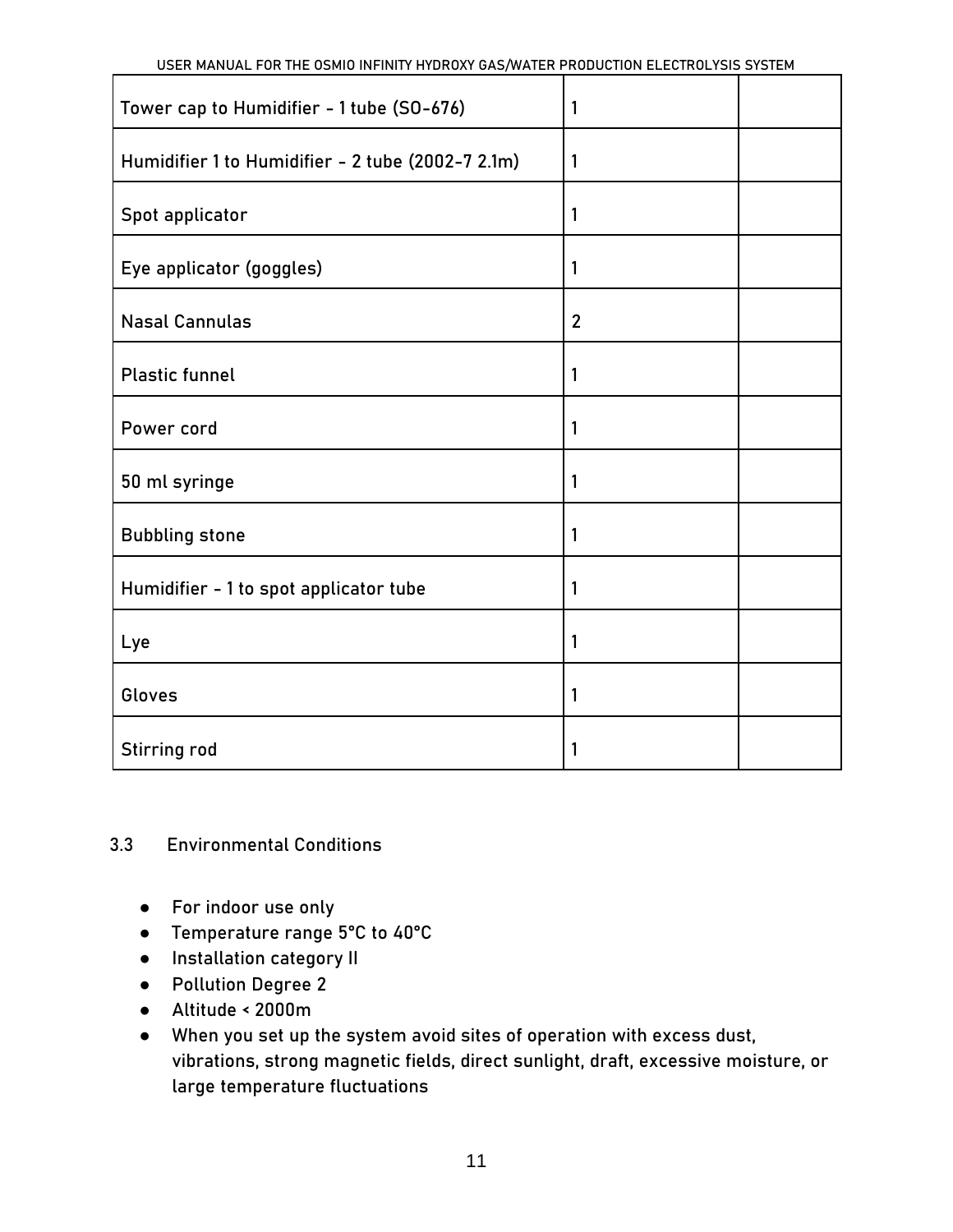- Place on a surface that is flat, dry, clean, vibration-proof, and leave additional room for cables, tower cap, and so on
- Ensure there is sufficient room to enable disconnecting the device
- The ambient air should be clean and free of corrosive vapours, smoke, and dust



Do not operate the instrument in an environment where potentially damaging liquids or gases are present.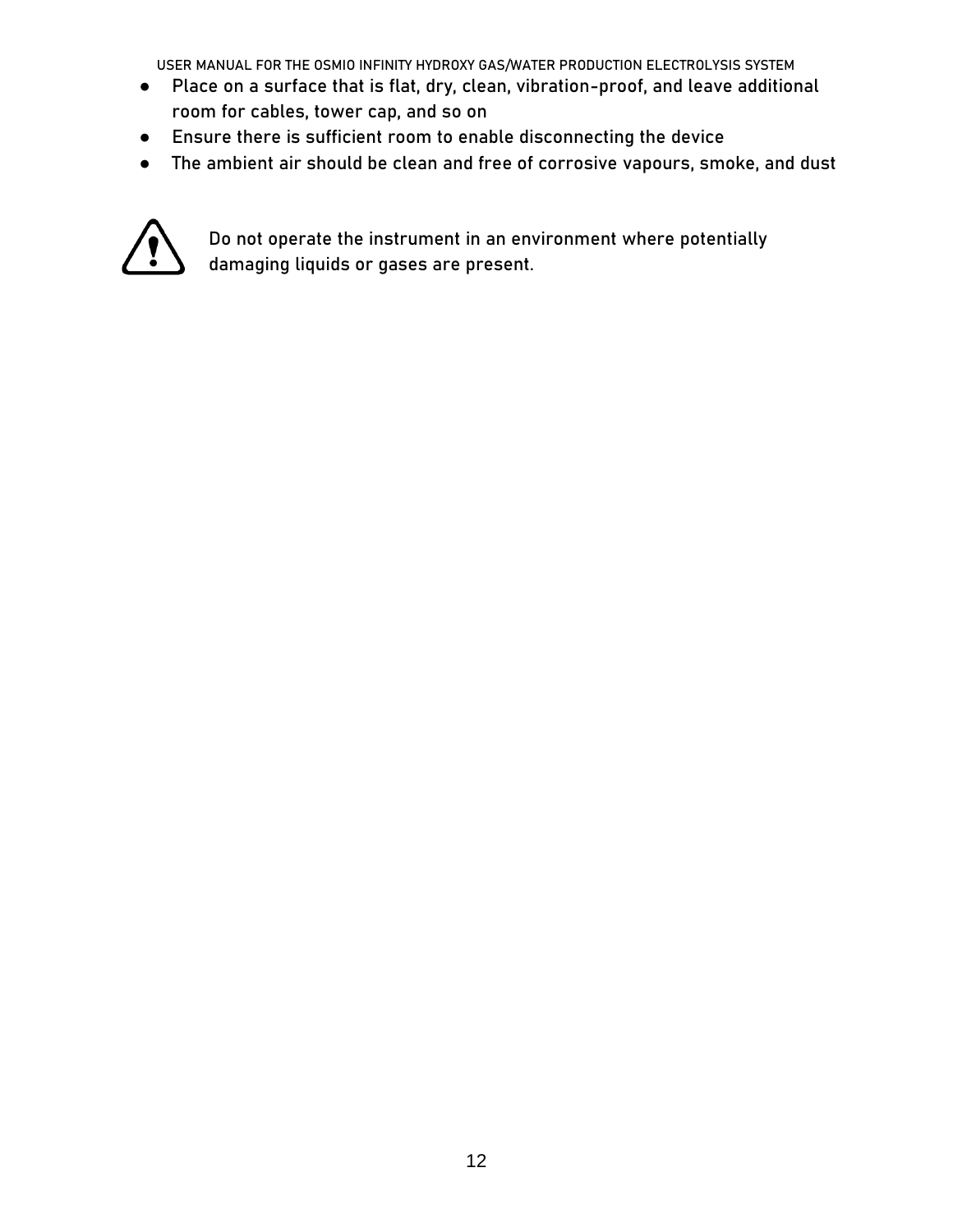<span id="page-13-0"></span>3.4 System parts and accessories



| 1              | <b>Main Power Switch</b>                   | 17 | <b>TDS Meter</b>                                                |
|----------------|--------------------------------------------|----|-----------------------------------------------------------------|
| $\overline{2}$ | <b>Timer Switch</b>                        | 18 | <b>Handles</b>                                                  |
| 3              | <b>Frequency Buttons</b>                   | 19 | Gloves                                                          |
| 4              | <b>Duty Cycle Buttons</b>                  | 20 | 50 ml Syringe                                                   |
| 5              | <b>Green Gas Production Light</b>          | 21 | <b>Nasal Cannula</b>                                            |
| 6              | <b>Red Over-Full Liquid Level</b><br>Light | 22 | Humidifier - 2 to Spot Applicator/Remote<br><b>Bubbler tube</b> |
| $\overline{7}$ | Internal water level sight tube            | 23 | Humidifier - 1 to Humidifier - 2 tube                           |
| 8              | Red Low Liquid Level Light                 | 24 | Lye                                                             |
| 9              | <b>Timer Active Indicator Light</b>        | 25 | <b>Tower Cap</b>                                                |
| 10             | <b>Hour Meter</b>                          | 26 | <b>Tower Cap Gas Out Fitting</b>                                |
| 11             | <b>Red Internal Light</b>                  | 27 | <b>Tower Cap Check Valve</b>                                    |
| 12             | <b>Tower Cap to Humidifier 1 tube</b>      | 28 | Eye Applicator (goggles)                                        |
| 13             | Humidifier - 2                             | 29 | <b>Power Cable</b>                                              |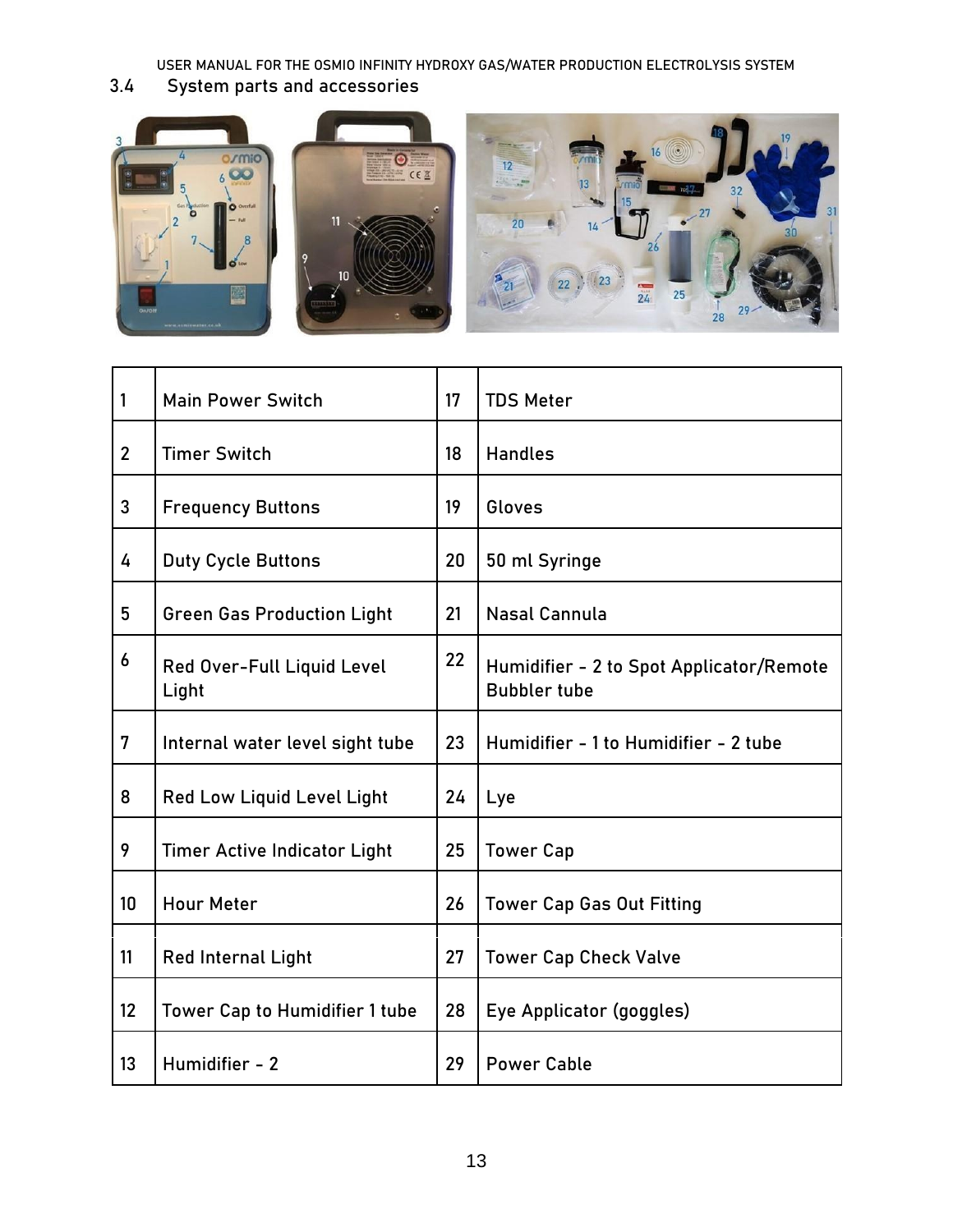| 14 | <b>Humidifier Bracket</b> | 30 | <b>Plastic Funnel</b>        |
|----|---------------------------|----|------------------------------|
| 15 | Humidifier-1              | 31 | <b>Metal Stirring Rod</b>    |
| 16 | <b>Spot Applicator</b>    | 32 | <b>Remote Bubbling Stone</b> |
|    |                           |    |                              |

<span id="page-14-0"></span>All containers and tubes provide are FOOD SAFE but NOT dishwasher/autoclave safe. Refer to paragraph 6.0 for maintenance instructions.

#### 3.5 Assembly Instructions

Additional items required (not supplied with system unless indicated)

- Philips screwdriver
- One litre wide mouth glass measuring jug
- Stainless steel table knife (or equivalent for stirring)
- Measuring scales
- 3.5 litres of 0 TDS water
- Suitable container to measure the lye in

#### PPE

- Mask for your nose and mouth (respirator)
- Safety glasses
- Gloves (provided)

#### Step 1 Prepare Your Water

You will require approximately 3.5 litres of 0 TDS water which can be produced in a number of ways

- Filter 4 litres of water using the Osmio Zero and place in a distiller and distil for 4 hours (If distilling filtered water please ensure you follow the manufacturer's instructions and descale the distiller regularly as directed)
- Produce 3.5 litres of 0 TDS water using a reverse osmosis system fitted with a deionisation resin filter
- Buy distilled or deionised water (type 1)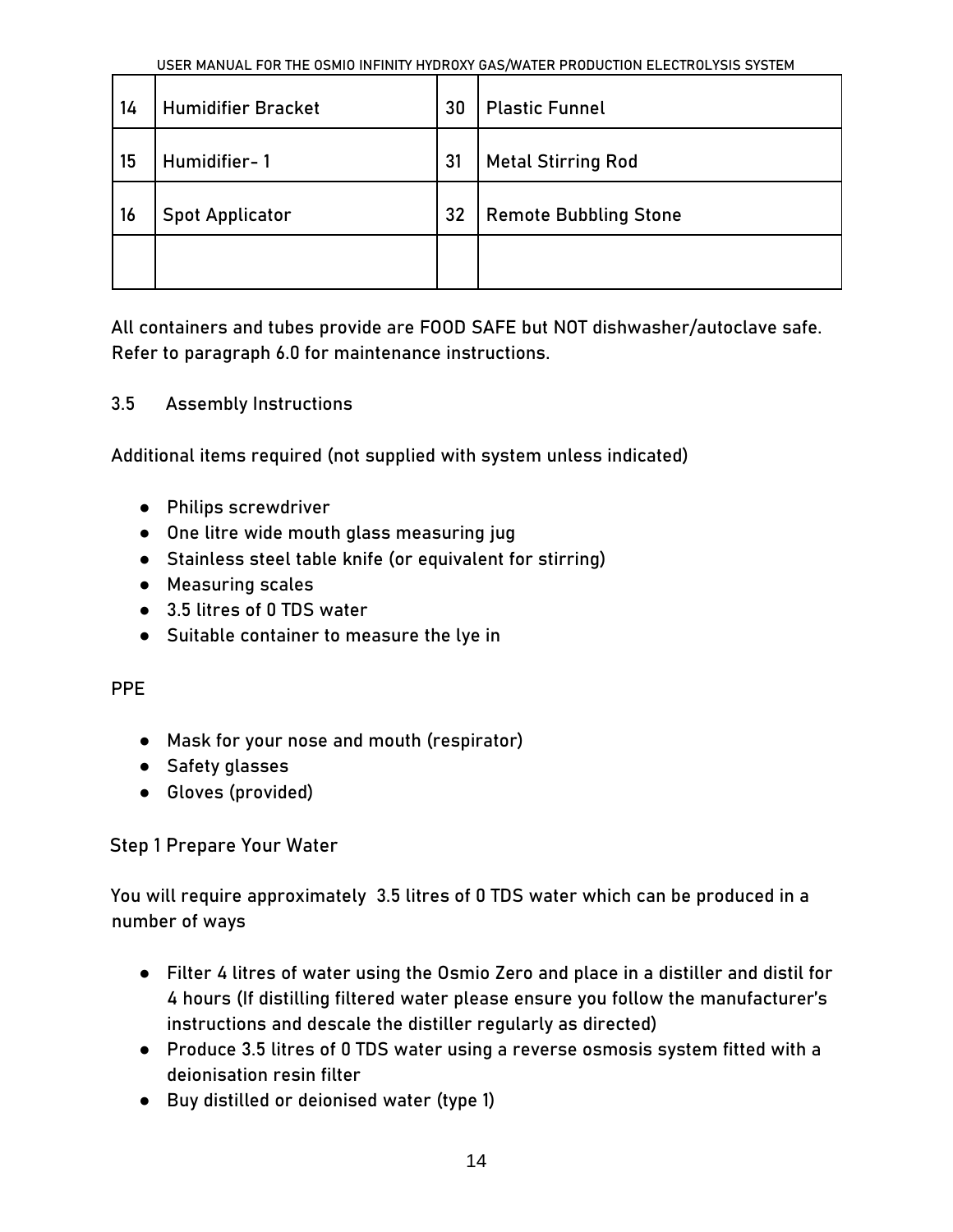USER MANUAL FOR THE OSMIO INFINITY HYDROXY GAS/WATER PRODUCTION ELECTROLYSIS SYSTEM Step 2 Prepare the electrolyte solution (skip this if premixed lye solution is supplied)

- Make sure your work area is well ventilated and work surface is covered
- Put on safety glasses, gloves, and mask
- Measure 80 g of lye (sodium hydroxide) into the container
- Fill the glass measuring jug with 750 ml of 0 TDS water
- Place the jug on a surface that will not be damaged by lye spills
- Slowly add the 80 g of lye to the 0 TDS water and stir until dissolved with the stainless-steel table knife (or equivalent). Do not lean over the water to avoid inhaling fumes. Fumes will irritate your throat if breathed.
- The solution will become cloudy and produce heat. It will also emit noxious fumes for a few minutes as the lye pre-conditions the water.
- Cover the solution and set aside in a well-ventilated area to cool (~ 20 mins)
- Fill Humidifier 1 and Humidifier 2 to the fill line with 0 TDS water and screw on the lids taking care not to cross thread



Lye is corrosive and should only be handled using the appropriate PPE. If the eyes are exposed, rinse thoroughly with cold water for 5 minutes. Seek immediate medical attention. Do not use the Humidifiers that come with the system to mix your lye solution as this will contaminate them and the heat emitted can melt the plastic. Do not use aluminium utensils

or containers as lye dissolves aluminium.



DO NOT use POTASSIUM HYDROXIDE (Caustic potash) in the system. Potassium hydroxide is incompatible with the inner components and will cause internal damage that can lead to leaks and system failure. It will immediately cause severe chemical burns and damage if spilled. Only 99.9

% pure lye can be used to prepare the solution.

Step 3 Attach Handles and Bracket

- Using the Philips screwdriver unscrew and take off the screw on the right hand side of the system
- Place the bracket in position and screw on to the side of the system using the screw
- Unscrew the two screws at the back of the top of the system, place handle in place and screw in position using the screws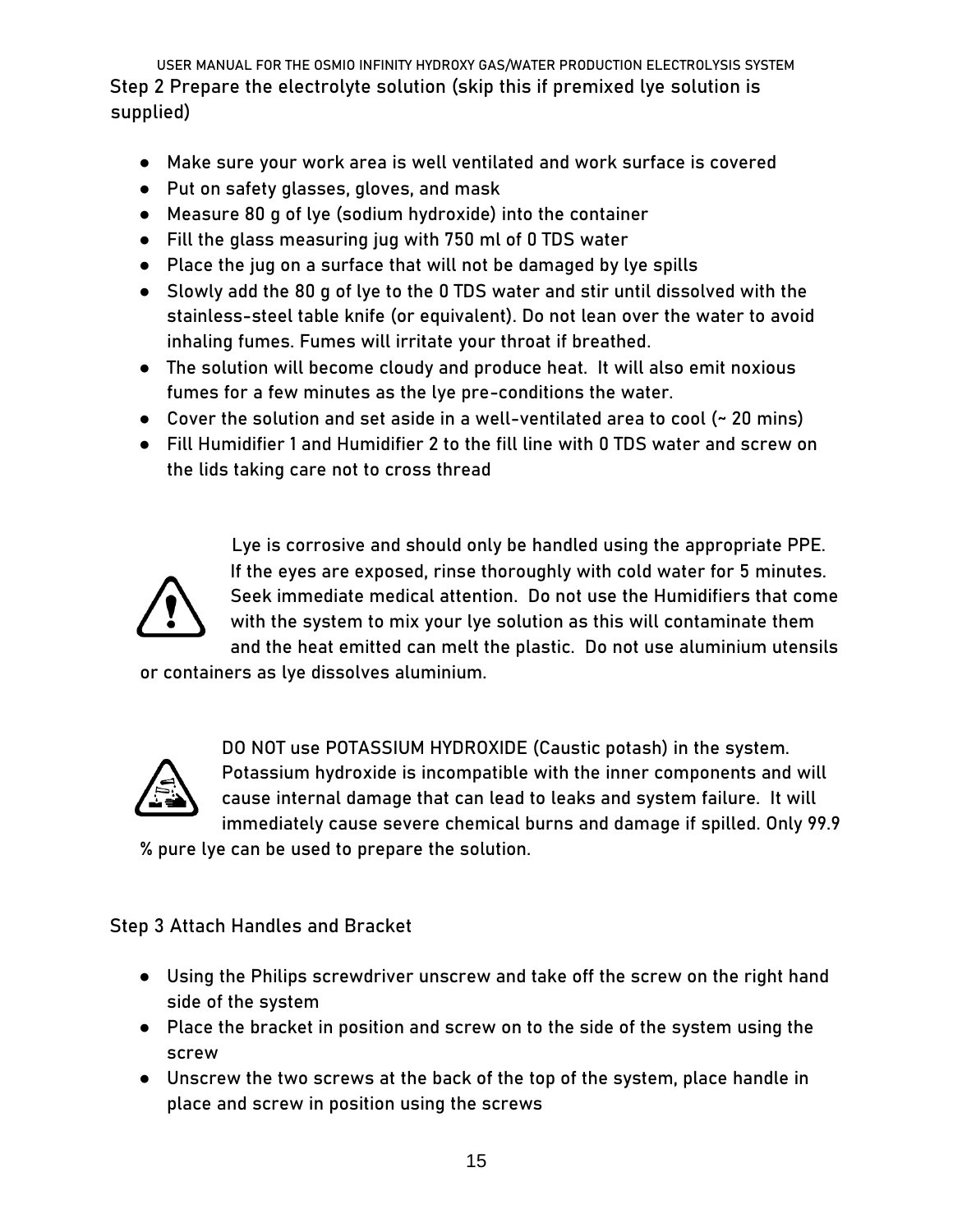- Repeat with the two screws at the front of the top of the system, place handle in place and screw in position using the screws
- Unscrew black fill cap from the system and prepare the exposed threads by wrapping 7 - 8 rounds of polytetrafluoroethylene (PTFE) tape clockwise around the threads on the top of the system

## Step 4 Filling the System

Cover the surface before pouring the lye solution into the system to prevent surface damage (in case there is a leak caused by shipping damage or accidental spillage). Before you pour the lye solution into the infinity, please flush the system with hot tap water to dissolve any residual lye crystals. All systems are tested immediately prior to the despatch, but crystallisation can occur during the shipment.

- Insert power cable at back of system and plug in
- Turn the system on so that the front display is illuminated
- Place the funnel in the top of the system
- Slowly pour in HOT tap water (approximately 65C, 1250 ml)
- Check the sight tube to see the water level in the system (do not overfill)
- Allow the water to cool before discarding from the system (down the sink)
- Place the funnel back in the top of the system
- Slowly pour the cooled lye (electrolyte) solution into the system
- Check the sight tube to see the electrolyte level within the system
- Measure another 500 ml of 0 TDS water and slowly add this to the system
- The system should not fill all the way, but this is the recommended volume for first operation





The blue LED (bottom of the sight tube) and floating sight tube ball makes it easier to see the liquid level (the ball can temporarily get stuck as detailed above). The system should be operated 80-100% full to avoid crystallisation of lye in a sight tube. The ball being stuck is inconvenient

but is not a warranty issue as it does not affect the performance of the system. Do not put concentrated lye solution through the tower cap check valve.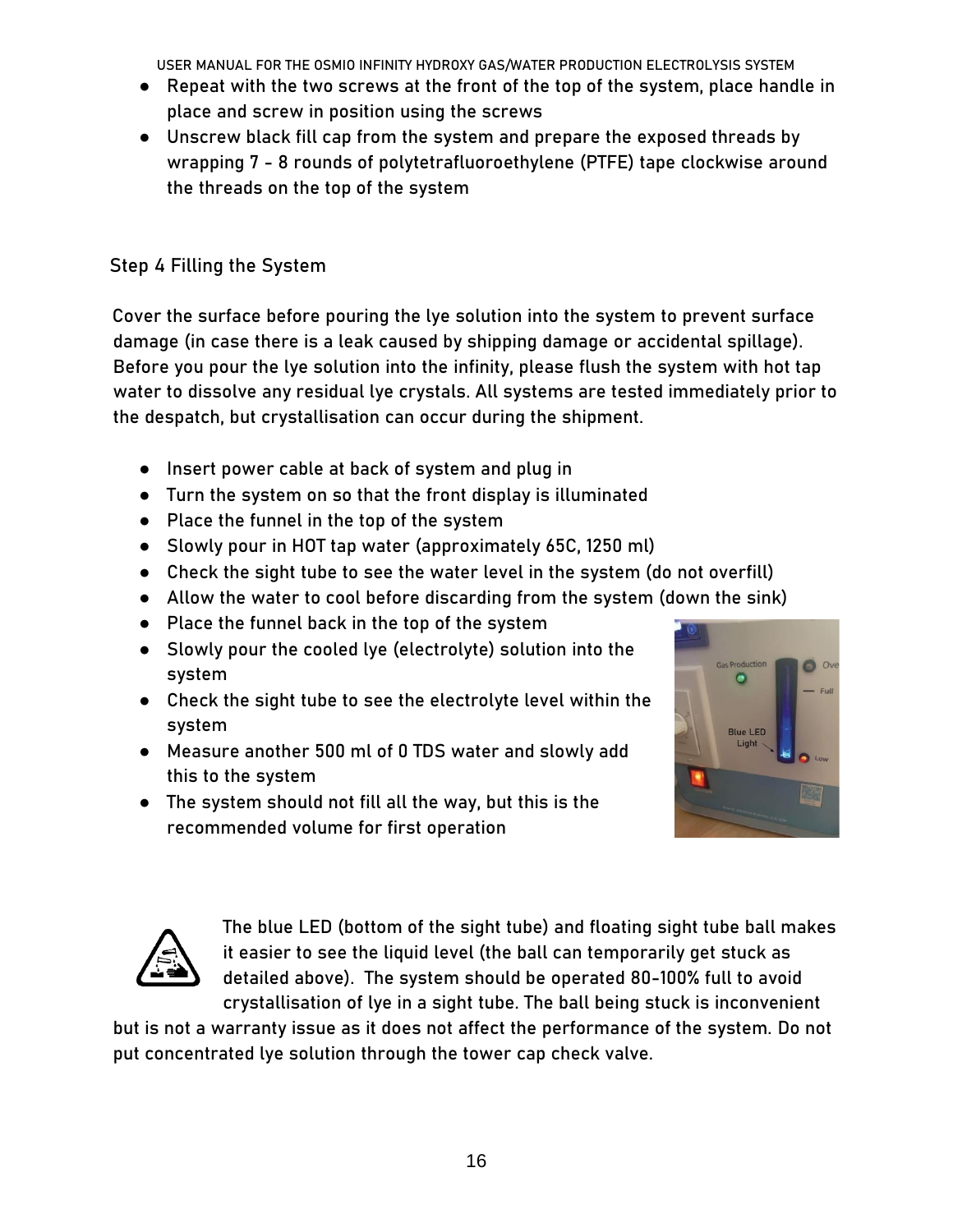Lye solution should only be put in the machine using the funnel provided. The tower cap should only be removed for the initial lye fill and for maintenance.



Do not overfill the system (maximum of 1250 ml on first fill). Fill to 100% ''Full'' mark on the second use or after 2 hours of use – whichever comes first. The high liquid level alarm will sound if the system is too full when gas production starts (due to bubbles in the solution expanding the liquid

In case of an accidental overfill please see troubleshooting guide section 8 page 37.

Step 5 Attaching the Tower Cap and Humidifiers

- Screw the tower cap on to the top of the system being careful not to cross thread and tighten until sealed (do not over tighten the tower cap)
- Attach the tube (P) to the tower cap gas out fitting and to Humidifier 1 gas input
- Attach the tube (R) to the gas output on the top of Humidifier 1 and attach the other end to the nipple on Humidifier- 2 (the one which leads to the internal tube attached to the bubbling stone)
- Attach the cannula or spot applicator tube to the gas output on Humidifier 2



It is normal to have some water in the tubes as the HydrOxy gas has a very high humidity and condenses in the tubes. Please [click here](https://www.youtube.com/watch?v=XSVJEXot55E&feature=youtu.be) to watch the quick start guide video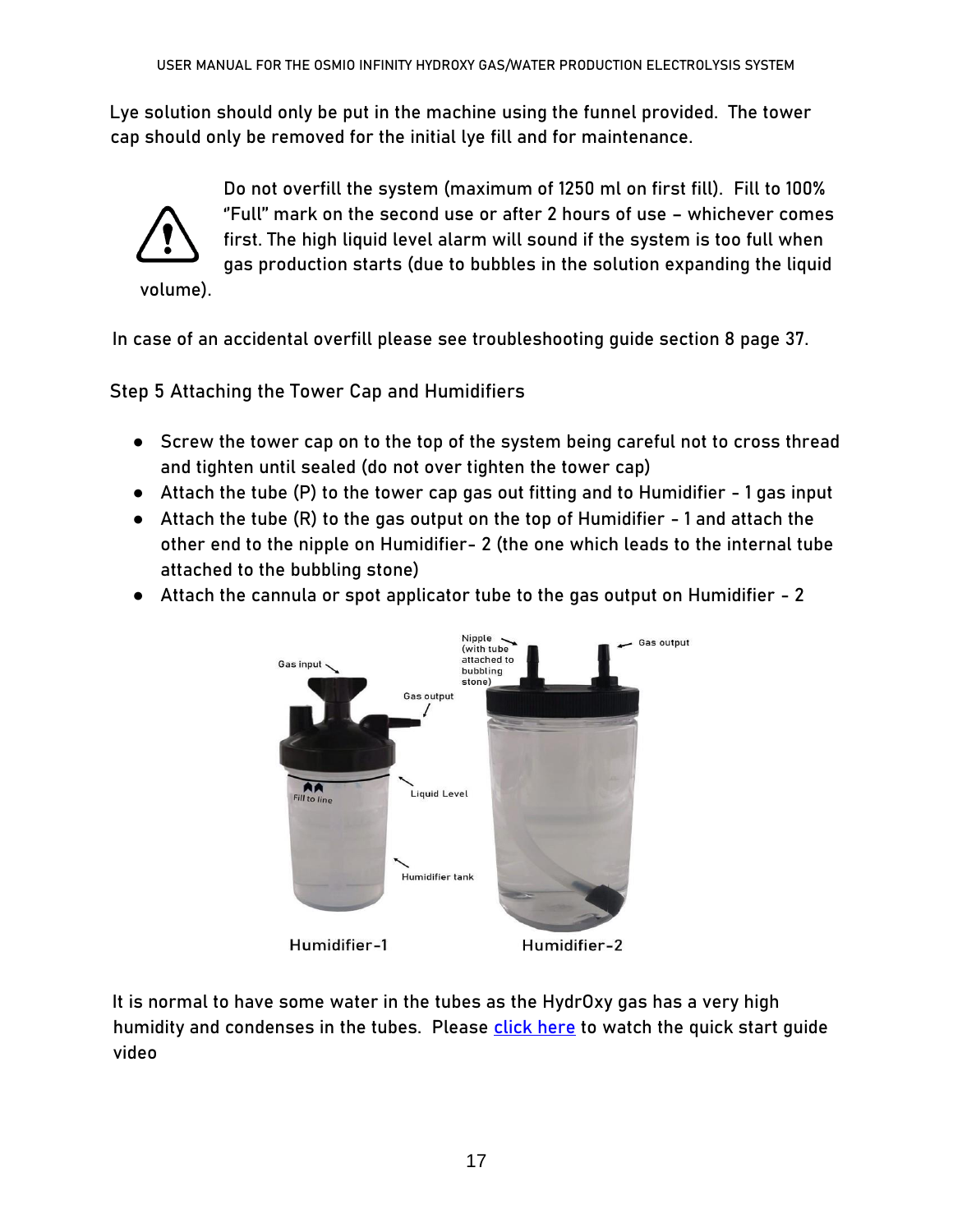

When attaching the tubes do not push the tubes too far, only push on tight enough to seal. You should only have to rock & twist the tube gently to remove it. The tower cap should only be removed when necessary and not overtightened.

#### <span id="page-18-0"></span>3.6 Performing the Operational Check

Before using the system for the first time, take time to perform the following operational check

- Ensure the system is plugged in and switched ON
- Check that the red internal light is on (can be seen at the back of the system)
- Check that the blue sight tube illumination light is on
- Check that the fluid level is between 80% and 100%.
- Frequency is preset to 432 Hertz
- Ensure duty cycle is set to correct level for the individual using the system (see section 3.8)
- Turn on the timer (please see section 3.7 to avoid damage) ●
- Check gas is bubbling in both humidifiers

#### <span id="page-18-1"></span>3.7 System Settings

The system has a feature that allows you to set the Frequency being pulsed to the electrolyser. Frequency is usually referred to in AC as Hertz (Hz) or in the case of DC as pulses per second (pps).

The system comes preset to 432 Hz with a duty cycle of 50% (see section 3.6 to calculate the duty cycle). The Frequency (FREQ) buttons control how many pulses per second are sent to the electrolyser. The power pulses DC electricity to the electrolyser 432 times per second (preset) and this can be varied if another frequency is required.

The system can have a mechanical or digital timer switch to control gas production. Please see sections 3.8 & 3.9 for instructions.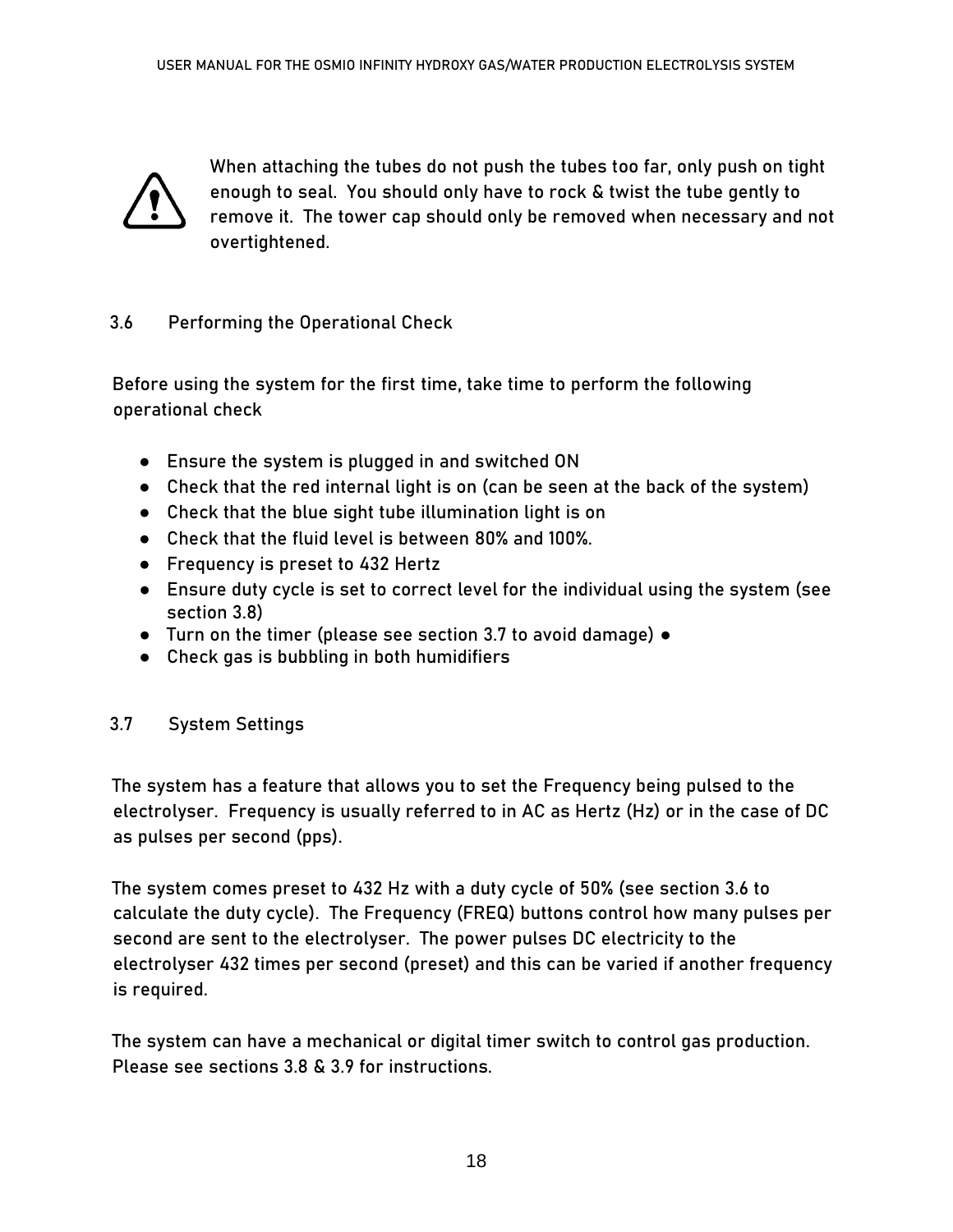#### 3.8 Mechanical Timer

Please follow these instructions to operate mechanical timer.

- The timer has to be turned clockwise past 10 minutes for the system to start producing gas
- Once set NEVER turn the timer backwards (counter-clockwise) to reduce the time or to turn off the timer or gas production, doing that will damage the timer and limit its lifespan
- Once turned on you have to allow the timer to count down and shut off by itself
- If you need to turn off gas production before the timer has finished counting down just turn off the main power switch
- For continuous function turn the timer counterclockwise one click
- To deactivate the continuous function just turn the timer switch clockwise one click
- Mechanical timer can be left on continuous function, an system can be switched On and OFF using ON/OFF button.

#### 3.9 Digital Timer

#### <span id="page-19-0"></span>3.10 Relative Contraindications

If you or any of your clients have the following conditions then please contact your doctor, consultant, or other health care advisor prior to starting HydrOxy gas supplementation:

- Any and all transplants and implants
- Pregnancy
- Any condition that requires daily medication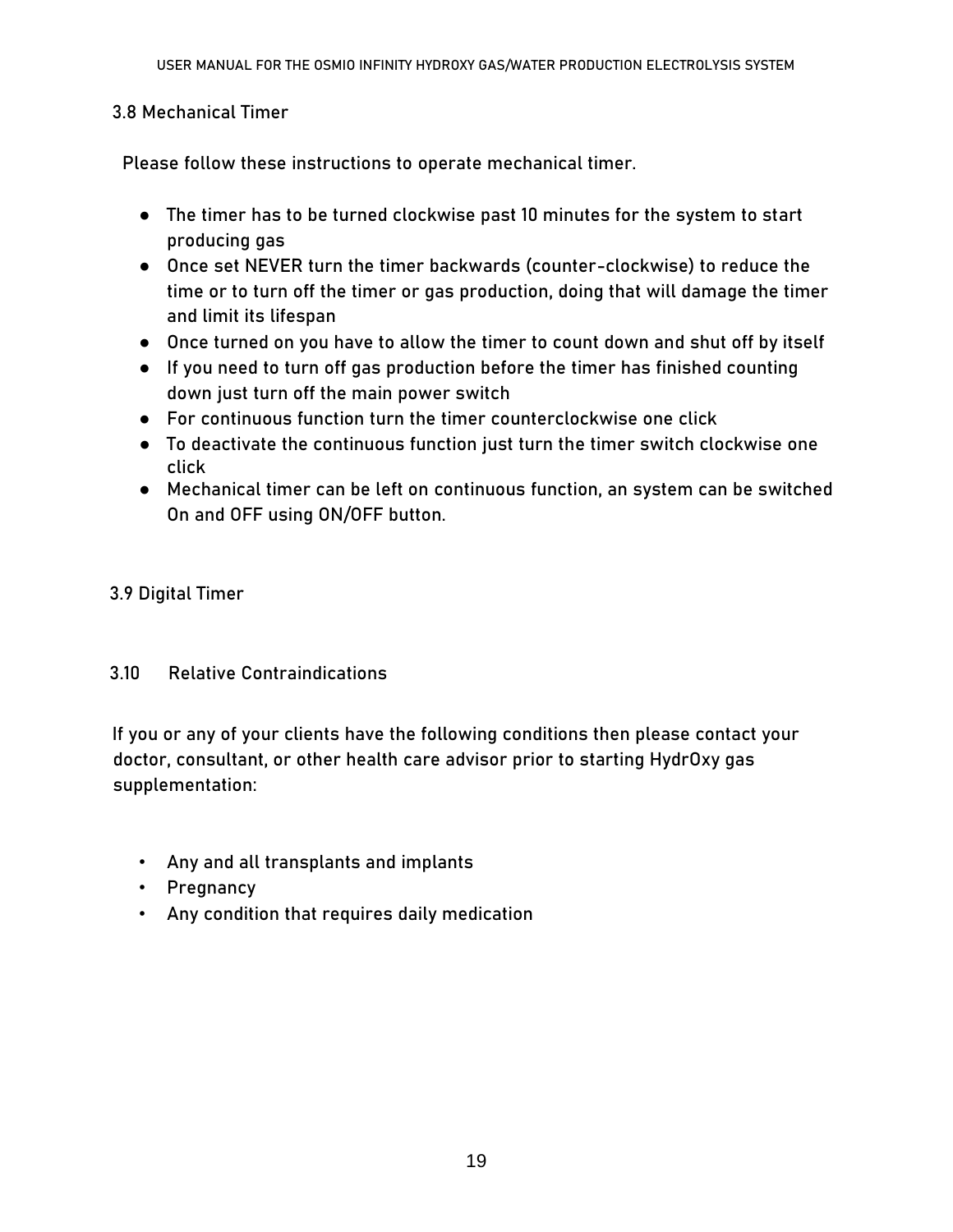#### <span id="page-20-0"></span>3.11 Gas Volume and Calculating the Duty Cycle



The Duty Cycle is the time during each period (pulse of FREQ) that the electricity is on and can be adjusted using the DUTY buttons. If the Duty Cycle % is set for 30 that means the electricity is on for 30% of the time and off for 70% of the time.

Since the electricity produces the

gas, turning the electricity on for only 30% of the time ensures that the machine is producing only 30% of the volume of gas the machine is capable of. If the Duty Cycle is set at 100% you will get 100% of the volume the system is capable of producing (50 litres per hour). The DUTY buttons make it really easy to vary the volume of gas produced by the system.

Gas production has to be reduced appropriately when using the system for inhalation because more than 4% hydrogen in the intake breath is potentially explosive According to hydrogen gas physical properties, when mixed with air in a concentration below 4%, hydrogen gas is not explosive.

The charts on the following pages will help to calculate the safe but therapeutic breathing ratio of around 2% hydrogen in the intake breath. Please use these charts to calculate the optimal Duty Cycle. When using the following charts to calculate your recommended duty cycle consider the following:

- The 'weight' should be the 'ideal body weight', if the person is under or overweight then the weight should be adjusted accordingly before performing the calculation, where possible lung capacity should be used
- Women generally have 20% less lung capacity than men of the same weight

To calculate your safe breathing limit the following is taken into consideration:

- The Osmio Infinity makes up to 50 litres of HydrOxy gas per hour (lph) HydrOxy gas is two thirds (2/3 or 0.6666) hydrogen.
- People have lungs sized for their ideal body weight.

Use the examples below: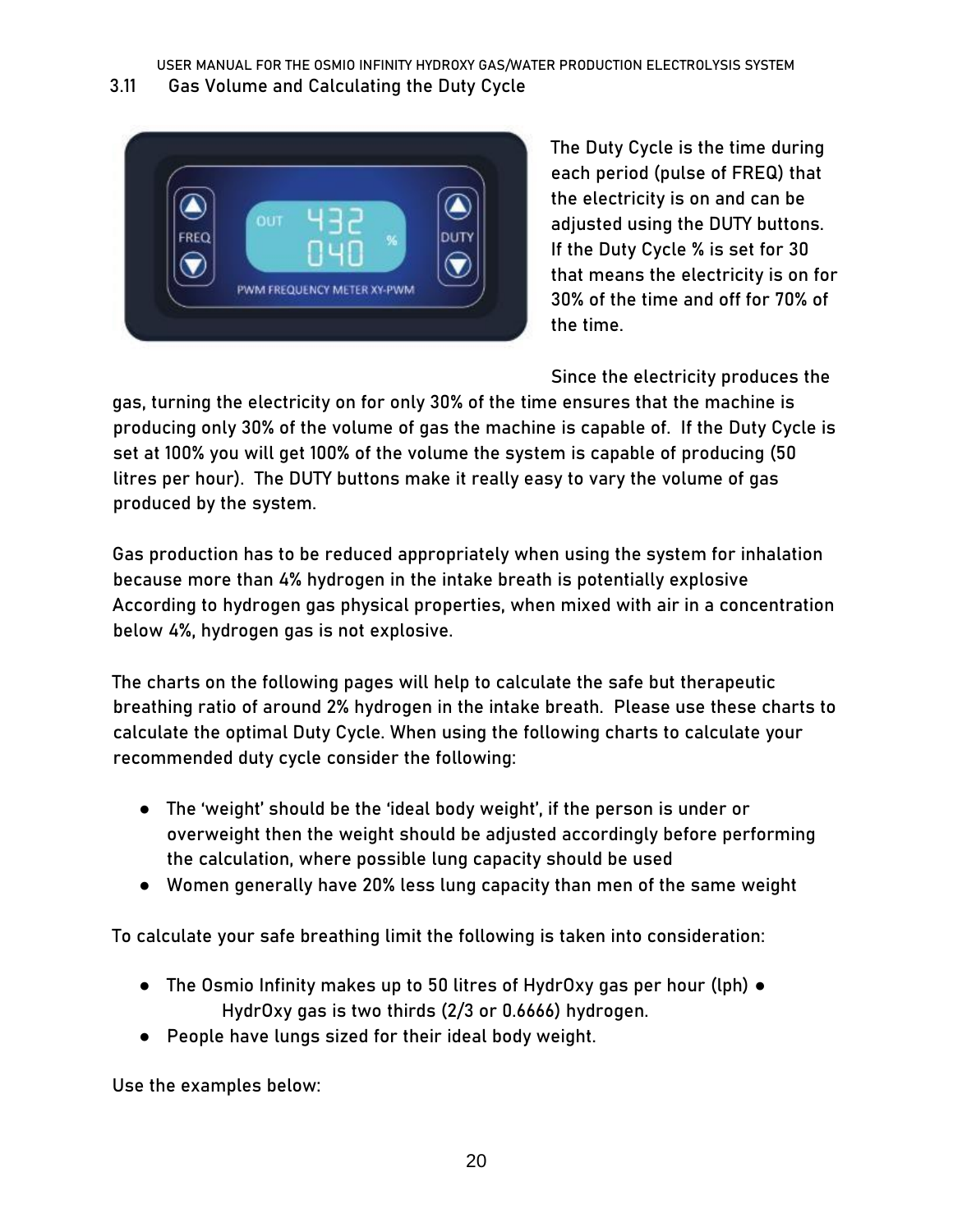Divide body weight (if overweight/underweight use ideal body weight) in lbs by 5 e.g.

180 lbs / 5 = 36%

Or for metric

Divide body weight (if overweight/underweight use ideal body weight) in kg by 2.3

e.g. 82 kg / 2.3 = 36%

The volume of HydrOxy gas that is inhaled is not as important as the length of time it is inhaled. This is based on two factors:

1. Once the blood is saturated with hydrogen, any excess hydrogen is EXHALED. Inhaling a higher % only shortens the time it takes to saturate the blood (by a few minutes). After the blood is saturated, even a 1% mixture is sufficient to keep the blood saturated.

2. It takes time for the hydrogen in the blood to fully saturate into the body's tissues (different organs have different timings for maximum saturation). When inhalation stops, the blood loses its hydrogen content in a few minutes.

Research is showing a greater therapeutic benefit by keeping the blood saturated with hydrogen for many hours. Thus, a volume of hydrogen greater than 4% in the inhaled breath is both redundant and dangerous. A volume of even 2% over an extended time is more therapeutically beneficial and most important safe.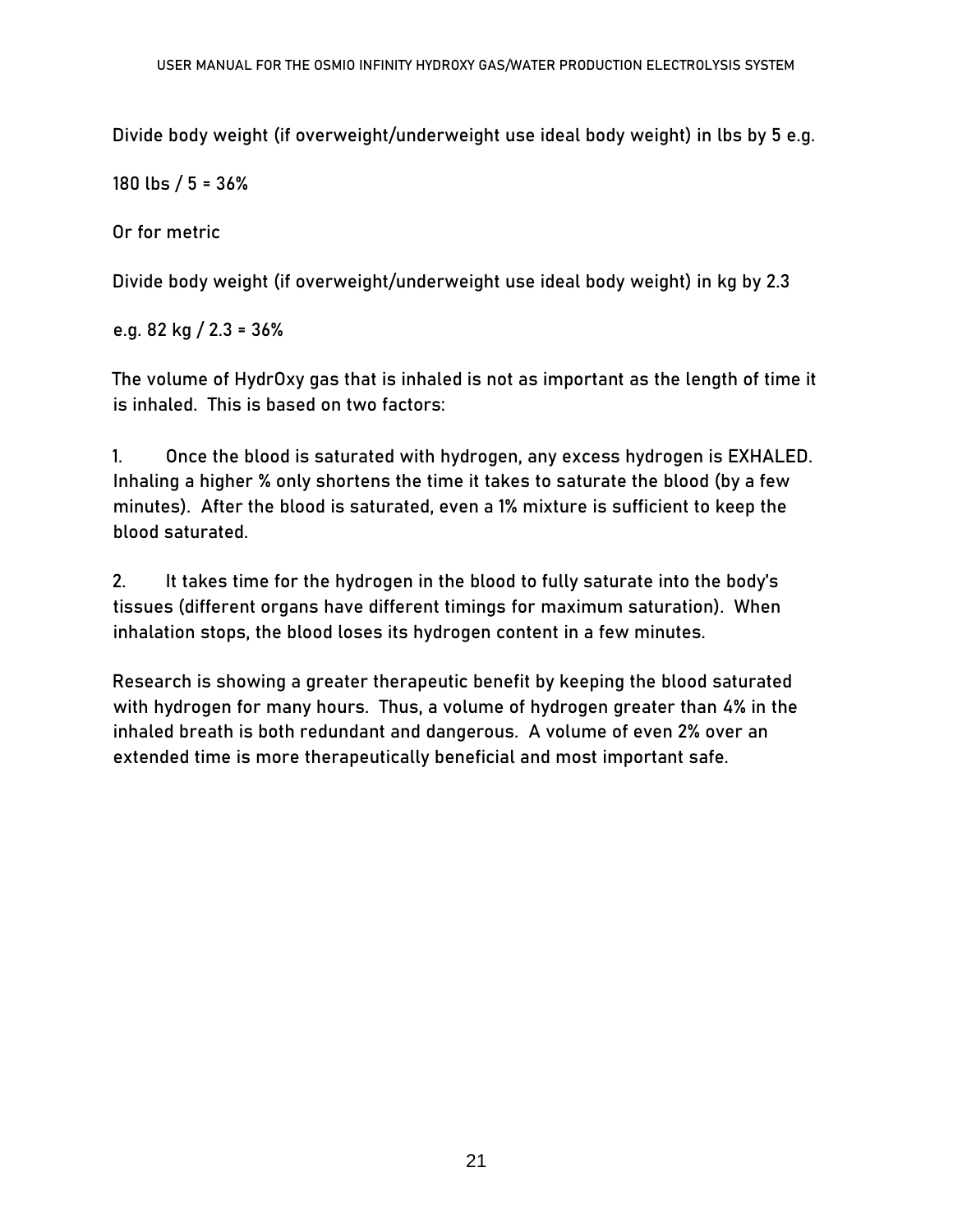**Estimated Duty Cycle (%) vs Gas Volume Production (l/hr and ml/m) Chart**

| Estimated Duty Cycle (%) vs Gas Volume Production (l/nr and ml/m) Chart |      |         |        |      |      |             |      |      |      |      |      |
|-------------------------------------------------------------------------|------|---------|--------|------|------|-------------|------|------|------|------|------|
| %                                                                       | 1/hr | ml/m    | $\%$   | 1/hr | ml/m | $\%$        | 1/hr | ml/m | $\%$ | 1/hr | ml/m |
| $\mathbf{1}$                                                            | 0.5  | $\bf 8$ | 26     | 13.0 | 216  | 51          | 25.5 | 425  | 76   | 38.0 | 633  |
| $\overline{2}$                                                          | 1.0  | 16      | 27     | 13.5 | 225  | 52          | 26.0 | 433  | 77   | 38.5 | 641  |
| $\mathbf{3}$                                                            | 1.5  | 25      | 28     | 14.0 | 233  | 53          | 26.5 | 441  | 78   | 39.0 | 650  |
| 4                                                                       | 2.0  | 33      | 29     | 14.5 | 241  | 54          | 27.0 | 450  | 79   | 39.5 | 658  |
| $5\phantom{a}$                                                          | 2.5  | 41      | 30     | 15.0 | 250  | 55          | 27.5 | 458  | 80   | 40.0 | 666  |
| $\pmb{6}$                                                               | 3.0  | 50      | 31     | 15.5 | 258  | 56          | 28.0 | 466  | 81   | 40.5 | 675  |
| $\sqrt{7}$                                                              | 3.5  | 58      | 32     | 16.0 | 266  | 57          | 28.5 | 475  | 82   | 41.0 | 683  |
| $\pmb{8}$                                                               | 4.0  | 66      | 33     | 16.5 | 275  | 58          | 29.0 | 483  | 83   | 41.5 | 691  |
| 9                                                                       | 4.5  | 75      | 34     | 17.0 | 283  | 59          | 29.5 | 491  | 84   | 42.0 | 700  |
| 10 <sup>°</sup>                                                         | 5.0  | 83      | 35     | 17.5 | 291  | 60          | 30.0 | 500  | 85   | 42.5 | 708  |
| 11                                                                      | 5.5  | 91      | 36     | 18.0 | 300  | 61          | 30.5 | 508  | 86   | 43.0 | 716  |
| 12 <sup>°</sup>                                                         | 6.0  | 100     | 37     | 18.5 | 308  | 62          | 31.0 | 516  | 87   | 43.5 | 725  |
| 13                                                                      | 6.5  | 108     | 38     | 19.0 | 316  | 63          | 31.5 | 525  | 88   | 44.0 | 733  |
| 14                                                                      | 7.0  | 116     | 39     | 19.5 | 325  | 64          | 32.0 | 533  | 89   | 44.5 | 741  |
| 15 <sub>15</sub>                                                        | 7.5  | 125     | $40\,$ | 20.0 | 333  | 65          | 32.5 | 541  | 90   | 45.0 | 750  |
| 16                                                                      | 8.0  | 133     | 41     | 20.5 | 341  | 66          | 33.0 | 550  | 91   | 45.5 | 758  |
| 17                                                                      | 8.5  | 141     | 42     | 21.0 | 350  | $\sqrt{67}$ | 33.5 | 558  | 92   | 46.0 | 766  |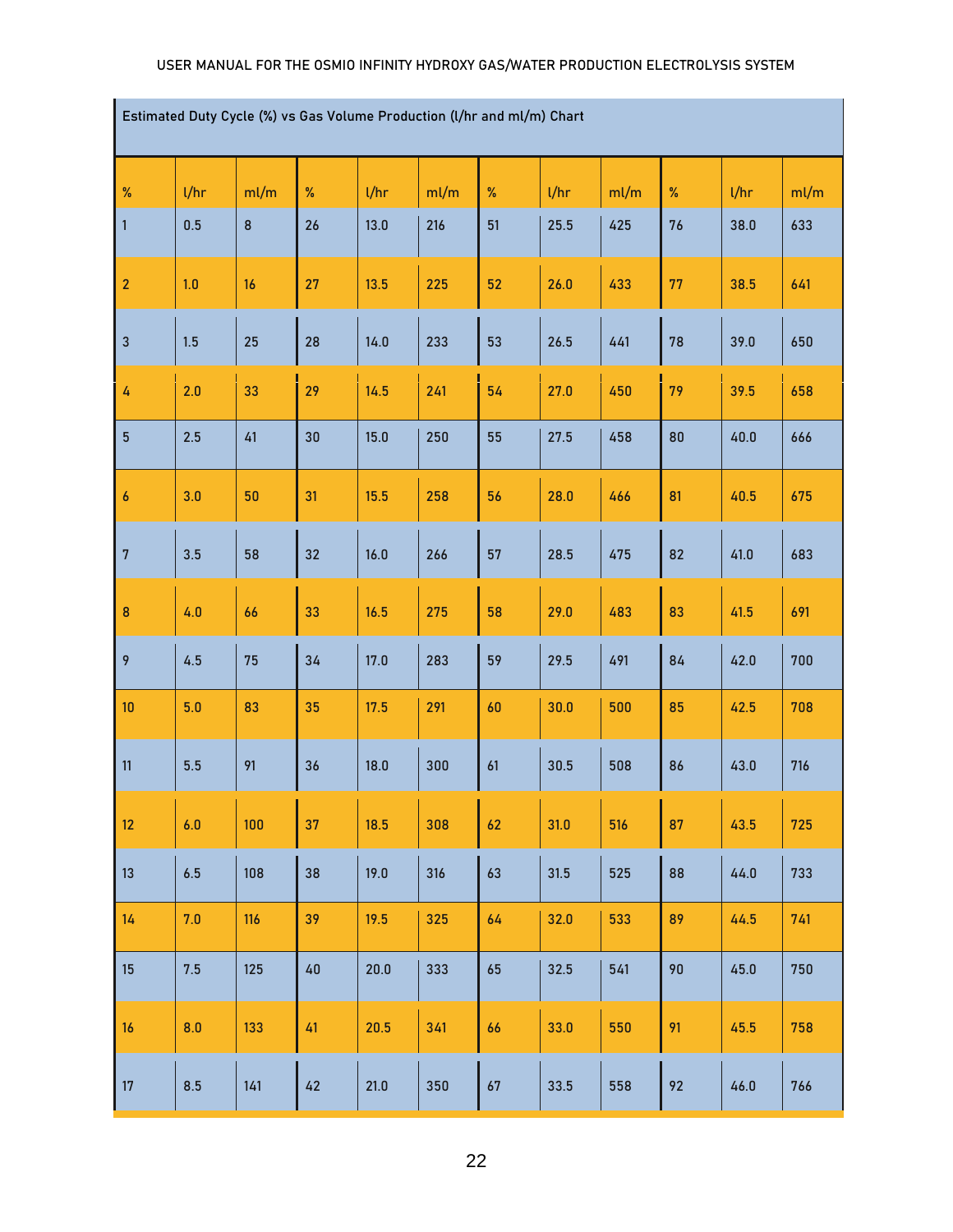|    | USER MANUAL FOR THE OSMIO INFINITY HYDROXY GAS/WATER PRODUCTION ELECTROLYSIS SYSTEM |     |    |      |     |    |      |     |     |      |     |
|----|-------------------------------------------------------------------------------------|-----|----|------|-----|----|------|-----|-----|------|-----|
| 18 | 9.0                                                                                 | 150 | 43 | 21.5 | 358 | 68 | 34.0 | 566 | 93  | 46.5 | 775 |
| 19 | 9.5                                                                                 | 158 | 44 | 22.0 | 366 | 69 | 34.5 | 575 | 94  | 47.0 | 783 |
| 20 | 10.0                                                                                | 166 | 45 | 22.5 | 375 | 70 | 35.0 | 583 | 95  | 47.5 | 791 |
| 21 | 10.5                                                                                | 175 | 46 | 23.0 | 383 | 71 | 35.5 | 591 | 96  | 48.0 | 800 |
| 22 | 11.0                                                                                | 183 | 47 | 23.5 | 391 | 72 | 36.0 | 600 | 97  | 48.5 | 808 |
| 23 | 11.5                                                                                | 191 | 48 | 24.0 | 400 | 73 | 36.0 | 608 | 98  | 49.0 | 816 |
| 24 | 12.0                                                                                | 200 | 49 | 24.5 | 408 | 74 | 37.0 | 616 | 99  | 49.5 | 825 |
| 25 | 12.5                                                                                | 208 | 50 | 25.0 | 416 | 75 | 37.5 | 625 | 100 | 50.0 | 833 |

| Estimated Weight vs Duty Cycle (%) vs Gas Volume Chart for 2% Inhalation |                |                         |      |         |      |     |      |      |      |  |
|--------------------------------------------------------------------------|----------------|-------------------------|------|---------|------|-----|------|------|------|--|
| Kg                                                                       | lbs            | $\%$                    | L/Hr | mL/m    | Kg   | lbs | $\%$ | L/Hr | mL/m |  |
| 2.3                                                                      | $\overline{5}$ | $\mathbf{1}$            | 0.5  | $\bf 8$ | 59.0 | 130 | 26   | 13.0 | 216  |  |
| 4.6                                                                      | 10             | $\overline{\mathbf{c}}$ | 1.0  | 16      | 61.2 | 135 | 27   | 13.5 | 225  |  |
| 6.8                                                                      | 15             | 3                       | 1.5  | 25      | 63.5 | 140 | 28   | 14.0 | 233  |  |
| 9.0                                                                      | 20             | 4                       | 2.0  | 33      | 65.8 | 145 | 29   | 14.5 | 241  |  |
| 11.3                                                                     | 25             | 5                       | 2.5  | 41      | 68.0 | 150 | 30   | 15.0 | 250  |  |
| 13.6                                                                     | 30             | 6                       | 3.0  | 50      | 70.3 | 155 | 31   | 15.5 | 258  |  |
| 15.9                                                                     | 35             | 7                       | 3.5  | 58      | 72.6 | 160 | 32   | 16.0 | 266  |  |
| 18.1                                                                     | 40             | 8                       | 4.0  | 66      | 74.8 | 165 | 33   | 16.5 | 275  |  |
| 20.4                                                                     | 45             | 9                       | 4.5  | 75      | 77.1 | 170 | 34   | 17.0 | 283  |  |
| 22.7                                                                     | 50             | $10\,$                  | 5.0  | 83      | 79.4 | 175 | 35   | 17.5 | 291  |  |
| 25.0                                                                     | 55             | 11                      | 5.5  | 91      | 81.6 | 180 | 36   | 18.0 | 300  |  |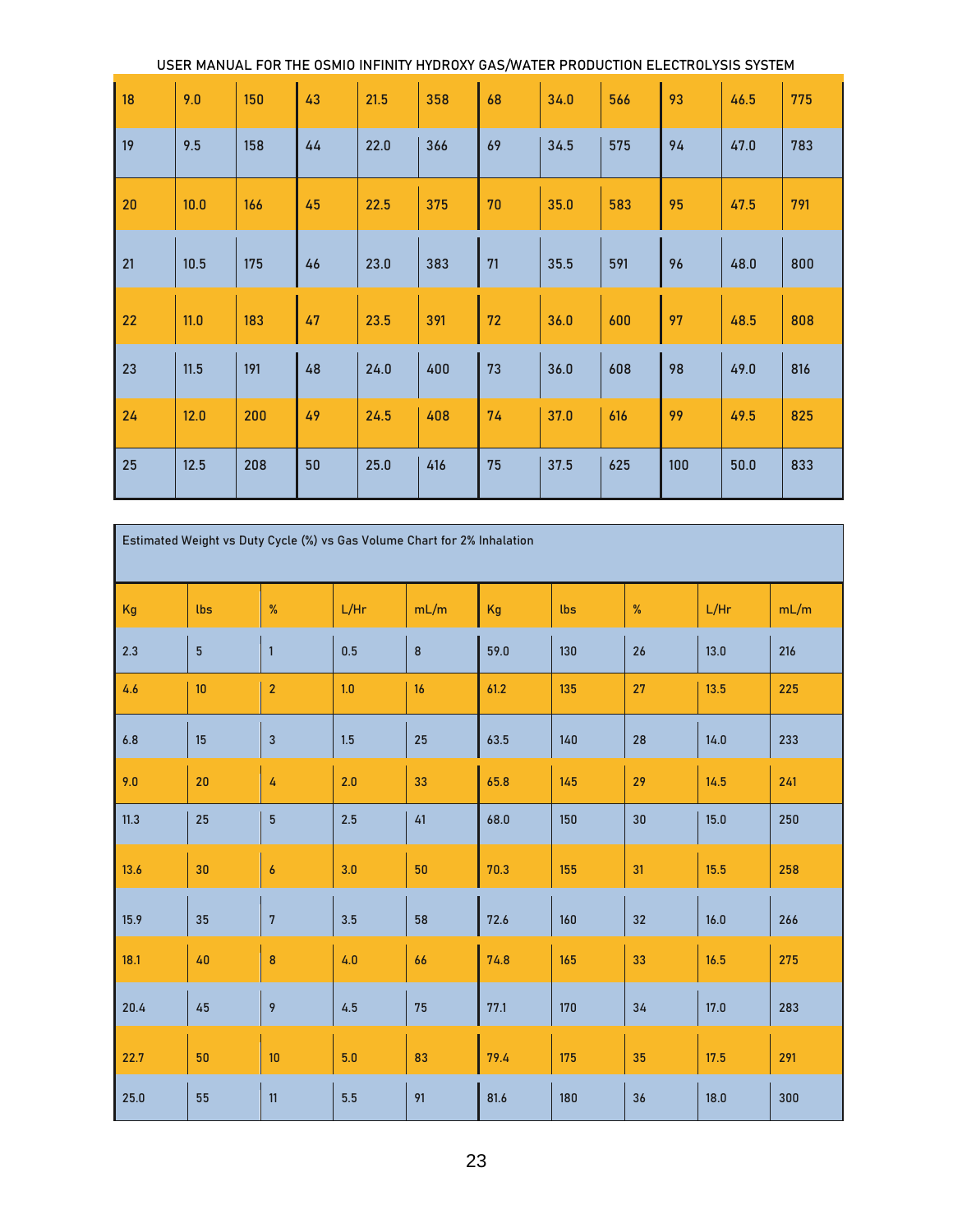|      | USER MANUAL FOR THE OSMIO INFINITY HYDROXY GAS/WATER PRODUCTION ELECTROLYSIS SYSTEM |      |      |     |       |     |    |      |     |
|------|-------------------------------------------------------------------------------------|------|------|-----|-------|-----|----|------|-----|
| 27.2 | 60                                                                                  | 12   | 6.0  | 100 | 83.9  | 185 | 37 | 18.5 | 308 |
| 30.0 | 65                                                                                  | 13   | 6.5  | 108 | 86.2  | 190 | 38 | 19.0 | 316 |
| 31.8 | 70                                                                                  | 14   | 7.0  | 116 | 88.5  | 195 | 39 | 19.5 | 325 |
| 34.0 | 75                                                                                  | 15   | 7.5  | 125 | 90.7  | 200 | 40 | 20.0 | 333 |
| 36.3 | 80                                                                                  | 16   | 8.0  | 133 | 93.0  | 205 | 41 | 20.5 | 341 |
| 38.6 | 85                                                                                  | 17   | 8.5  | 141 | 95.3  | 210 | 42 | 21.0 | 350 |
| 40.8 | 90                                                                                  | 18   | 9.0  | 150 | 97.5  | 215 | 43 | 21.5 | 358 |
| 43.0 | 95                                                                                  | 19   | 9.5  | 158 | 99.8  | 220 | 44 | 22.0 | 366 |
| 45.4 | 100                                                                                 | 20   | 10.0 | 116 | 102.0 | 225 | 45 | 22.5 | 375 |
| 47.6 | 105                                                                                 | $21$ | 10.5 | 175 | 104.3 | 230 | 46 | 23.0 | 383 |
| 49.9 | 110                                                                                 | 22   | 11.0 | 183 | 106.6 | 235 | 47 | 23.5 | 391 |
| 52.1 | 115                                                                                 | 23   | 11.5 | 191 | 108.6 | 240 | 48 | 24.0 | 400 |
| 54.4 | 120                                                                                 | 24   | 12.0 | 200 | 111.1 | 245 | 49 | 24.5 | 408 |
| 56.7 | 125                                                                                 | 25   | 12.5 | 208 | 113.4 | 250 | 50 | 25.0 | 416 |

A more accurate way to determine the correct (personally optimised) setting is:

- Measure the volume of air you breathe in a single breath in lph at rest (tidal breath)
- Count the seconds it takes for several inhalations and find the average (when at rest)
- Multiply tidal breath ml by safe hydrogen 2%
- Divide by inhalation seconds to get the ml/sec of safe hydrogen
- Then multiply this by 60 to get a safe ml/m hydrogen
- Divide by 0.6666 to get HydrOxy volume that gives 2% hydrogen inhalation Multiply by 60 to get ml/hr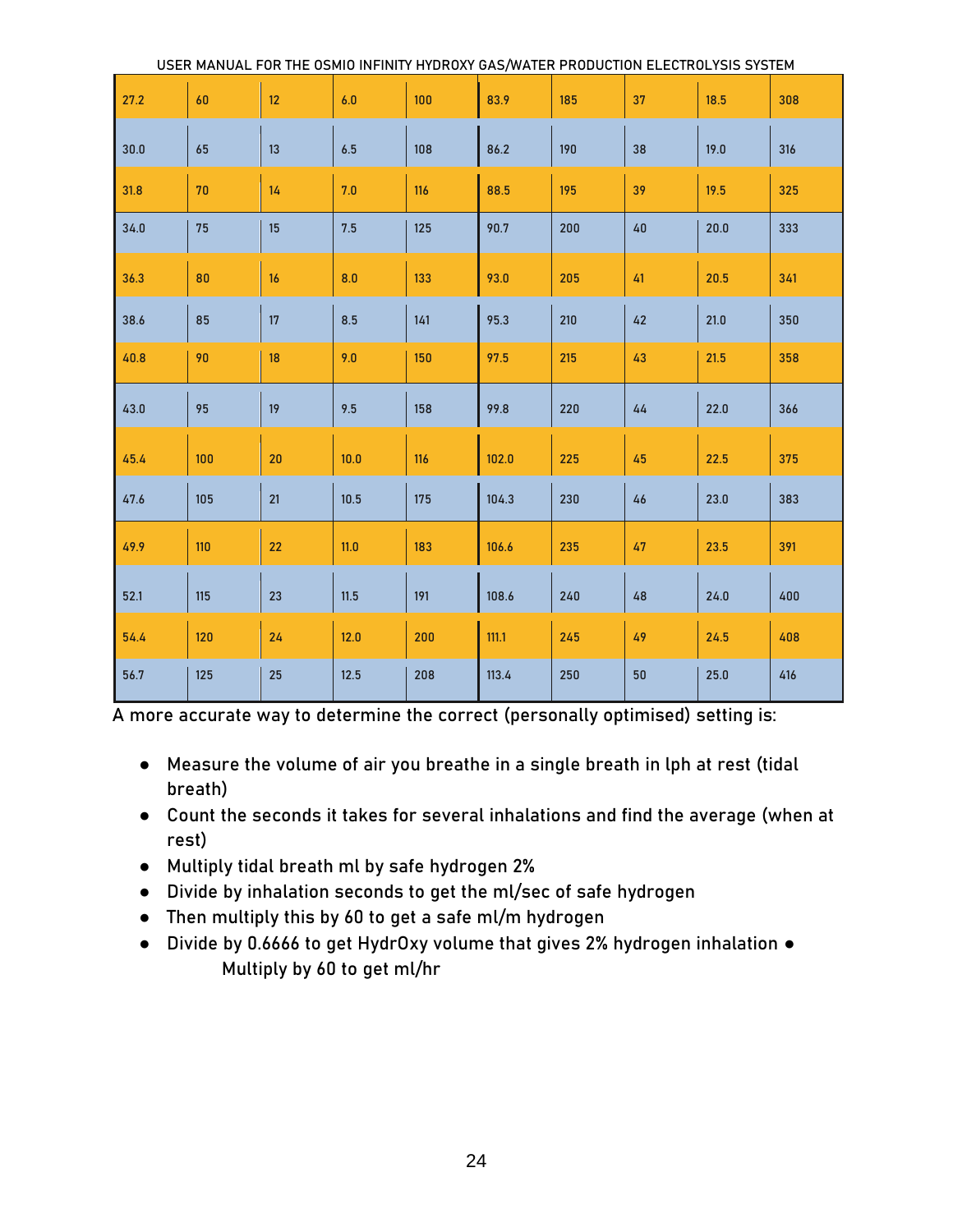#### Example

- Adult male
- 220 lbs
- Ideal weight 180 lbs
- Breathing 0.5 litres (500 ml) of air every 3 seconds

500 ml x 0.02 = 10 ml  $10 \div 3 \times 60 = 200$  ml/m  $200 \div 0.6666 = 300$  ml/m 300 x 60 = 18,000 ml/hr (18 l/hr)

For this example, a 2% safe breathing limit of HydrOxy is 18 lph (this is equal to 12 lph of hydrogen). Therefore, you would set the duty cycle to 36%.

For all other applications set the DUTY % to 100% (except for breathing). Adjusting the Duty Cycle % adjusts the volume of gas produced by the system. 0% is zero gas volume production and 100% is 100% gas volume production (~50 litres per hour)



<span id="page-25-0"></span>Ensure the correct duty cycle is set for each individual user. Do not exceed the recommended duty cycle for ideal weight.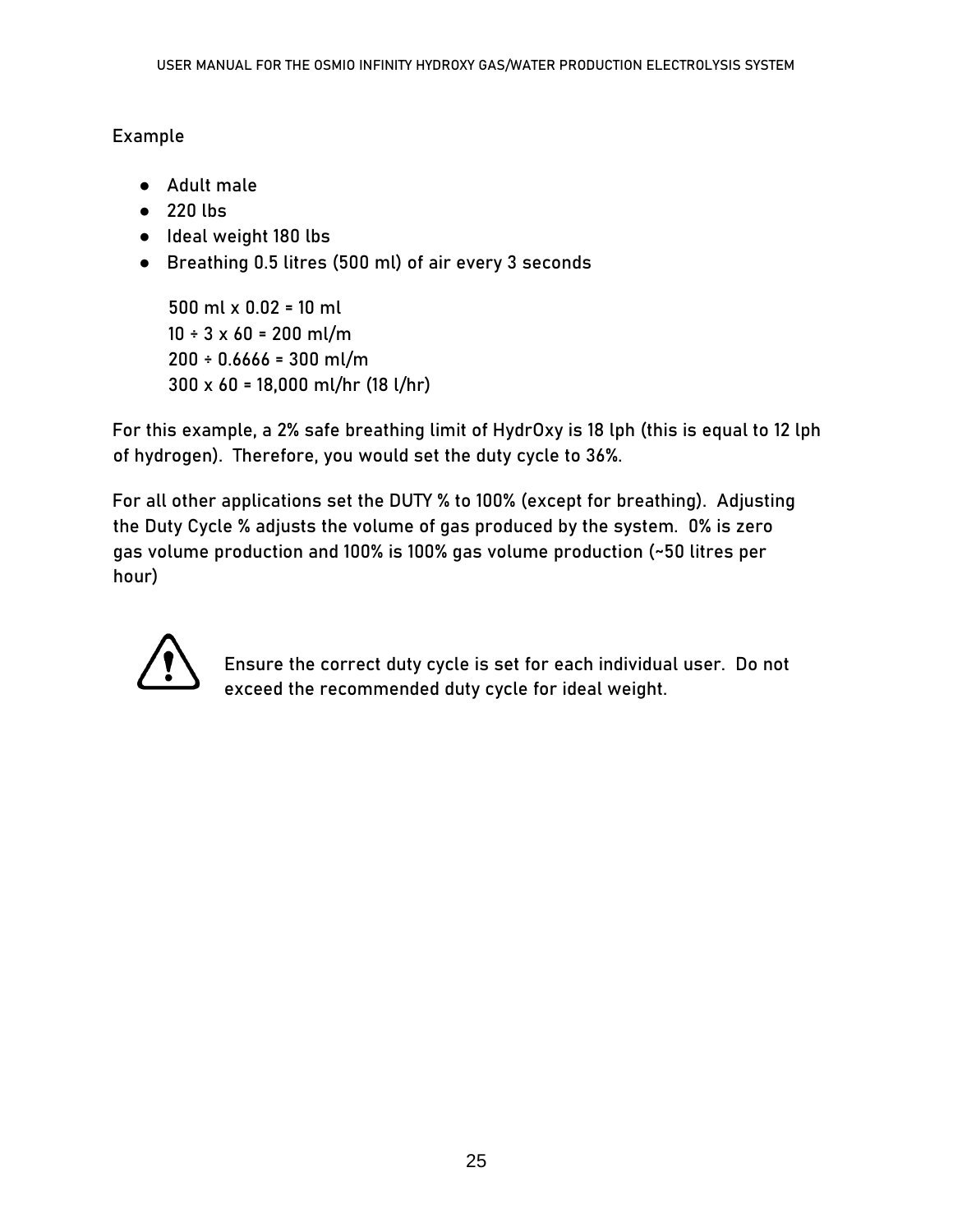#### **4.0 Operating the System**

Hydroxy gas can be inhaled through a nasal cannula or used topically for localised body ailments. Gas can also be bubbled in a foot bath or bathtub using the additional tubing and bubbling stone.

#### <span id="page-26-0"></span>4.1 Operating the System - Inhalation

- 1. Turn on the system
- 2. Discharge any static charge by touching the system case
- 3. Check the liquid level is between 80% and 100%
- 4. Top up the system with liquid from Humidifier - 1 through the check valve using the syringe provided as required
- 5. To top up the water level first hold the lid of Humidifier-1 and unscrew the tank
- 6. Allow the lid of Humidifier 1 tank to rest on the bracket at the side of the system (or loosely on top of the Humidifier)
- 7. Use the syringe to draw up 50 ml of water
- 8. Syringe the water into the system through the check valve



- 9. Check the water level in the sight tube and continue to fill to a level between low and full, taking care not to overfill (it takes a few seconds for the level to change in the sight tube)
- 10. Change the water in Humidifier 1 (if at 5 hours use) or refill Humidifier 1 with 0 TDS/Distilled water to fill line 11. Check the TDS of Humidifier – 2 (replace with 0 TDS/Distilled water every 2 hours of use)
- 12. Set DUTY to correct setting for the individual
- 13. Attach cannula to Humidifier 2 gas out
- 14. Put the cannula on
- 15. See instructions in sections 3.8 and 3.9 for timer operation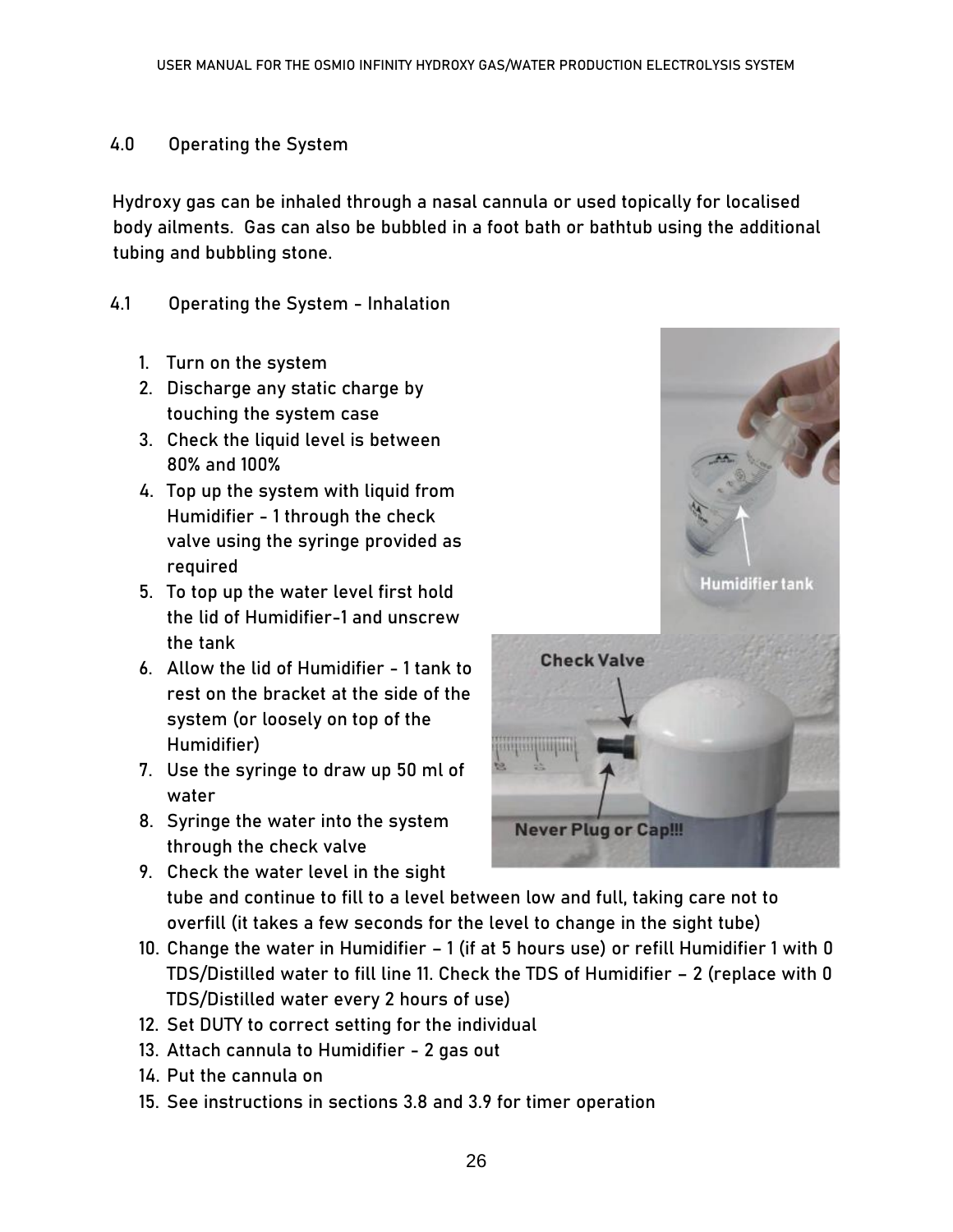<span id="page-27-0"></span>

Never breathe gas that has not gone through BOTH Humidifiers which have been filled to the respective fill lines. Always replace the water in the Humidifiers with 0 TDS/Distilled water.

#### 4.2 Topical application

- 1. Turn on the system
- 2. Discharge any static charge by touching the system case
- 3. Check the liquid level is not low
- 4. Top up the system with liquid from Humidifier 1 through the check valve using the syringe provided if required
- 5. To top up the water level first hold the lid of Humidifier-1 and unscrew the tank
- 6. Allow the lid of Humidifier 1 tank to rest on the bracket at the side of the system (or loosely on top of the Humidifier)
- 7. Use the syringe to draw up 50 ml of water
- 8. Syringe the water into the system through the check valve
- 9. Check the water level in the sight tube and continue to fill to a level between low and full, taking care not to overfill (it takes a few seconds for the level to change in the sight tube)
- 10. Set DUTY to 100%
- 11. Insert the long clear tube into the Spot Applicator funnel
- 12. Insert the other end of the Spot Applicator tube into the gas output fitting of Humidifier - 2 (push the tube on)
- <span id="page-27-1"></span>13. Place the Spot Applicator funnel over the chosen area of your body
	- 14. See instructions in sections 3.8 and 3.9 for timer operation

#### 4.3 Drinking Water

If the water in Humidifier - 2 is being used for drinking, then the water in this humidifier must be changed every hour. The TDS of the water in Humidifier 2 must be measured before consumption. This water can only be consumed if the TDS is  $\leq 1$ .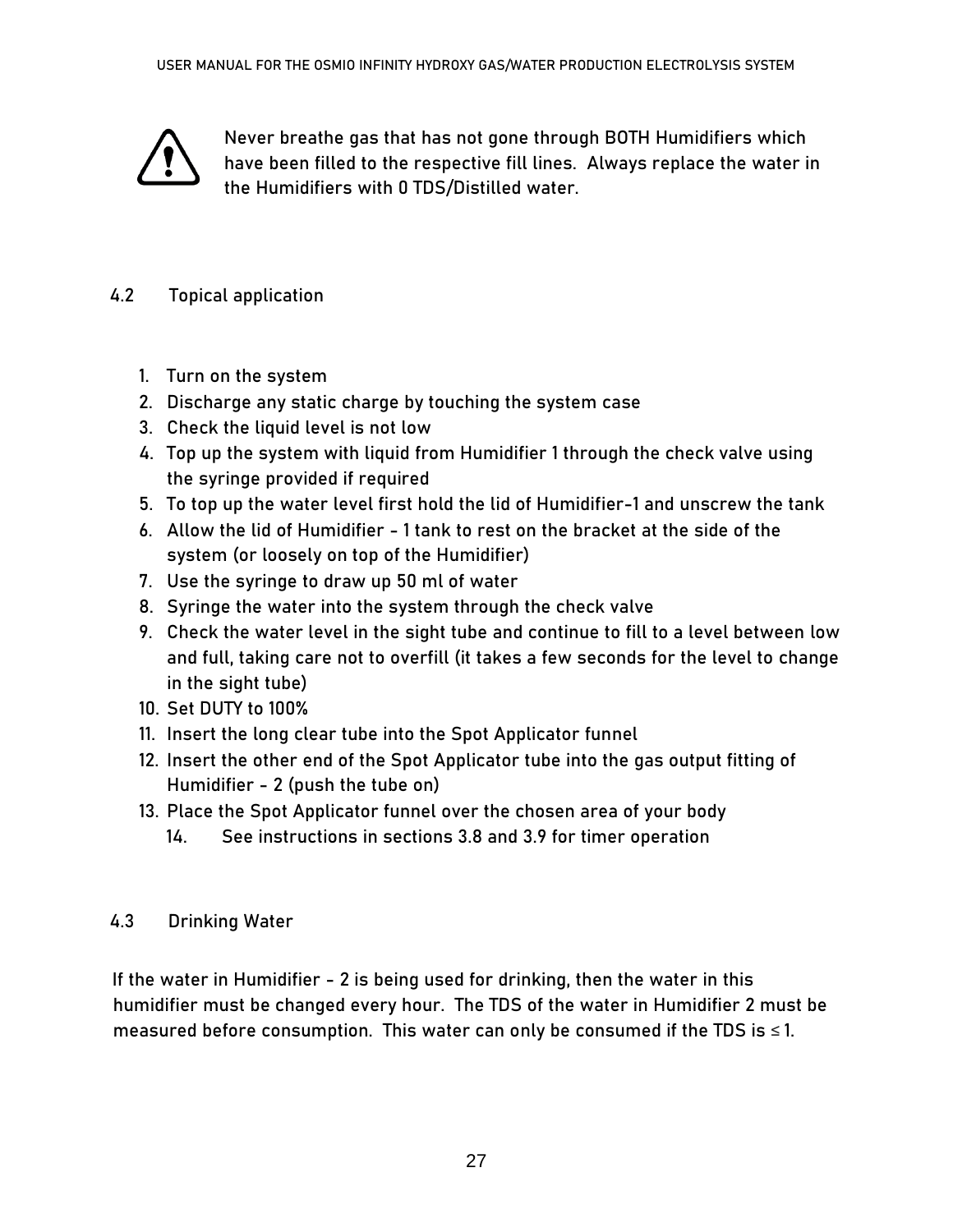#### <span id="page-28-0"></span>4.4 Shutting the System Off

When you are finished using the system turn off at the main power switch. It is safe to leave the system plugged in when not producing gas.



Only water from Humidifier 2 can be consumed if the TDS is  $\leq 1$ . Never leave the system running (producing gas) when not in use

#### <span id="page-28-1"></span>**5.0 Emergency Situations**

In case there is any abnormal situation during the operation, such as fluids spilling on or inside the system:

- Switch off the system
- Unplug the system immediately from the power supply
- Contact Osmio Solutions Ltd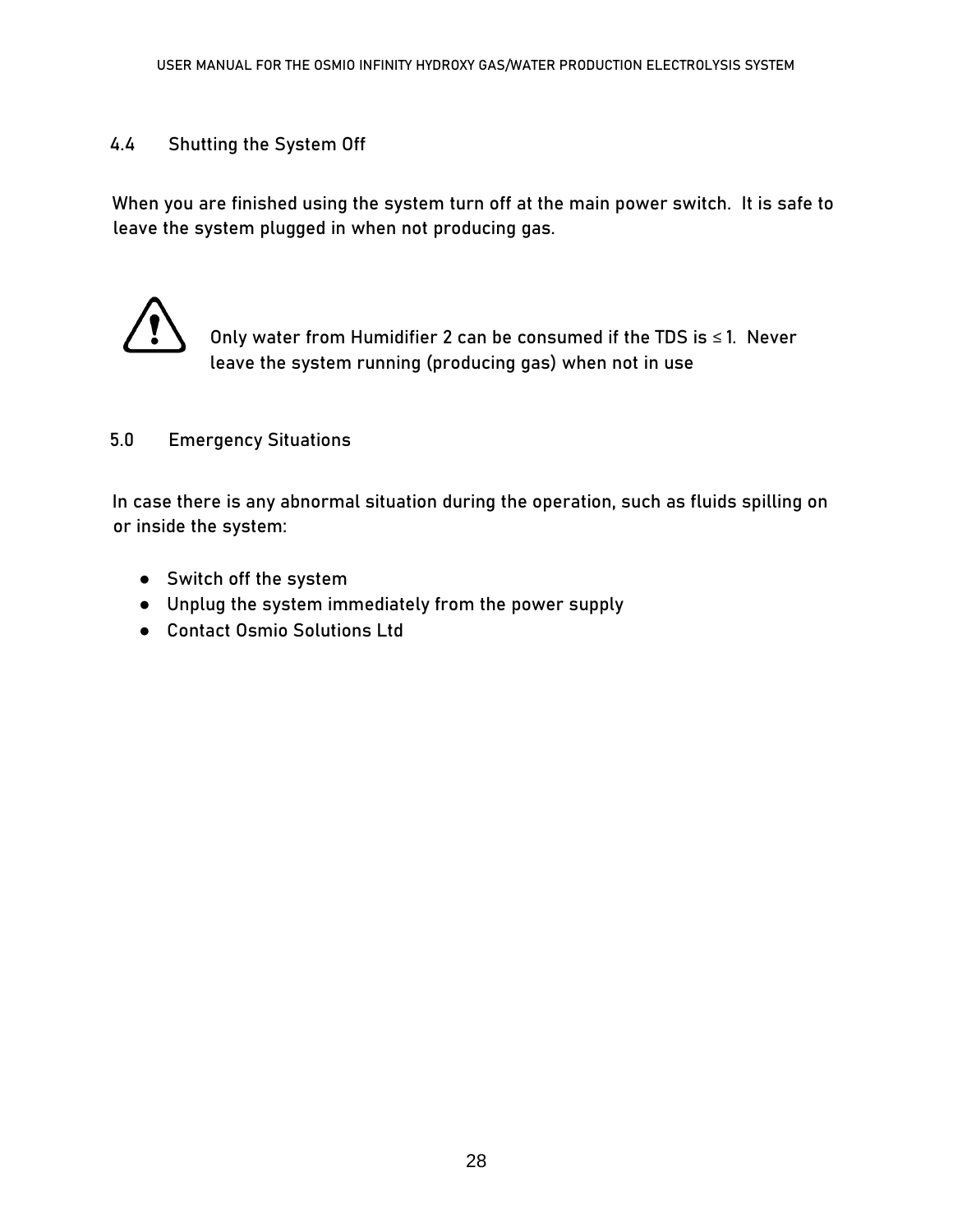#### <span id="page-29-0"></span>**6.0 Maintenance**

The system requires regular and preventative maintenance to prevent damage to the system and ensure the safety of the users, please contact Osmio Solutions Ltd for assistance if necessary. This section contains an outline of the points mentioned in the checklist below.

<span id="page-29-1"></span>

| <b>General Maintenance checklist</b>                              |                    |              |                 |                                                  |
|-------------------------------------------------------------------|--------------------|--------------|-----------------|--------------------------------------------------|
| Item                                                              | 5<br>hrs<br>of use | <b>Daily</b> | every<br>months | 100 hrs or 500 hrs or<br>2 every<br>12<br>months |
| Keep the system free of dust                                      |                    | X            |                 |                                                  |
| Change water in Humidifier - 1 every                              | $\mathbf{x}$       |              |                 |                                                  |
| Change water in Humidifier - 2                                    |                    | X            |                 |                                                  |
| 100 hours flush                                                   |                    |              | X               |                                                  |
| Return system for maintenance every 500<br>hrs or every 12 months |                    |              |                 | $\mathbf{x}$                                     |
| Maintain a system log                                             |                    | $\mathbf{x}$ |                 |                                                  |
| Top up System Liquid Level if required                            | X                  |              |                 |                                                  |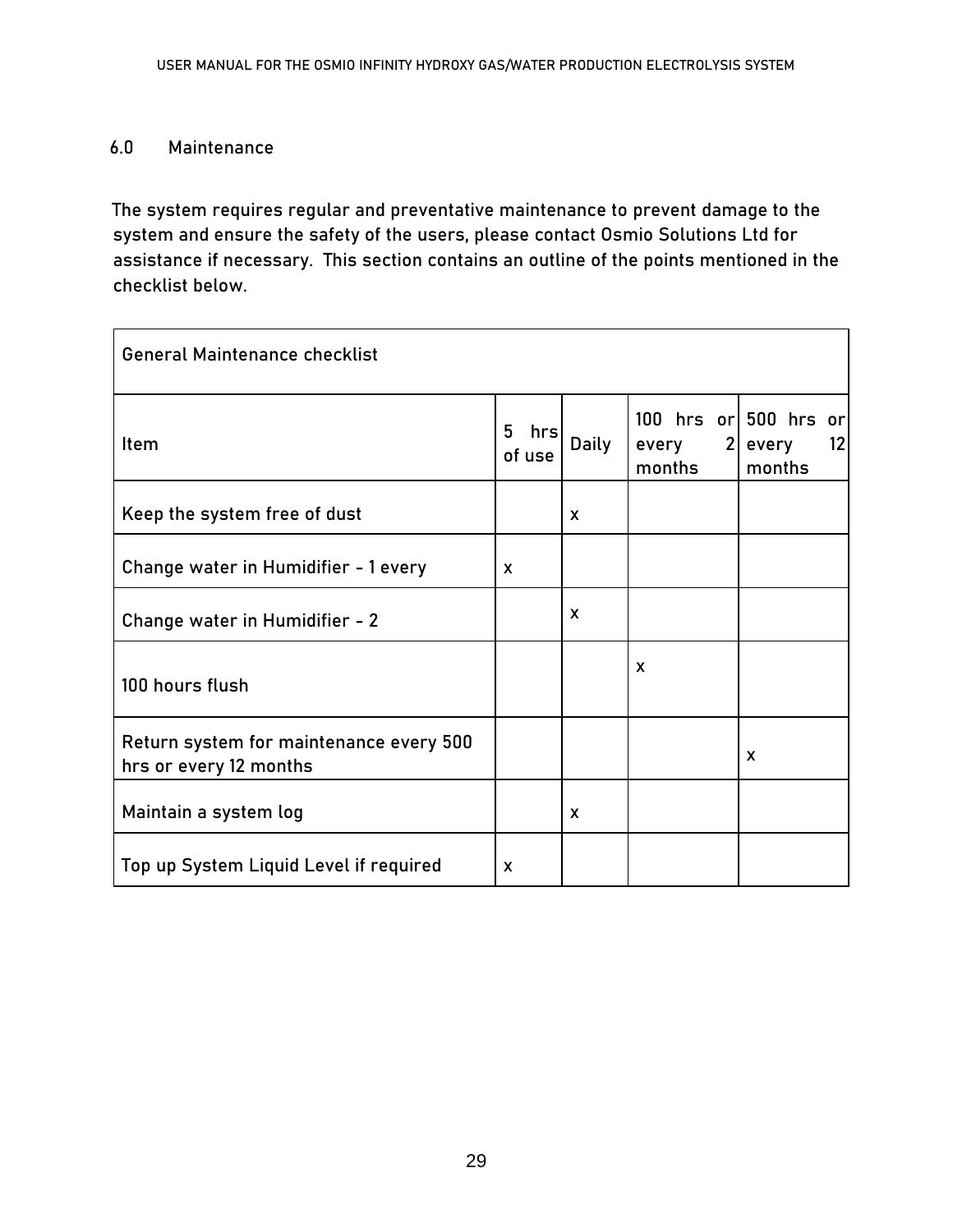#### 6.1 Maintenance in the Home

| <b>Maintenance Checklist - Home Setting</b> |                                                                                                                                                                           |  |  |
|---------------------------------------------|---------------------------------------------------------------------------------------------------------------------------------------------------------------------------|--|--|
|                                             | Daily (or after each user)                                                                                                                                                |  |  |
| <b>Visual Checks</b>                        | Check all parts are present and securely fitted (do not overtighten)                                                                                                      |  |  |
|                                             | Check the fluid levels (System, Humidifier - 1 and Humidifier - 2)<br>topping up levels where necessary                                                                   |  |  |
|                                             | Clean and disinfect breathing cannula, humidifiers and tubing, see<br>section 6.2 for instructions                                                                        |  |  |
|                                             | Inspect the power cable and do not use the system if the power<br>cord or plug is loose, dirty, or damaged (danger of<br>electrocution/fire)                              |  |  |
|                                             | Check the system before use (bubbling should be visible in both<br>humidifiers)                                                                                           |  |  |
| Weekly                                      |                                                                                                                                                                           |  |  |
| Cleaning                                    | Switch off, unplug and clean the outside of the system with a<br>suitable disposable disinfectant wipe (or microfibre/damp cloth),<br>allowing the unit to dry before use |  |  |
| <b>Visual Checks</b>                        | Check the tubing (all tubing must be transparent without kink,<br>visual blockage/contamination)                                                                          |  |  |
|                                             | Check the timer at the back of the machine (service every 100<br>hours and return for maintenance every 500 hours)                                                        |  |  |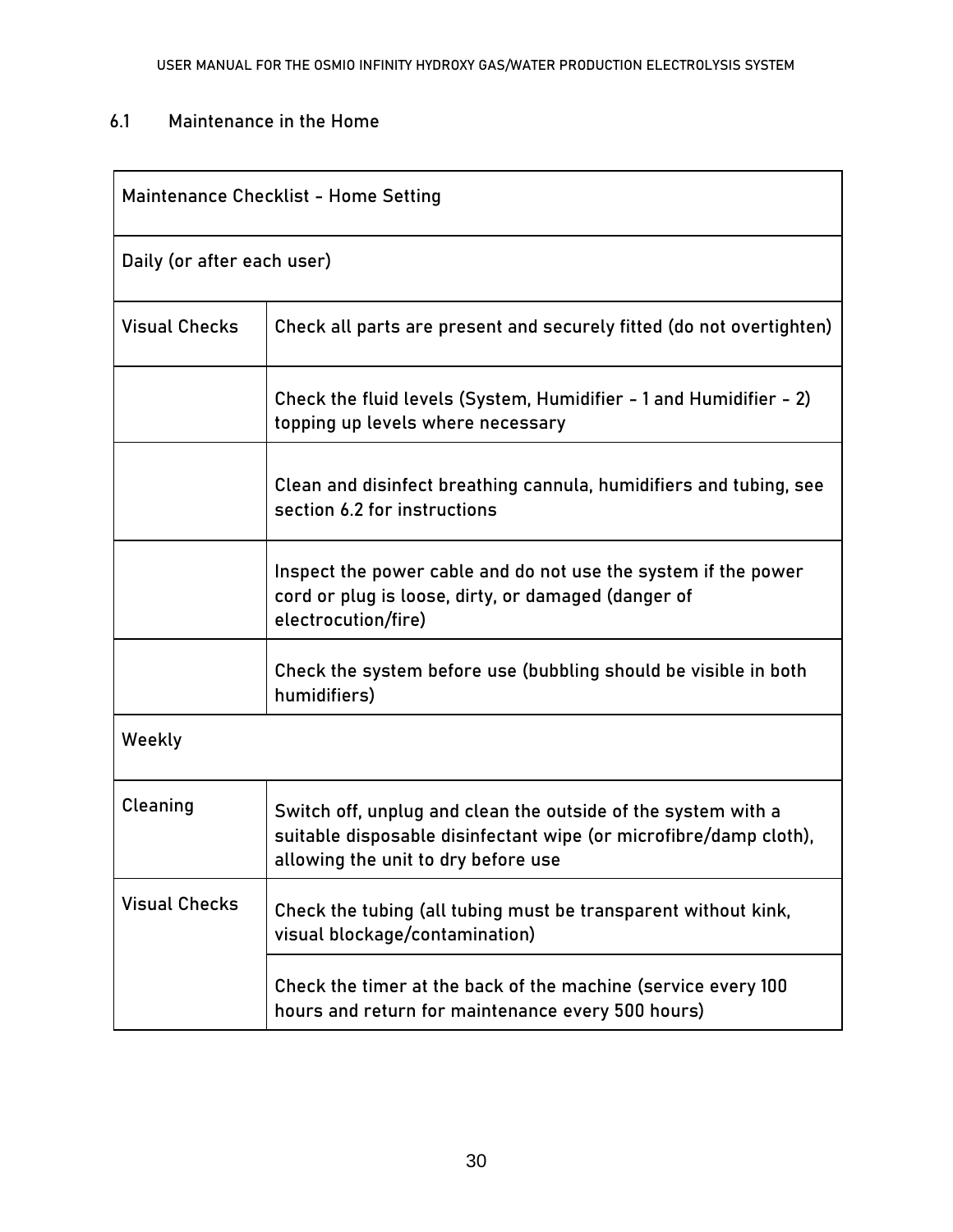- <span id="page-31-0"></span>6.2 Cleaning Nasal Cannula and Tubing (home use)
- 6.2.1 Cleaning cannula and tubing

Nasal cannulas and tubing require to be cleaned after each use (or daily if system used several times a day).

To sanitise using Osmio Sanser 300 mg/l solution

- 1. Prepare 0.5 litre of solution (10 min cycle) see manual for instructions.
- 2. Leave your cannula in this solution for 5 minutes.
- 3. Rinse the nasal cannula thoroughly, shake off water and hang it up to dry.
- 4. Allow the cannula to dry completely before use.

Hypertonic solution can be used to clean cannula and tubing. Dissolve 1 teaspoon of salt and ½ teaspoon of baking soda in 1L of cooled boiled water. Allow 30 minutes contact time.

If you are using any other sanitising solution, please refer to manufacturer for contact time and safety instructions.

If you have been unwell, please replace the cannula with a new one. Each user should have their own cannula.

6.2.2 Cleaning Humidifier and bubbler

To sanitise using Osmio Sanser 300 mg/l solution

- 1. Prepare 0.5 litre of solution (10 min cycle) see manual for instructions.
- 2. Rinse bubbler and humidifier with soapy water
- 3. Divide solution between bubbler and humidifier, screw on lids and shake well
- 4. Leave for 5 minutes, rinse thoroughly,
- 5. Refill with 0TDS water

Hypertonic solution can be used to clean bubbler and humidifier. Dissolve 1 teaspoon of salt and ½ teaspoon of baking soda in 1L of cooled boiled water. Allow 30 minutes contact time. Remove bubbling stone from the bubbler if using this method.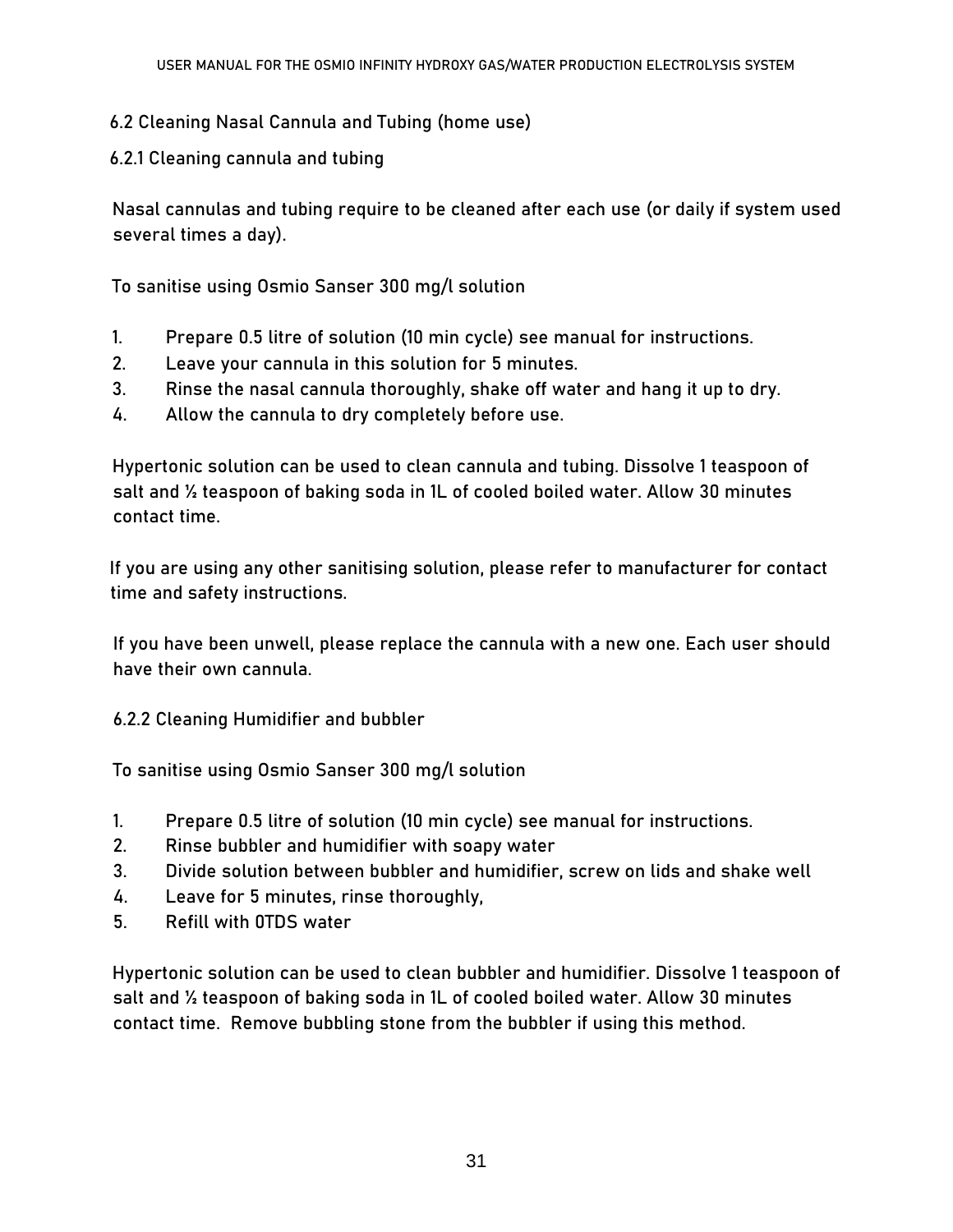#### <span id="page-32-0"></span>6.3 Maintenance in a Clinical Setting

The system and tubing will require regular disinfection in a clinical setting. Please liaise with your infection control and risk management staff to ensure that disinfection is carried out regularly and documented. Single use tubing/cannulas are recommended.

Please follow local clinical infection control policies and procedures when disinfecting the system (see Appendix A for maintenance log).

| <b>Maintenance Checklist - Clinical Setting</b> |                                                                                                                                                                                                                       |  |
|-------------------------------------------------|-----------------------------------------------------------------------------------------------------------------------------------------------------------------------------------------------------------------------|--|
| Daily or after every patient                    |                                                                                                                                                                                                                       |  |
| Cleaning                                        | Wipe dust from the system when not in operation                                                                                                                                                                       |  |
|                                                 | Cannulas should be utilised according to local clinical policy                                                                                                                                                        |  |
|                                                 | Disinfect the humidifiers and replace the water (use 0 TDS water)                                                                                                                                                     |  |
| <b>Visual Checks</b>                            | Check all parts are present and securely fitted (do not<br>overtighten), inspect the power cable and do not use the system if<br>the power cord or plug is loose, dirty, or damaged (danger of<br>electrocution/fire) |  |
|                                                 | Disinfect/replace the tubing (all tubing must be transparent<br>without visual blockage/contamination)                                                                                                                |  |
|                                                 | Check the fluid levels before each use (System, Humidifier - 1 and<br>Humidifier - 2) topping up levels where necessary                                                                                               |  |
| <b>Function Check</b>                           | Check the system before use (bubbling should be visible in both<br>humidifiers)                                                                                                                                       |  |
| Weekly                                          |                                                                                                                                                                                                                       |  |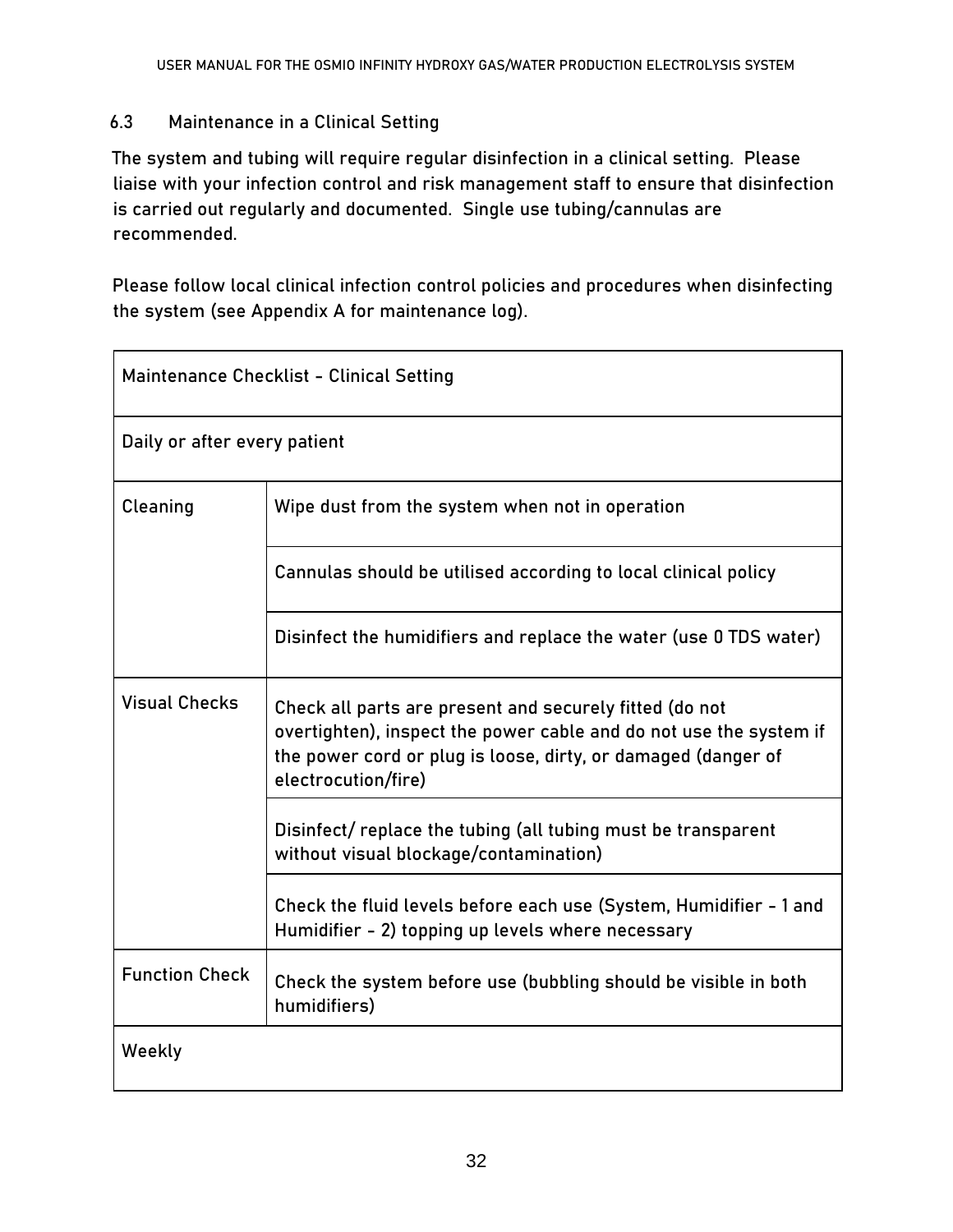| Cleaning            | Switch off, unplug, and clean the outside of the system with a<br>suitable disinfectant, allowing the unit to dry before use |  |  |
|---------------------|------------------------------------------------------------------------------------------------------------------------------|--|--|
|                     | Disinfect the tubing (see section 8.1)                                                                                       |  |  |
| <b>Visual Check</b> | Check the timer at the back of the machine (service every 100<br>hours and return for maintenance every 500 hours)           |  |  |
|                     | Check the tubing. All tubing must be transparent without visual<br>blockage or contamination.                                |  |  |

#### <span id="page-33-0"></span>6.4 Changing the Humidifier Water

- Only use 0 TDS/Distilled water in both Humidifiers
- Replace the water in Humidifier
- Wash and sanitise Humidifier as per 6.2 or 6.3
- If the internal liquid level is below maxim use the water from Humidifier 1 to refill the system with the syringe provided
- Replace the water in Humidifier if TDS
- Wash Humidifier 2 as per 6.2 or 6.3
- Check the TDS of the water in Humidifier 2 before each inhalation session and replace if TDS is  $\geq 2$
- Only consume water if the TDS ≤ 1



Do not use Humidifier - 1 water for drinking or feeding plants, animals etc. as its function is to absorb any residual electrolyte

### <span id="page-33-1"></span>6.5 Topping up the Liquid Level

When the liquid level becomes low you will need to top up the system with either 0 TDS water/distilled water or water drawn from Humidifier – 1. You do not need to add any additional lye to the water. If you let the liquid level get too low the red low liquid level light will come on, the alarm will sound, and the system will stop gas production. Fill the system through the check valve on the top of the tower cap using the syringe provided. Do not unscrew the Tower Cap when refilling to prevent stressing the plastic threads.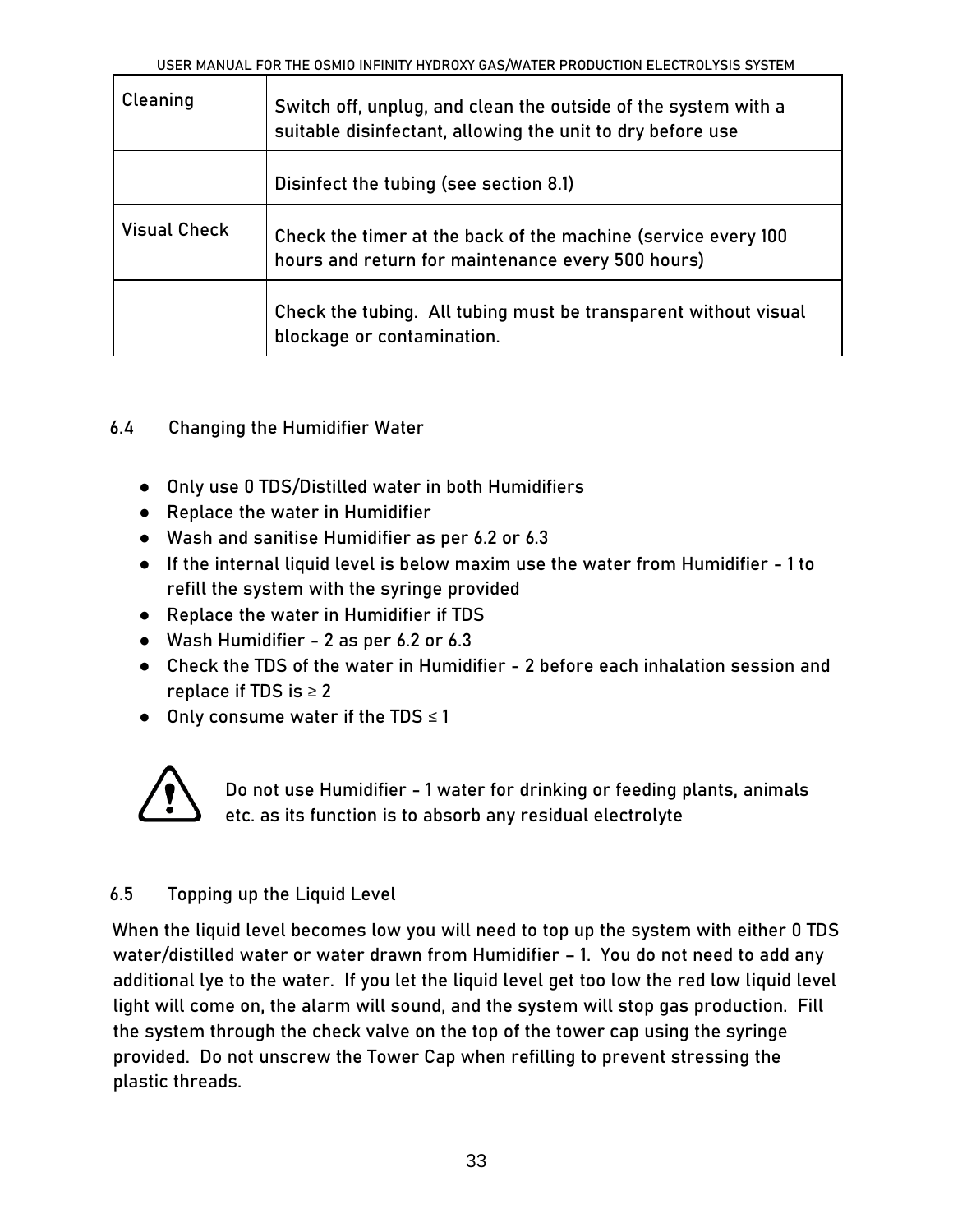- Do not ever plug or cap the check valve(refill valve in the tower) or it will not be able to mitigate the electrolyser vacuum
- Tilt system back and forward to check if the ball in sight tube is moving
- Have the syringe plunger partially pulled out to allow you to push it in just before use (this allows you to break the 'seal' that occurs when the rubber sticks to the plastic when stored)
- Hold the Tower Cap to prevent any backsplash
- Syringe the water slowly into the check valve on the tower cap to prevent backsplash
- It may take up to 30 seconds for the liquid to fully fill the sight tube even if the system is full. Tilt the system forward to speed up the levelling.
- Do not overfill

You can run the system while filling water through the check valve. Sometimes the water does not go down into the electrolyser immediately when you are syringing it into the tower, causing it to look like the machine is overfilled. If this happens, stop filling, and run the machine. As gas travels up into the tower, it will cause the water to drop to the level it is supposed to be at.

The system has around 10 hours of run time between full and low (assuming 100% gas production). Top up the infinity with water from Humidifier - 1 when needed.

Running electrolysers out of water may cause internal overheating, explosions and



the resulting dry lye can plug orifices with lye crystals which will damage the system. The system is designed to shut off gas production and alarm if the water level is low.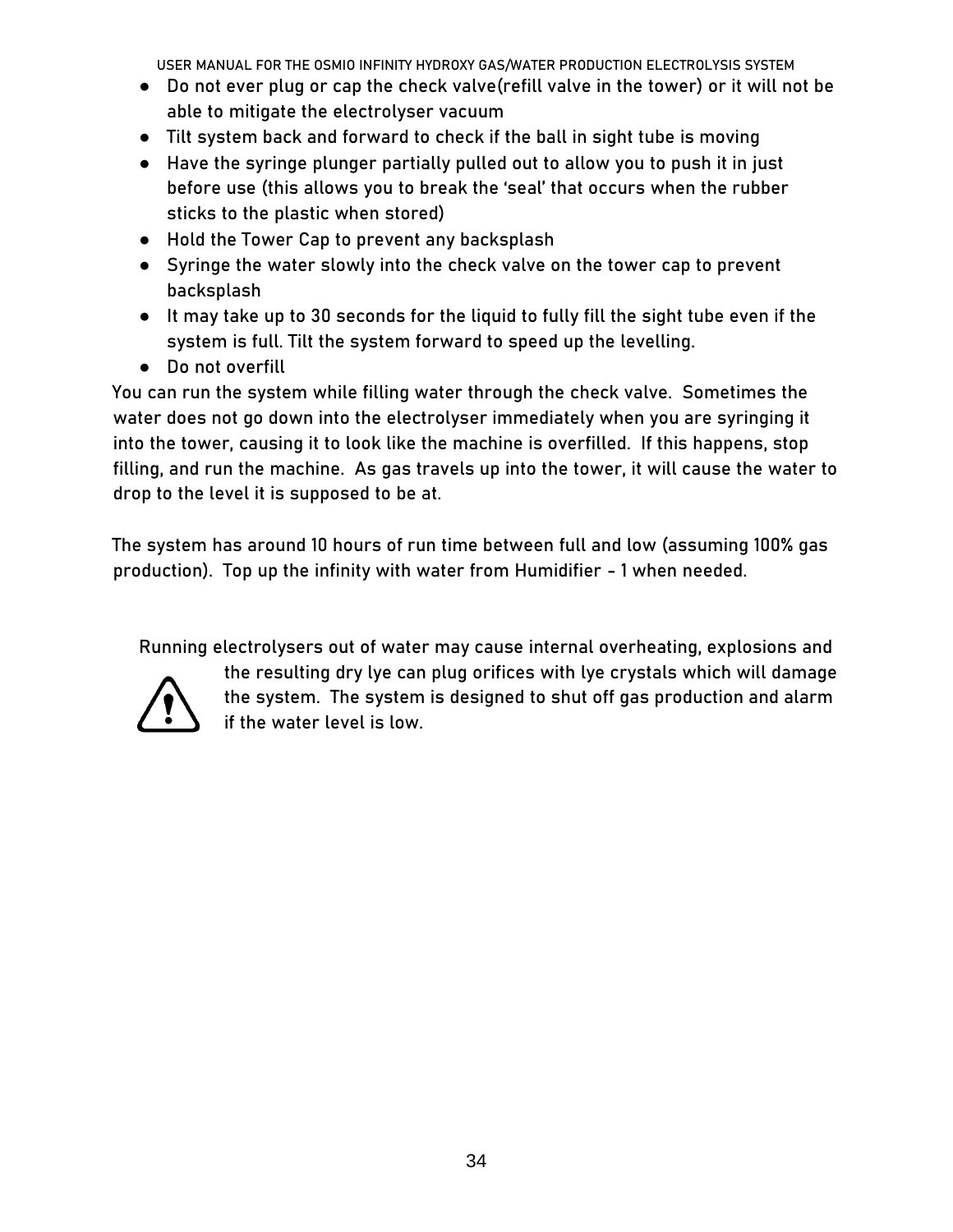- <span id="page-35-0"></span>6.6 Servicing the System Every 100 hours
	- 1. Remove tubing from Tower Cap
	- 2. Remove Humidifier 1 from the bracket
	- 3. Remove the tower cap from the top of the system
	- 4. Use towels as padding to prevent damage to the system and to catch any lye drips (lye may damage paint)
	- 5. Place a suitable wide mouthed container or jug that will hold at least 2 litres of electrolyte solution in the sink
	- 6. Turn the system upside down over the suitable container and allow the electrolyte (lye) solution to empty from the system
	- 7. Leave the system upside down for a few minutes to allow the internal tanks to fully drain
	- 8. Immediately clean up any spilled lye with lots of water until the 'slippery' feeling is gone
	- 9. Rinse the system with hot clean water 3 4 times
	- 10. Using the funnel refill the system with the lye solution (discard any sediment)
	- 11. Refit the Tower Cap to the top of the system
	- 12. Replace Humidifier 1 in the bracket
	- 13. Re-attach tubing to Tower Cap and Humidifier 1
	- 14. Update the Maintenance Log

#### <span id="page-35-1"></span>6.7 How to Pack for 500 hour Service

Every 500 hours of use the system requires an engineering inspection and service. Please contact Osmio Solutions to arrange this.

- 1. Remove tubing from Tower Cap
- 2. Empty and remove Humidifier 1 from the bracket
- 3. Remove the tower cap from the top of the system
- 4. Use towels as padding to prevent damage to the system ant to catch any lye drips (lye may damage paint)
- 5. Place a suitable wide mouthed container or jug that will hold at least 2 litres of electrolyte solution in the sink
- 6. Turn the system upside down over the suitable container and allow the electrolyte (lye) solution to empty from the system into the jug
- 7. Leave the system upside down for a few minutes to allow the internal tanks to fully drain

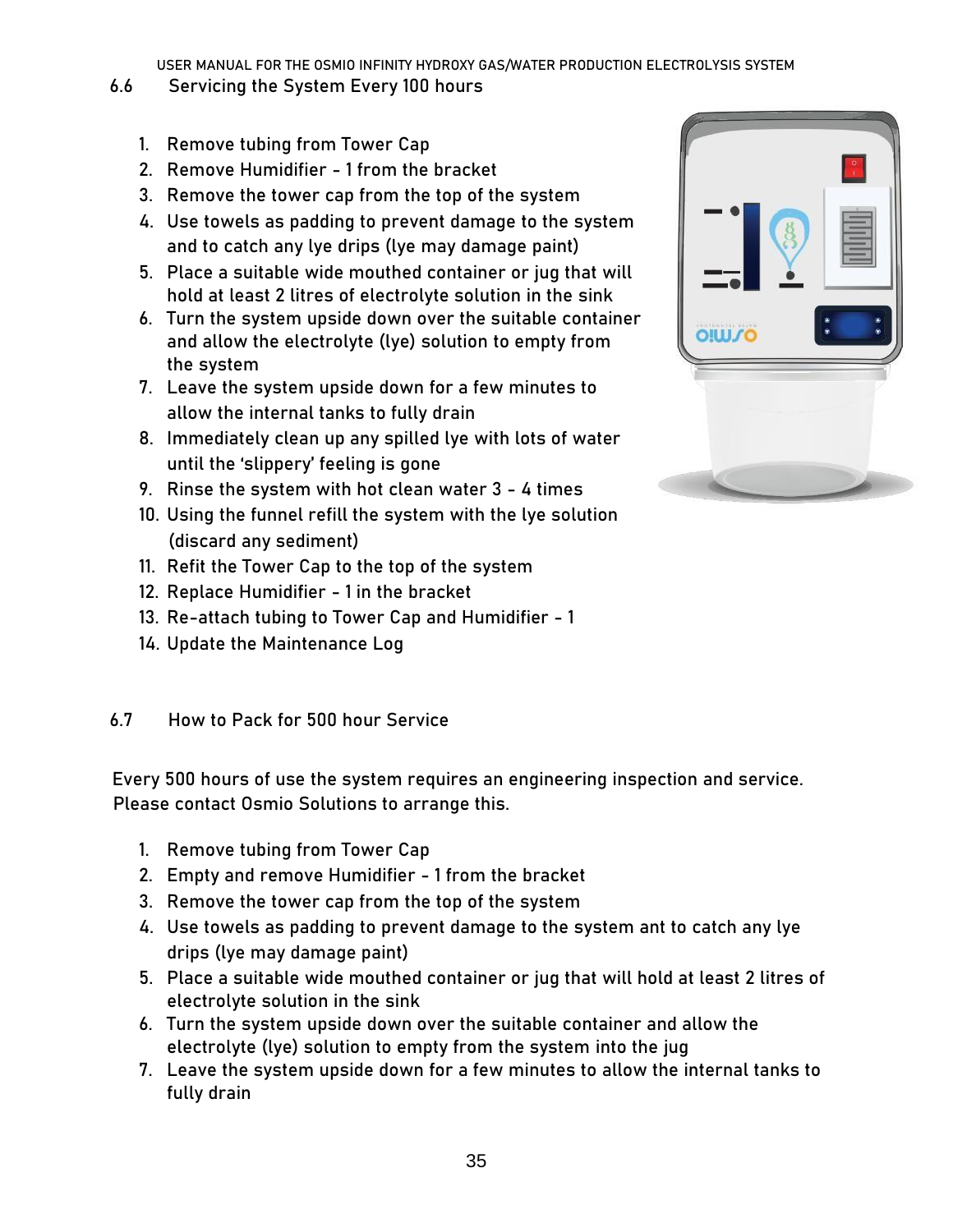- 8. Immediately clean up any spilled lye with lots of water until the 'slippery' feeling is gone
- 9. Once fully drained sit upright and refit the black top cap to the top of the system
- 10. Store the electrolyte solution (lye) in a suitable marked container (e.g. glass jars with screw top lids) and store in a safe place
- 11. Remove handles and replace screws back on to the system
- 12. Remove the Humidifier Bracket and replace screw back on to the system
- 13. Use the original packaging for shipping
- 14. Enclose a dated and signed Maintenance Log
- 15. Indicate any faults on a separate sheet of paper
- <span id="page-36-0"></span>6.8 Preparing for Storage and Transportation

For short shutdowns (less than one month) you can leave the lye solution in the system, just make sure all the outputs are sealed. The biggest issue with storage is lye crystallisation. Crystallisation can plug orifices, make the floating ball stick to the sight tube, and cause internal shorts. Crystallisation occurs when the water leaves the system via evaporation so short-term storage is fine as long as all outputs are sealed.

The system can be transported anywhere by cart or vehicle as long as it is securely fastened upright and unable to tip over. The system is not designed to operate at an angle greater than 5 degrees (or to be tipped over).

<span id="page-36-1"></span>For longer storage or for shipping, drain and prepare the system (see section 6.6). Never store the system long term or ship with fluids inside.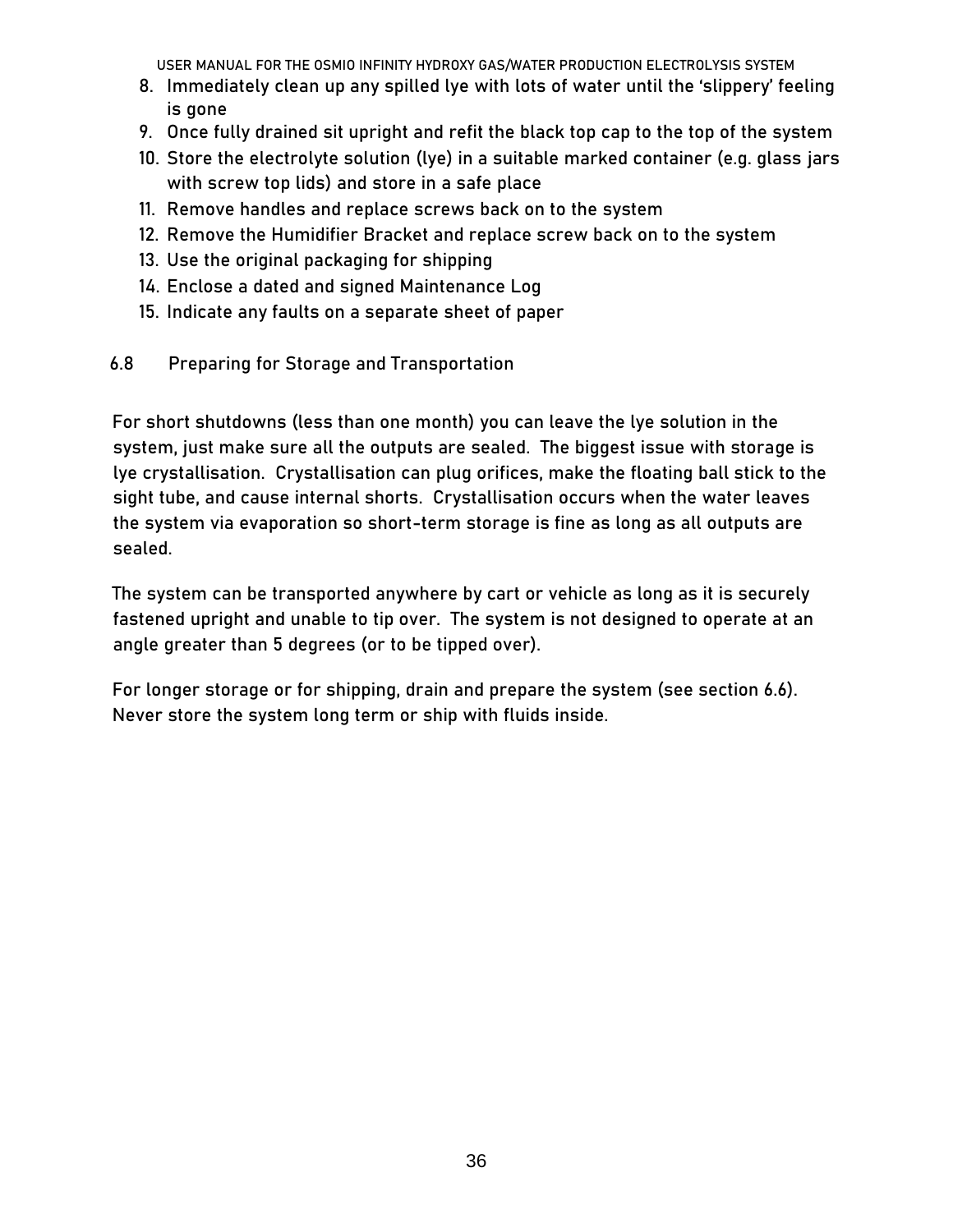**7.0 Product Specifications** 

Osmio Solutions Ltd reserves the right to change any specifications without prior notice as part of our continuous product development program.

#### <span id="page-37-0"></span>7.1 General specifications

<span id="page-37-1"></span>

| <b>General Specifications</b> |                                      |
|-------------------------------|--------------------------------------|
| <b>Overall Dimensions</b>     | 215mm wide x 320mm deep x 270mm high |
| Weight                        | $\sim$ 6 kg (empty)                  |
| <b>Operating Conditions</b>   | 5°C to 40°C                          |
| <b>Mains Power Supply</b>     | 220 - 240 Volts                      |
| <b>Gas Output</b>             | 0 - 50 litres per hour               |
| <b>Supply Frequency Range</b> | 50 - 60 Hertz                        |
| <b>Power Drawn</b>            | 300 Watts (at 100% Duty Cycle)       |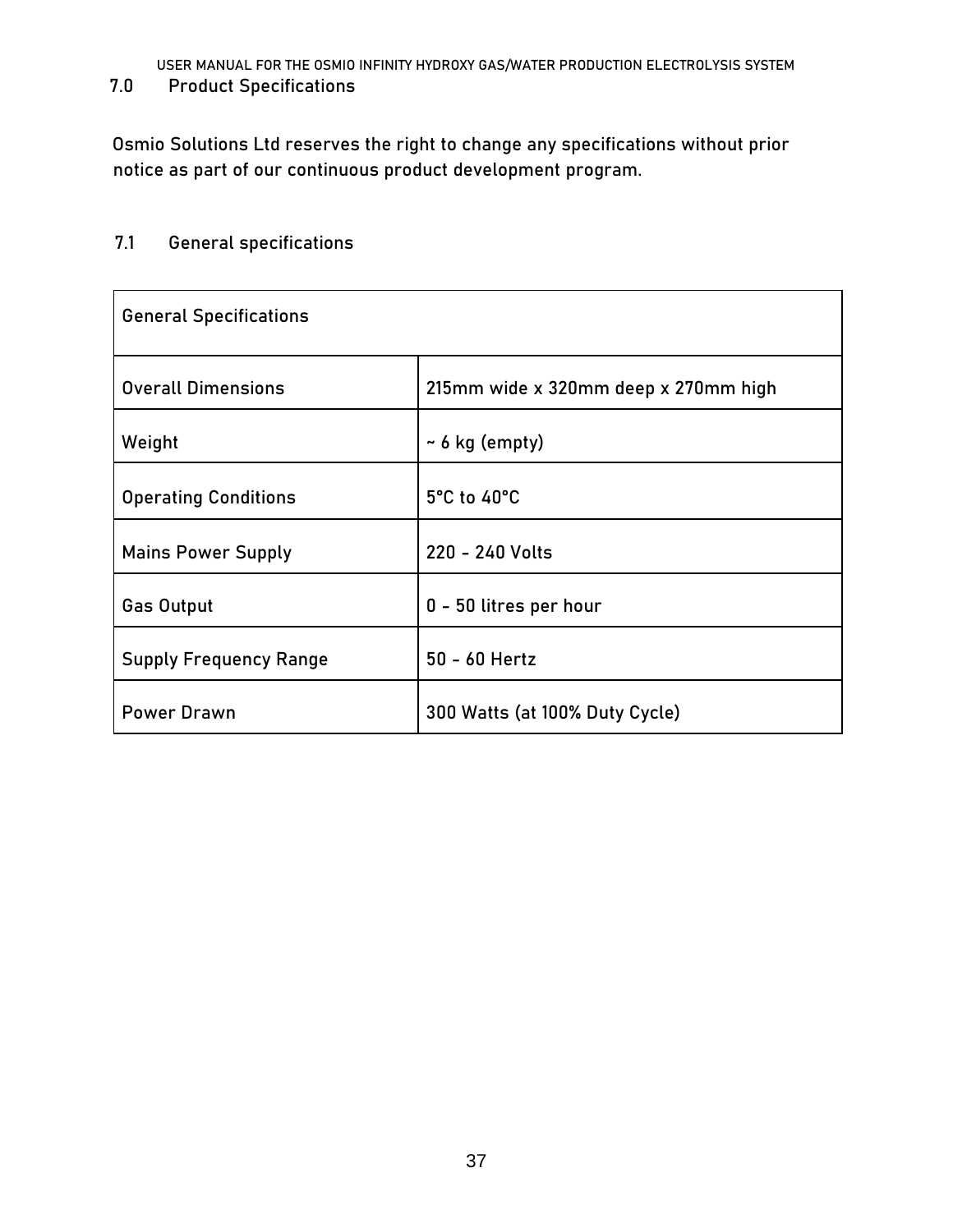#### 7.2 System Specifications

CE safety declared

Built to CSA/UL and Australian safety standards

Master power switch (total shut off)

Easy to use timer switch

Continuous run operation

Electronically adjustable gas volume output (DUTY 1% to 100%)

Set desired frequency 1Hz to 150KHz (suggested FREQ 432)

Gas production (green LED indicator)

Operates at very low pressure (for safety)

Automatic electrical high-pressure gas production shutoff (~2 psi)

Mechanical pressure relief valve ~3 psi (if electrical shut off fails)

Automatic high and low level liquid level shut off

Red LEDs and audible indicator for high and low liquid level

Illuminated (blue LED) liquid level sight tube with floating level indicator

Reliable anti-backfill system (prevents overfilling from Humidifier)

Tower cap (to pre-separate lye mist from the Hydroxy Gas and to see any foaming/ contamination issue)

Humidifier (with bracket) to scrub the residual lye from the Hydroxy gas

Hour Meter on the rear of system (return for maintenance every 500 hours)

Designed for 24/7 continuous operation with minimal maintenance

<span id="page-38-0"></span>Additional capacity reservoir (1200 ml) for longer run time between fillings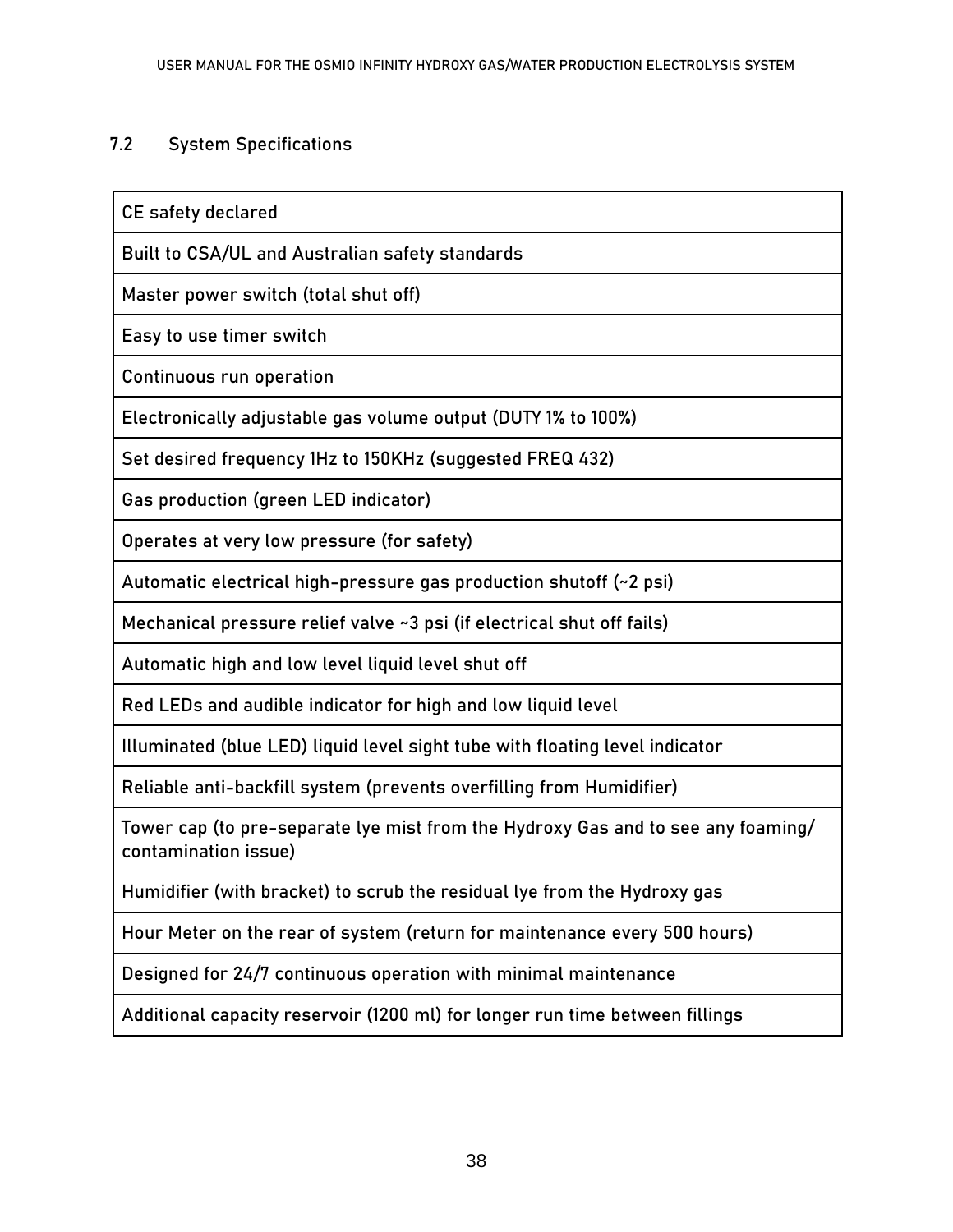#### **8.0 Troubleshooting Guide**

Most issues with the Osmio Infinity can be resolved by the user. There are few mechanical (manufacturer) issues with the system because each one is thoroughly tested before being shipped and is designed for a 20 year service life. Issues with the system can generally be resolved by ensuring the machine is set up properly. Please see the following table for troubleshooting guidance.

| Troubleshooting                                            |                                                                                                                                                                                                                                                                                                                                                                                                                                                                                                                                                                                                                                                                                                                                                                                                                      |
|------------------------------------------------------------|----------------------------------------------------------------------------------------------------------------------------------------------------------------------------------------------------------------------------------------------------------------------------------------------------------------------------------------------------------------------------------------------------------------------------------------------------------------------------------------------------------------------------------------------------------------------------------------------------------------------------------------------------------------------------------------------------------------------------------------------------------------------------------------------------------------------|
| Water or other liquid has been<br>spilled over the system. | Switch off at the mains and unplug the system as<br>there is a danger of electrocution, damage to the<br>machine or fire. Contact Osmio solutions<br>immediately to arrange for return for inspection and<br>repair.                                                                                                                                                                                                                                                                                                                                                                                                                                                                                                                                                                                                 |
| Leaks at the bottom of the<br>system                       | <b>Contact Osmio Solutions immediately.</b>                                                                                                                                                                                                                                                                                                                                                                                                                                                                                                                                                                                                                                                                                                                                                                          |
| Alarm sounding and red<br>overfull light is on             | This is a safety feature and happens when you have<br>accidentally overfilled the system. Turn off the<br>infinity and remove the power cord from the back of<br>the unit. Remove all the tubes and the humidifier.<br>Unscrew the tower cap. Place a glass container in<br>the sink and slowly pour out a little lye solution from<br>the system. Set the machine upright and wait for 30<br>seconds. If the liquid level is still above the full<br>mark, then repeat as above until the liquid level<br>returns to below the full mark. We recommend<br>saving the excess lye solution that was poured out<br>(keep in a marked resealable jar or container) and<br>use it the next time the system requires liquid. Lye<br>is safe for the environment and you can dispose of it<br>down the drain if necessary. |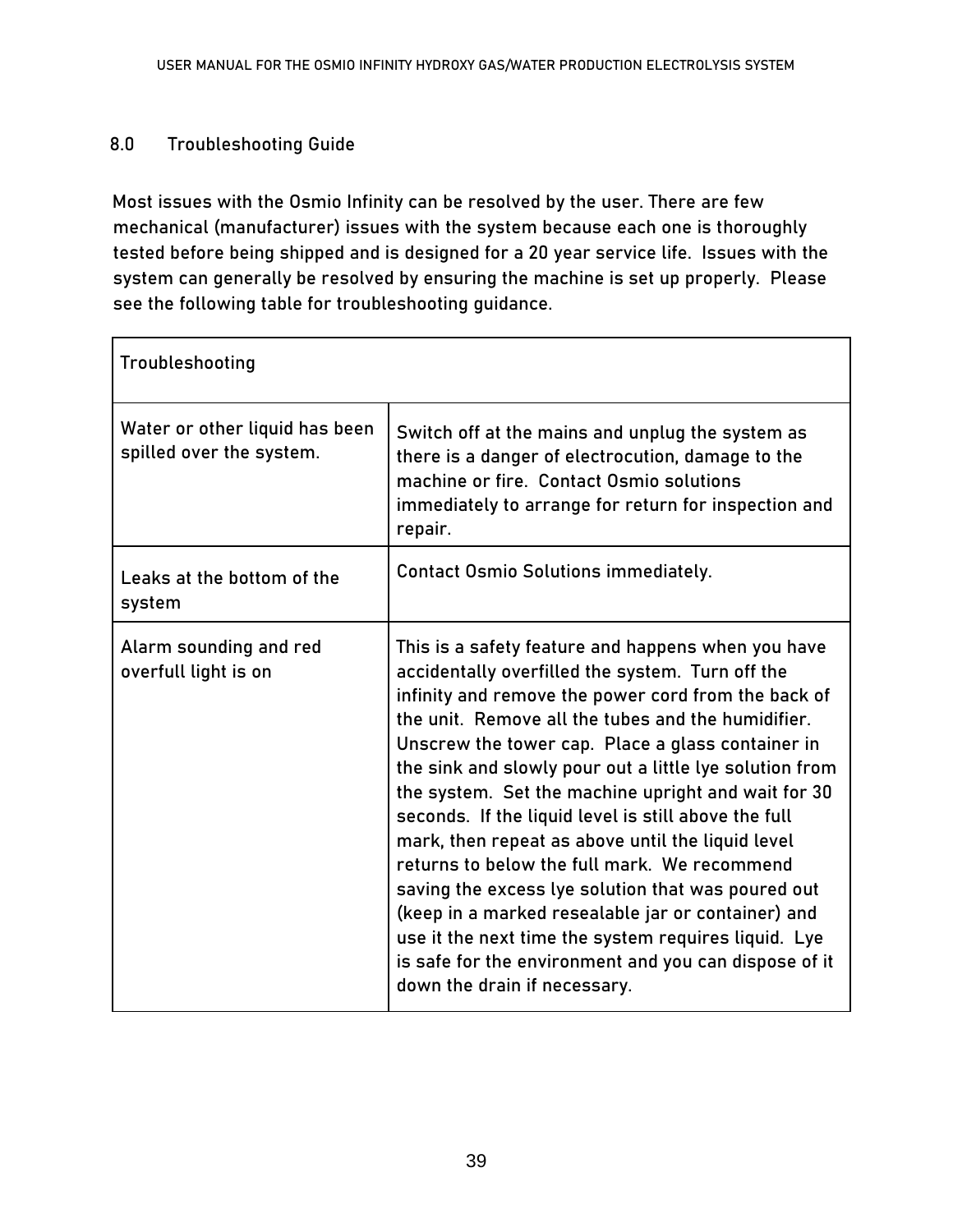| alarm is sounding | Red low level light is on and The liquid level is too low, top it up with the water<br>from Humidifier - 1 and ensure Humidifier - 1 is<br>topped back up to the fill line with 0 TDS/distilled<br>water before use. |
|-------------------|----------------------------------------------------------------------------------------------------------------------------------------------------------------------------------------------------------------------|
|                   |                                                                                                                                                                                                                      |

| There are liquid droplets inside<br>the Tower Cap                  | The purpose of the Tower Cap is to allow mist<br>(containing lye) to separate from the gas. You will<br>see liquid droplets condense on the inside of the<br>Tower and that is the only 'water' you should ever<br>see.                                                                                                                                                                                                           |
|--------------------------------------------------------------------|-----------------------------------------------------------------------------------------------------------------------------------------------------------------------------------------------------------------------------------------------------------------------------------------------------------------------------------------------------------------------------------------------------------------------------------|
| There is water in the Tower<br>Cap                                 | Filling the tower cap too fast can create a gas lock at<br>the bottom of the Tower Cap. If you are filling the<br>system and the water level is still low but water is<br>seen in the Tower Cap, stop filling the machine and<br>start gas production. The gas being produced will<br>disturb the water in the Tower Cap and the water will<br>flow back into the system. You will then see the<br>water level in the system rise |
| No light on the main power<br>switch                               | Check the machine is properly plugged in. Check the<br>power cord is firmly attached to the back of the<br>system. If the power switch is still not lighting up,<br>then replace the 10 AMP fuse (do not fit a higher<br>rated fuse). If after completing all these actions the<br>issue is not resolved, then contact Osmio Solutions.                                                                                           |
| The green gas production light<br>comes on but does not stay on    | You have a blockage in your gas tubing. Find the<br>blockage (this may be due to a kink in the tubing or a<br>plugged bubbling stone).                                                                                                                                                                                                                                                                                            |
| The green gas production light<br>is flickering rapidly on and off | You may have a partially clogged gas tube(s) or<br>require a pressure switch rest. Check for plugged<br>tubes or bubbling stone. Contact us for un-plugging<br>instructions. If the tubing is all clear contact us for<br>assistance to reset the pressure switch.                                                                                                                                                                |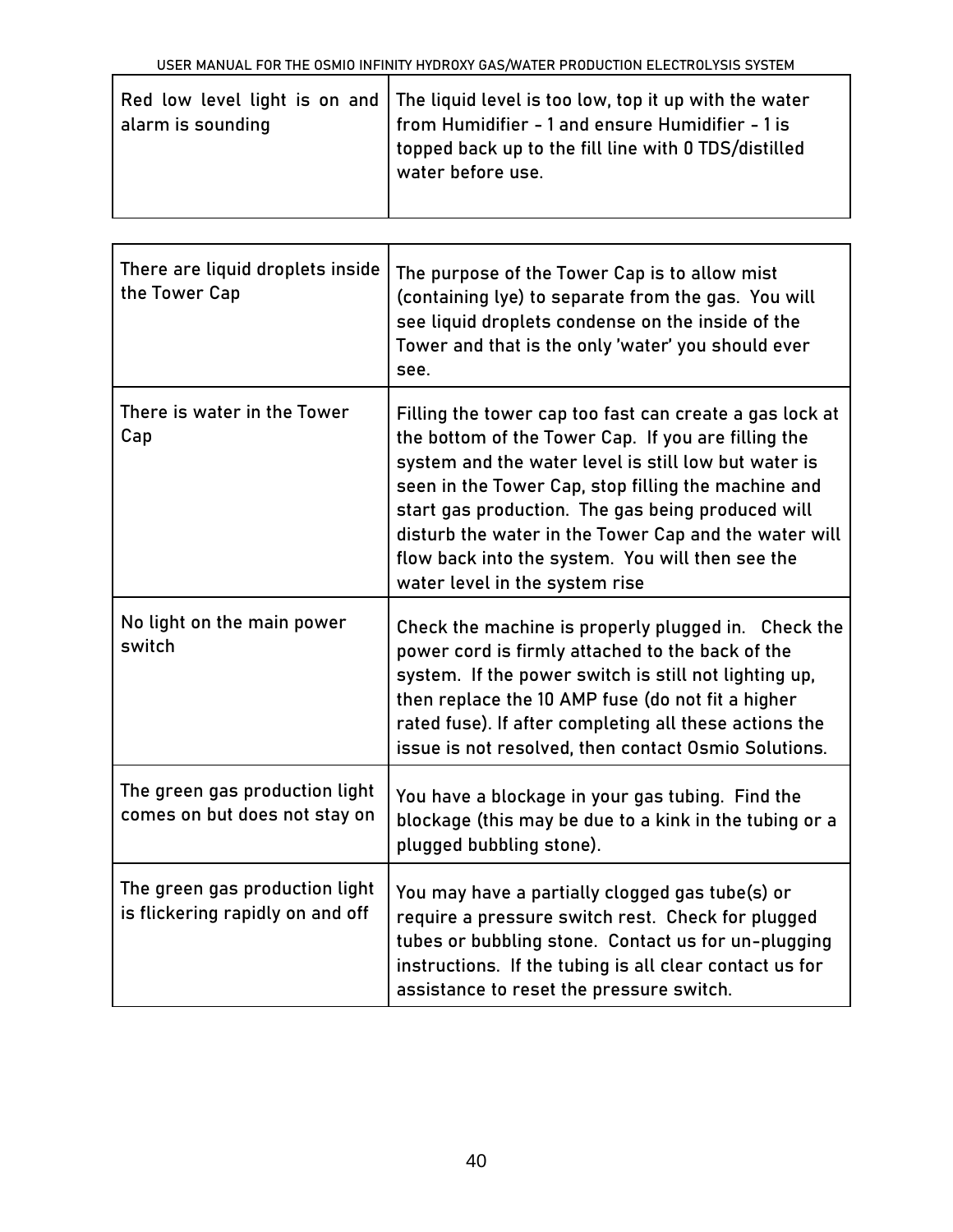| The green gas production light<br>comes on and stays on, but you<br>have low or no gas being<br>produced in the Humidifiers | There are two causes:<br>A Not enough gas production<br>B A gas leak<br>With the system running, first check to see if the<br>system is producing gas, remove the tower cap and<br>look down the stem with a torch to confirm bubble<br>production. If the system is not at the correct level,<br>you will not be able to see if there are any bubbles<br>(gas) coming out of the white plastic block inside.<br>The fluid level should be $\sim$ <sup><math>\chi</math></sup> " (6mm) above the white<br>plastic block inside. If it is not, then fill it to this level<br>(no fuller).                                                                                                                                                                               |
|-----------------------------------------------------------------------------------------------------------------------------|------------------------------------------------------------------------------------------------------------------------------------------------------------------------------------------------------------------------------------------------------------------------------------------------------------------------------------------------------------------------------------------------------------------------------------------------------------------------------------------------------------------------------------------------------------------------------------------------------------------------------------------------------------------------------------------------------------------------------------------------------------------------|
|                                                                                                                             | With the power on and the timer running check for<br>bubbles. If there are a lot of bubbles then gas is<br>being produced. First visually inspect all tube<br>connections and container lids, securing any that are<br>loose. Then check all areas using a soapy water<br>solution. Put a generous squirt of washing up liquid<br>into 125 ml of water and using a small brush apply<br>the solution over any joints or areas where the gas<br>could leak (tower cap threads, tube connections, lids,<br>fittings, seals etc.). When the soap film covers the<br>leak, you will see tiny bubbles forming at the leak.<br>Once the leak has been found please secure any<br>loose connections and if this does not resolve the<br>issue then contact us for a solution. |
|                                                                                                                             | If there are few, occasional or no bubbles then this<br>can indicate that there is not enough lye in your<br>solution. Empty and rinse the system, prepare a new<br>lye solution, and slowly fill with the new lye solution<br>(following the steps in the manual).                                                                                                                                                                                                                                                                                                                                                                                                                                                                                                    |
| Foam in the Tower Cap                                                                                                       | Impurities (like oils) cause the foaming, it means the<br>electrolyte has become contaminated and needs to<br>be replaced.                                                                                                                                                                                                                                                                                                                                                                                                                                                                                                                                                                                                                                             |
|                                                                                                                             | Stop the system and completely clean it by following<br>the instructions for the 100 hour service please make<br>sure that you prepare a new batch of electrolyte to<br>fill the system with.                                                                                                                                                                                                                                                                                                                                                                                                                                                                                                                                                                          |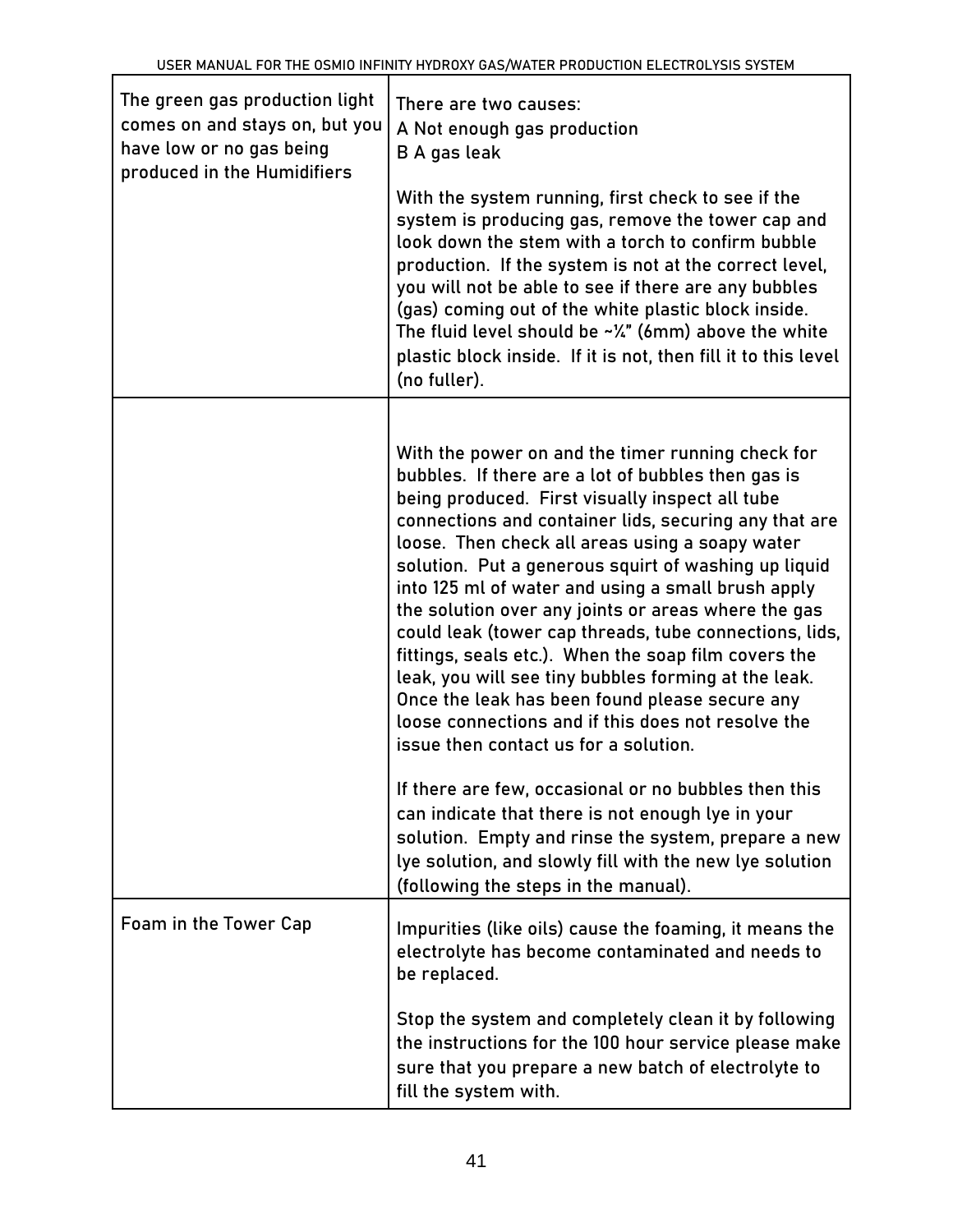| Tower Cap is leaking gas or<br>fluid | This means Tower cap is not properly sealied. Wrap<br>a cloth around the tower cap and unscrew it. Place<br>several wraps of PTFE tape clockwise on to the<br>threads. Gently screw the tower cap back on<br>ensuring not to overtighten. |
|--------------------------------------|-------------------------------------------------------------------------------------------------------------------------------------------------------------------------------------------------------------------------------------------|
|                                      |                                                                                                                                                                                                                                           |



Please do not remove the case of the Osmio Infinity unless specifically instructed to do so. There are no serviceable parts inside and there is danger of electrical shock. The system can be damaged if the casing is opened or closed incorrectly. Opening the case voids all warranties.

#### <span id="page-42-0"></span>**9.0 Glossary of Terms**

**Disinfection -** The destruction of pathogenic bacteria, usually with an antiseptic chemical or disinfectant.

**Gas Production Volume** - Gas volume and gas pressure are interrelated, but they are two different things and often get confused. Volume is how much gas there is present, and pressure is how much force exerted by the gas. Volume is measured in litres per hour (lph) or millilitres per minute (ml/m).

**Pressure** - When liquid water is turned into HydrOxy gas it tries to expand about 1800 times. If the gas is 'contained' in a container (like the electrolyser tank) and cannot expand, then the pressure will automatically rise. This is how the system creates its own pressure needed to push the gas out.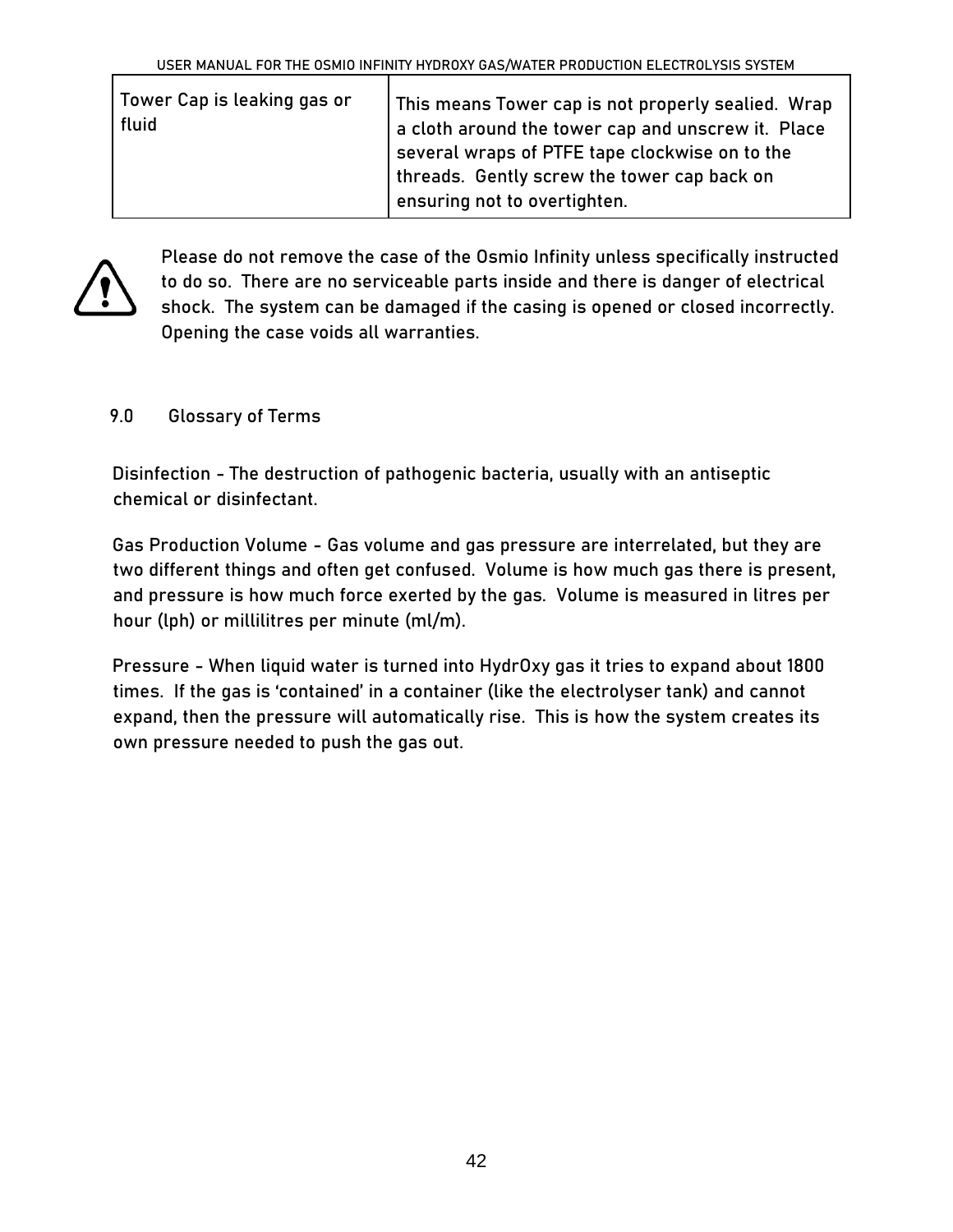<span id="page-43-0"></span>The products discussed/presented are not intended to diagnose, treat, cure, or prevent any disease. If you are pregnant, nursing, taking medication or have a medical condition please consult your physician before using the product.

The information provided in this manual is for informational purpose only and is not intended as a substitute for advice from your physician or any other health care professional, or any information contained on or in any product label or packaging.

You should not use the information in our literature or on our website for diagnosis or treatment of any health problem, for prescription of any medication or other treatment. Always consult with a healthcare professional before starting any diet, exercise, or supplementation program, before taking any medication, or if you have or suspect you might have a health problem.

You should not stop taking any medication without first consulting your physician. Even though we use only natural ingredients, always check with our doctor for risks associated with dietary supplements and how they relate to your specific health conditions and/or allergies. The Osmio Infinity is not yet defined as a medical device.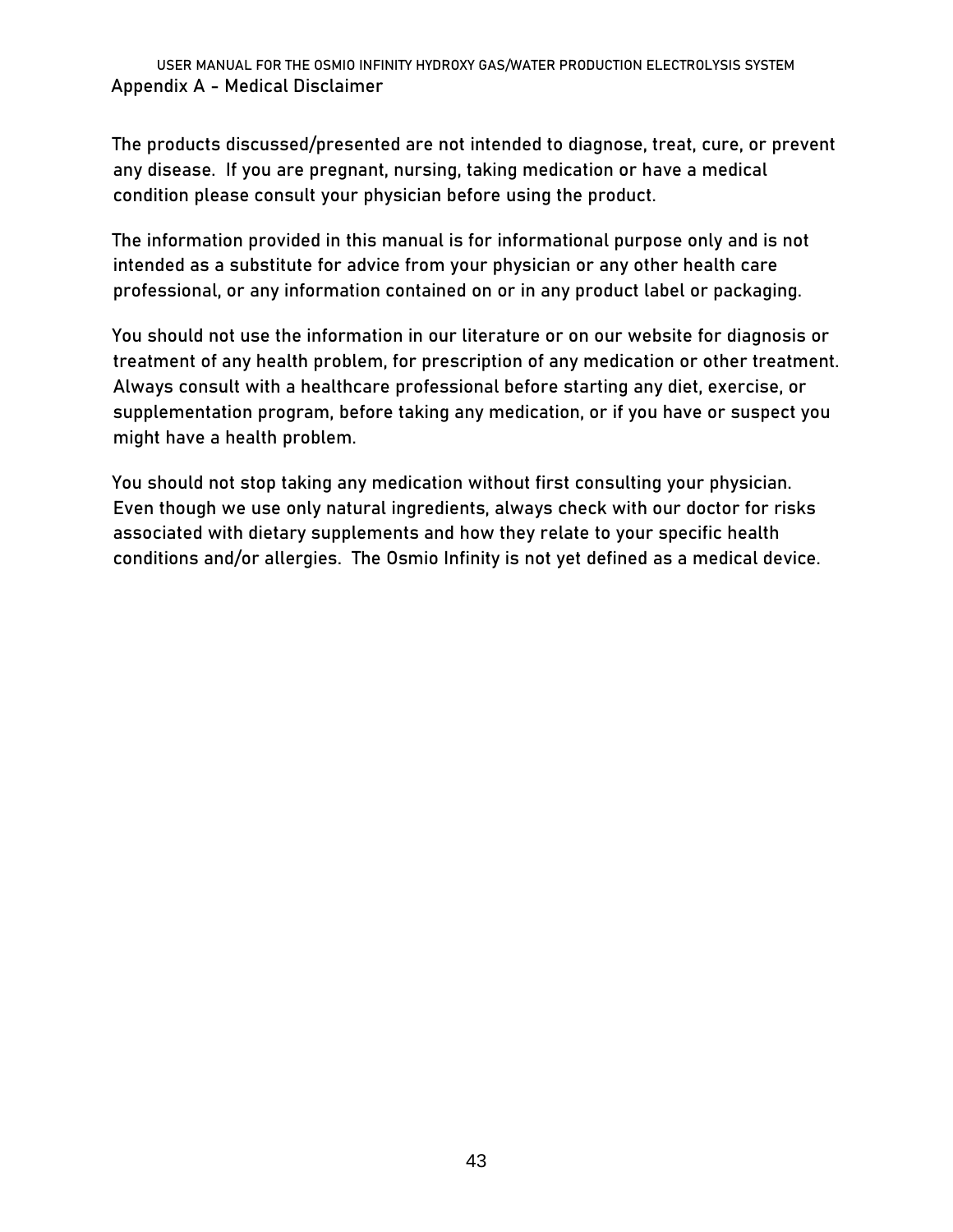<span id="page-44-0"></span>USER MANUAL FOR THE OSMIO INFINITY HYDROXY GAS/WATER PRODUCTION ELECTROLYSIS SYSTEM **Appendix B - System maintenance log** 

| <b>DATE</b> | <b>HOURS</b> | SIGNATURE PRINT AND SIGN      |
|-------------|--------------|-------------------------------|
|             | 100          |                               |
|             | 200          |                               |
|             | 300          |                               |
|             | 400          |                               |
|             | 500          | RETURN SYSTEM FOR MAINTENANCE |
|             | 600          |                               |
|             | 700          |                               |
|             | 800          |                               |
|             | 900          |                               |
|             | 1000         | RETURN SYSTEM FOR MAINTENANCE |
|             | 1100         |                               |
|             | 1200         |                               |
|             | 1300         |                               |
|             | 1400         |                               |
|             | 1500         | RETURN SYSTEM FOR MAINTENANCE |
|             | 1600         |                               |
|             | 1700         |                               |
|             | 1800         |                               |
|             | 1900         |                               |
|             | 2000         | RETURN SYSTEM FOR MAINTENANCE |
|             |              |                               |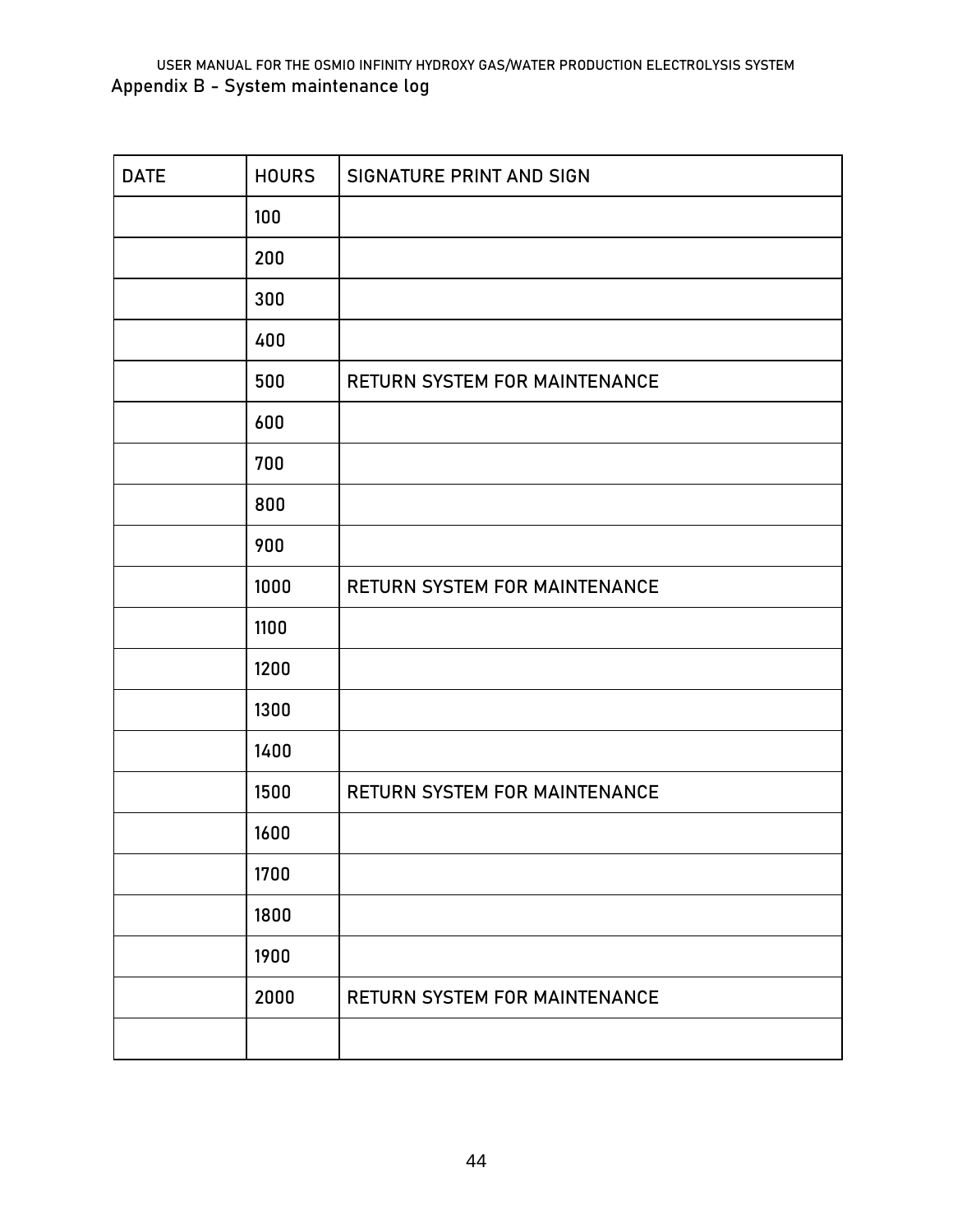| <b>DATE</b> | <b>HOURS</b> | SIGNATURE PRINT AND SIGN |
|-------------|--------------|--------------------------|
|             |              |                          |
|             |              |                          |
|             |              |                          |
|             |              |                          |
|             |              |                          |
|             |              |                          |
|             |              |                          |
|             |              |                          |
|             |              |                          |
|             |              |                          |
|             |              |                          |
|             |              |                          |
|             |              |                          |
|             |              |                          |
|             |              |                          |
|             |              |                          |
|             |              |                          |
|             |              |                          |
|             |              |                          |
|             |              |                          |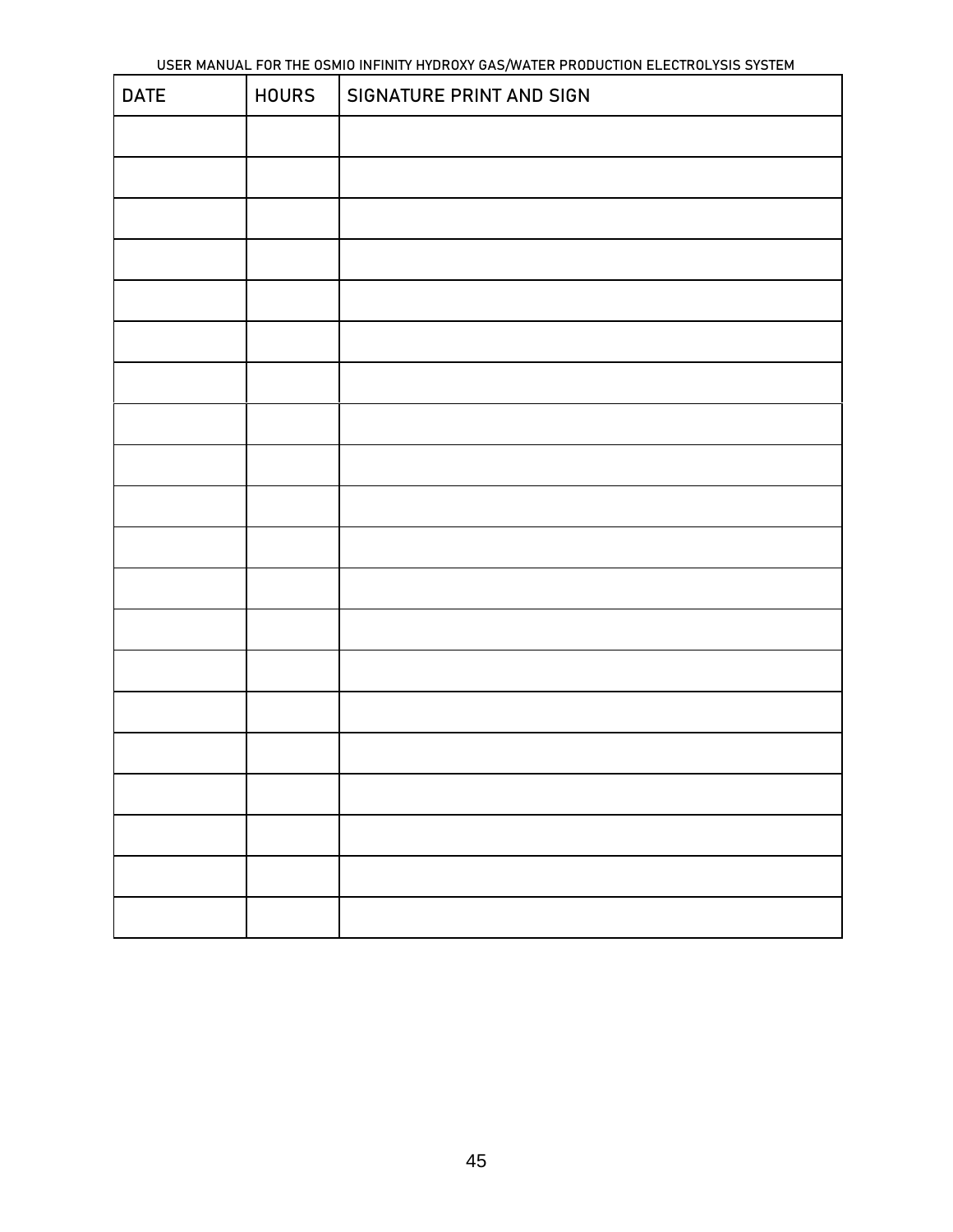□ Turn on the system

□ Discharge any static electrical charge by touching the system case

□ Check the liquid level is not too low

☐ Top up liquid from Humidifier 1 if required

☐ Refill Humidifier 1 with 0 TDS water to fill line (if liquid level was topped up)

 $\Box$  Check the TDS of the water in Humidifier - 2 and replace if TDS is  $\geq 2$ 

□ Set DUTY to correct setting for the individual

☐ Attach cannula/spot applicator/bubbling stone to Humidifier 2 gas out

☐ Put the cannula on/attach spot applicator

☐ Turn on timer clockwise to the required time (10, 20, 30 or 60 minutes)

☐ For continuous operation turn counter clockwise one click

<span id="page-46-0"></span>□ To stop continuous operation turn clockwise one click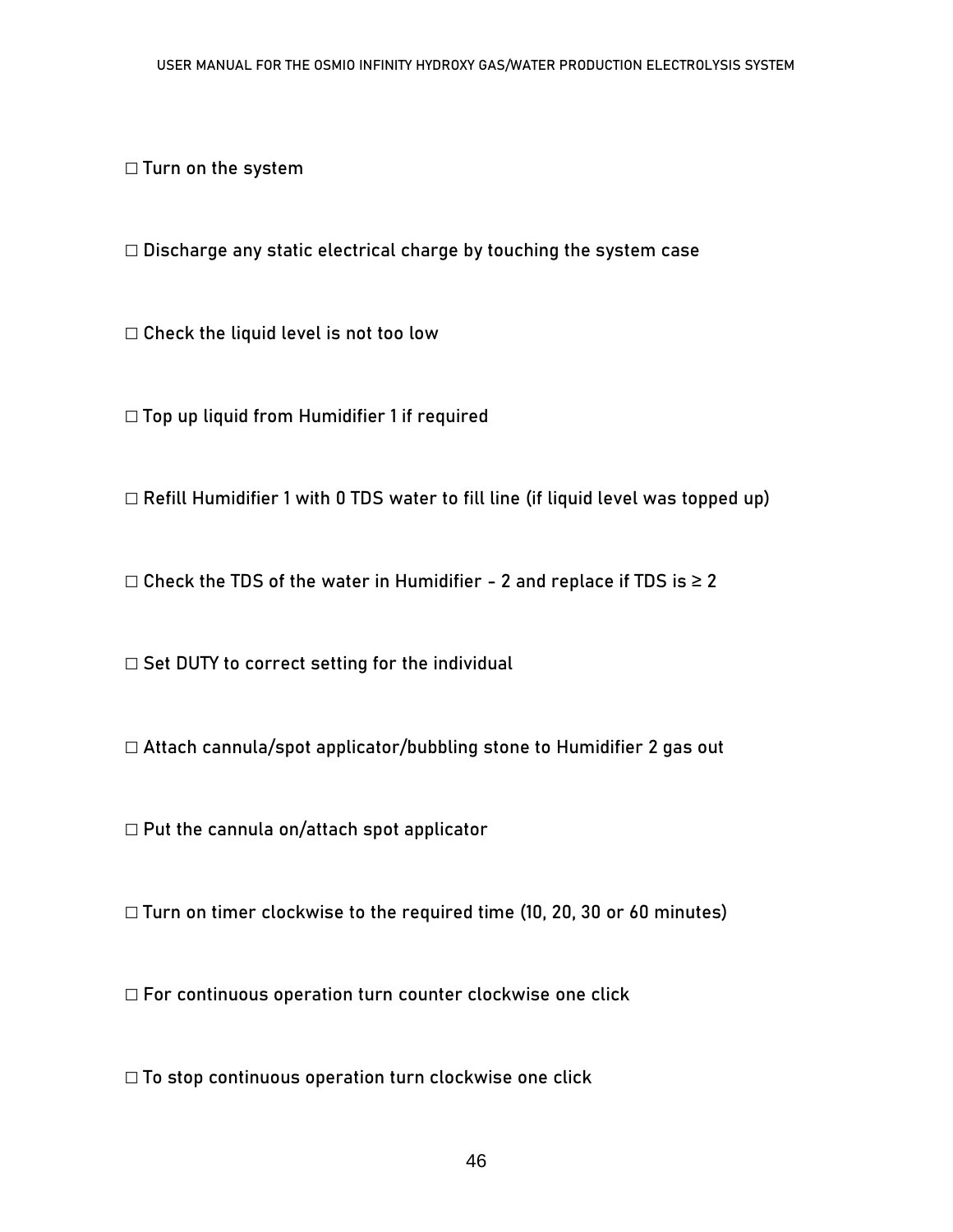#### **Appendix D - Frequently Asked Questions**

**If I have the tower cap in place, do I still need to use the Humidifier?** 

YES. The tower cap is needed to pre-filter the lye as it allows the lye mist to separate from the gas. The gas needs to pass through both Humidifiers before inhalation therefore both Humidifiers are still required to carry out the final scrubbing.

**Can the Tower gas be directly inhaled?** 

NO. NEVER breathe the HydrOxy gas or use it for any other health purpose unless it has first gone through both Humidifiers.

**Do I need to keep touching the metal casing while I am using the Osmio Infinity?** 

Not unless you do something that will generate static electricity, like stroking a pet or shuffling across the carpet. Once you are 'grounded' you have equalised your electrical potential with the Osmio Infinity and there will not be a spark if you touch the parts. Note that a high humidity environment also helps mitigate static electricity.

How long does it take to 'charge' a litre (quart) of water?

Bubble the water for 10 minutes per litre of water. A gallon of water would take about 40 minutes to fully charge (assuming 50 lph of HydrOxy flow).

How long does the water 'hold' **its charge?** 

The half-life of the HydrOxy bubbled water is 12 hours (half-life = 12 hours). This is assuming that the water is kept at room temperature and in sealed 'water bottles'. You can bubble enough water in the morning for your daily use.

Can I 'use' HydrOxy every day?

Yes. You can use the system on a daily basis as long as you are compliant with the duty cycle recommendations.